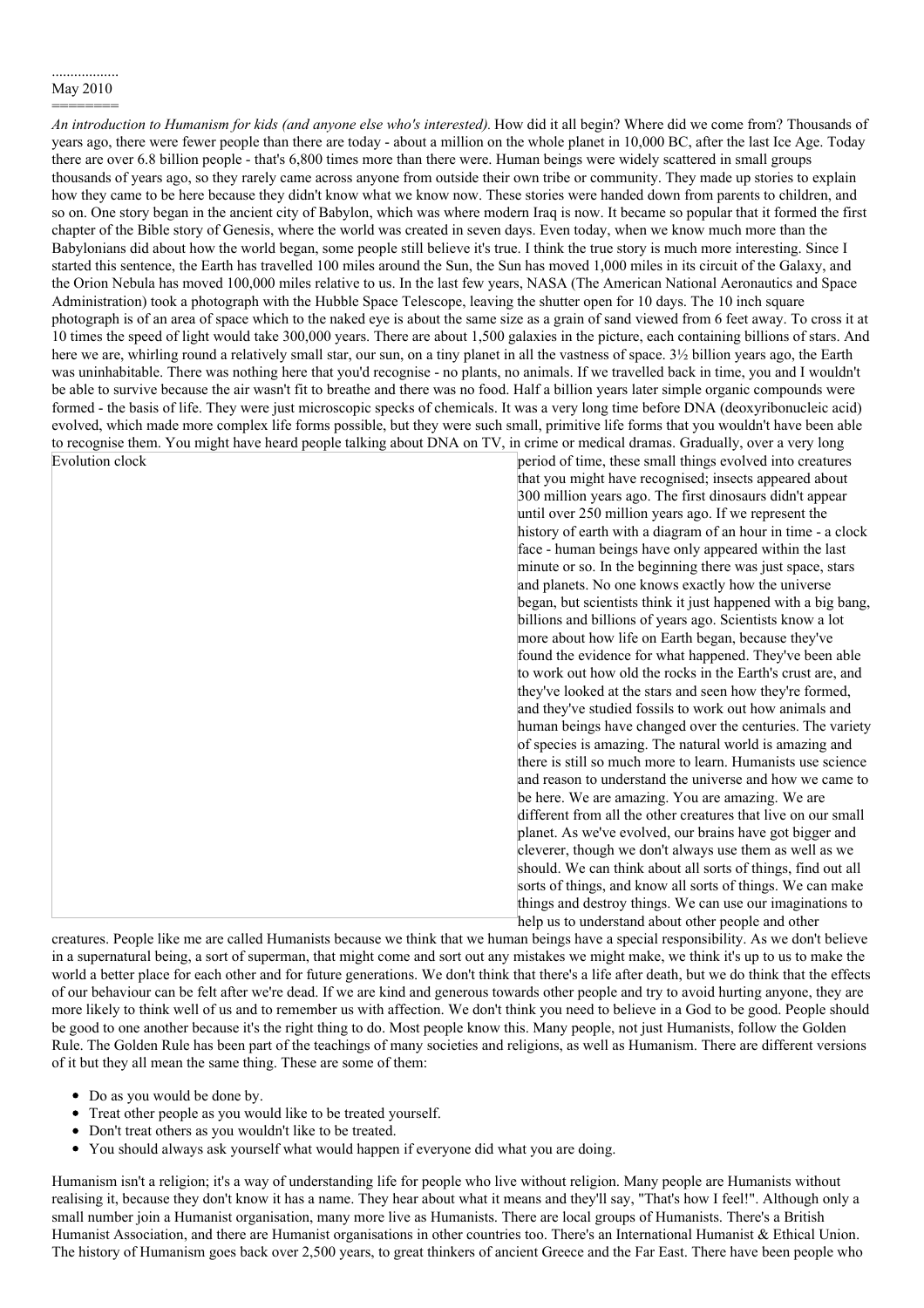think like us for a very long time, but as we've learned more, we've changed our ideas, mostly because of what we've learned about the world from scientists and other great thinkers. That's essentially what Humanists do; we think a lot, we ask questions, we work things out for ourselves, and we try to live good lives. The international symbol of Humanism is the Happy Human. What do you think it looks like? One of the ways some of us try to help other people is by providing rite of passage ceremonies. A rite of passage is an event or ceremony that marks a stage in someone's life; a birth, a wedding, or a funeral. There've been rites of passage for a very long time, since before Christianity and the other main religions began, because people have always wanted to celebrate these special events and show they care. So what do you do if you're not religious? People used to think that you had to be baptised or married in church, because that's all most people knew about. They thought you could only have a funeral with a religious minister. Now more and more people who live without religion know that they can choose to have ceremonies without hymns or prayers or Bible readings, so they do. You can do these things yourself, or you can hire someone to lead a ceremony for you. Humanist Celebrants lead baby-namings, weddings and funerals for people, without religion. Baby-namings are the equivalent of a christening or baptism. Have any of you been to a rite of passage ceremony? What sort? What was it like? A lot of people like to ask what Humanists do at Christmas, as we don't believe in God. Most of us do much the same as everyone else, apart from going to church - and a lot of people don't go to church anyway. We have presents and parties and good food and drink, and we get together with our families. Most of us try not to go mad and not to spend too much money - we just enjoy ourselves. What religious people may not know is that Christmas is celebrated at around the time of the shortest day of the year, the midwinter solstice, which falls on 21st December. Humans have been celebrating the solstice all over Europe, Scandinavia and around the Mediterranean Sea since long before the Christians called the midwinter festival "Christmas". In fact, for the first four centuries of Christianity the church leaders didn't approve of all the jollity, and didn't celebrate anything. So while other people may celebrate the birth of Christ in the middle of winter (which probably isn't when he was born), we just carry on an ancient tradition because we enjoy it. Sometimes, people ask us if it isn't difficult to be a Humanist, because we don't have a set of rules to obey; we have to work out the answers to our problems ourselves. The trouble with having a set of rules is that the world is changing so fast, they're not much use if they don't change too, or they're soon out of date. We think it's much better to get into the habit of thinking about what we should or shouldn't do when we're young, rather than expecting other people to supply all the answers. What do you think?

#### .................. Jan 2010

========

Irish atheists are set to challenge the new [blasphemy](http://www.guardian.co.uk/world/2010/jan/01/irish-atheists-challenge-blasphemy-law) law in court, if necessary. It's going to be interesting.

If I were to tell you that I sincerely believe that my invisible, all-seeing, everywhere-at-once friend (the one who takes a benign interest in everything I do) is real, would you believe me? Maybe you would, but maybe you wouldnâ $\epsilon^{TM}$ t believe he or she is real, only that I believe he or she is real. You might humour me, for the sake of a friendship or a quiet life, as long as this imaginary friend didn $\hat{\mathbf{a}} \in \mathbb{R}^{M}$ t start interfering in your life. When I say "interferingâ€, of course an imaginary friend can't do anything, but I might try to interfere in your life because (as I might tell you, for your own good) I care about you, and my imaginary friend would like to be your friend too, if you could believe in him, her or it.

You might think I was bonkers if this imaginary friend started dictating my behaviour. Lonely children have imaginary friends, but they usually grow out of them. If adults have invisible friends like Chief Sitting Bull, the spirit guide who attends  $\tilde{A}$ Cances, you might think that there $\hat{\mathbf{a}} \in \mathbb{R}^m$ s some trickery involved  $\hat{\mathbf{a}} \in \hat{\mathbf{a}} \in \mathbb{R}^m$ s usually a fee for s $\tilde{\mathbf{A}}$ Cances. If adults hear voices, it $\hat{\mathbf{a}} \in \mathbb{R}^m$ s usually because they $\hat{\mathbf{r}}$  mentally ill, and with the right medication, the voices are hushed. Most people who have an imaginary friend never actually hear or see him, her or it. Other people, the enlightened ones with the fancy dress, will tell them about this invisible deity:

Immortal, invisible, God only wise In light inaccessible hid from our eyes, Most bless $\tilde{A}$ "d, most glorious, the Ancient of Days, Almighty, victorious, thy great Name we praise.

 $\hat{\alpha} \in \text{God}$  only wise $\hat{\alpha} \in \text{Sounds}$  Sounds like [Walter](http://en.wikipedia.org/wiki/Immortal,_Invisible,_God_Only_Wise) Smith had trouble getting his hymn to rhyme.

Praising $\hat{\mathfrak{a}} \in \mathbb{C}^{TM}$  fine, as long as I $\hat{\mathfrak{a}} \in \mathbb{C}^{TM}$  mot expected to join in. It  $\hat{\mathfrak{a}} \in \mathbb{C}^{TM}$  when people start making threats I get cross. For example, in the Bible it says:

But those mine enemies, which would not that I should reign over them, bring hither, and slay them before me (Luke, 19:27).

That $\hat{\mathbf{a}} \in \mathbb{R}^m$ s not nice, is it? The Qur $\hat{\mathbf{a}} \in \mathbb{R}^m$ an is full of similar threats, such as:

As for the unbelievers, neither their riches nor their children will in the least save them from God's judgment. They shall become fuel for the Fire (3:10).

As an unbeliever, I $\hat{a}\in\{TM\}$ m not in the slightest bit worried about  $\hat{a}\in\hat{c}$  but I do worry about the increasing number of zealots who are keen to slay people like me. Recently, in conversation with a couple of religious friends, I said,  $\frac{\partial \mathbf{F}}{\partial \mathbf{F}}$  and  $\frac{\partial \mathbf{F}}{\partial \mathbf{F}}$  and  $\frac{\partial \mathbf{F}}{\partial \mathbf{F}}$  and  $\frac{\partial \mathbf{F}}{\partial \mathbf{F}}$  and  $\frac{\partial \mathbf{F}}{\partial \mathbf{F}}$ don $\hat{\mathbf{a}} \in \mathbb{M}$ t, $\hat{\mathbf{a}} \in \mathbb{M}$ t as simple as that; doubt is, apparently, experienced by many of the faithful. Maybe that $\hat{\mathbf{a}} \in \mathbb{M}$ s one of the reasons why so many zealots are so keen to ban blasphemy  $\hat{a} \in \hat{f}^*$  they don $\hat{a} \in \hat{f}^*$  want any doubters, dithering on the brink, to see that poking fun at religion or being rude about it isn $\hat{H}^{\text{TM}}$  any worse than poking fun at politicians, or being rude about anyone with a tendency to make absurd pronouncements. God does nothing to unbelievers - no lightening strikes, or anything. It's just God's selfappointed enforcers who do the nasty stuff - the maiming and the slaying.

If you have to defend your opinions and ideas with the force of law, even with capital punishment, are they really worth defending?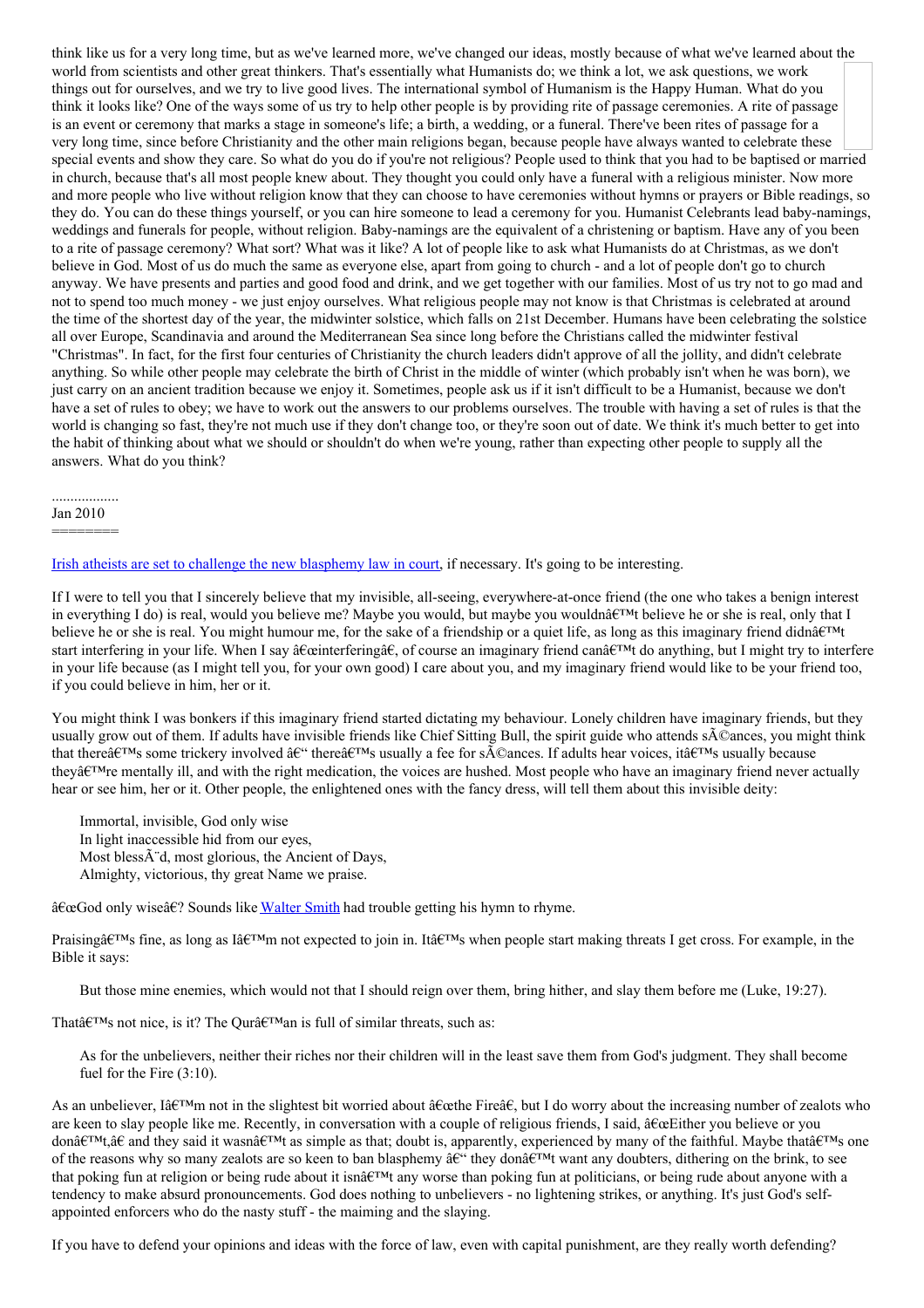Surely, if you $\hat{a} \in T^M$ re confident that you $\hat{a} \in T^M$ re right, it shouldn $\hat{a} \in T^M$ t matter what anyone says about what you believe. You may feel annoyed, you may be angry, but, as my mum used to tell me,  $\hat{a}\in\vec{c}$  as and stones may break my bones, but names may never hurt me.†Words are just words. Challenge them with more words. Don't seek to punish people you disagree with. What matters is what people do, not what they say. I don't much care for the sort of things that a lot of religious people do, like spending my taxes.

What does "blasphemy" mean, anyway? It's "irreverent talk about God or sacred things". That covers a lot, doesn't it? What does "irreverent" mean? It means "disrespectful", and that means "lack of respect or courtesy". It's all so vague. What it boils down to is anything that a sensitive religious person doesn't like, or anything that upsets him or her. Some people are easily upset, so, again, the notion of blasphemy covers a lot. It really doesn't make sense to have a law that involves punishing people for upsetting other people. I get quite upset about being told I shall go to hell because I don't believe in a sky fairy, not because I believe there is such a place, but because the people who tell me this clearly think I'm worthless.

So, Irish [Atheists](http://blasphemy.ie/2010/01/01/atheist-ireland-publishes-25-blasphemous-quotes/), if you don't win the fight to scrap the stupid law they've brought in over there, so soon after we got rid of [blasphemy](http://www.secularism.org.uk/lordsapproveabolitionofblasphemy1.html) on this side of the Irish Sea, the old jokes about stupid Irishmen will come back to haunt you. And if the Islamic States who want to make the [defamation](http://www.iheu.org/united-nations-will-violate-human-rights-says-new-report-religious-freedoms) of religion a crime at UN level succeed, we'll all be in big trouble.

It only seems right to end with a bit of blasphemy:

So you $\hat{a} \in T^M$ re gonna live in paradise, With a ten-foot cock and a few hundred virgins, So you're gonna sacrifice your life, For a shot at the greener grass, And when the Lord comes down with his shiny rod of judgment, He $\hat{a} \in T^{M}$ s gonna kick my heathen ass.

*Tim Minchin, Ten-foot Cock and a Few Hundred Virgins, 2005*

.................. Jan 2010 ========

[HumanistLife](http://www.humanistlife.org.uk/), the BHA's new website, offers a varied selection of stories. Bob Churchill from the BHA says,

The aim is that www.HumanistLife.org.uk will become a major node for expression and discussion of issues close to Humanism on the web.

We want to provide a space where our members and supporters, affiliated humanist groups, staff and Distinguished Supporters can build a content-rich, quality site, giving many humanist and other perspectives on current affairs, society,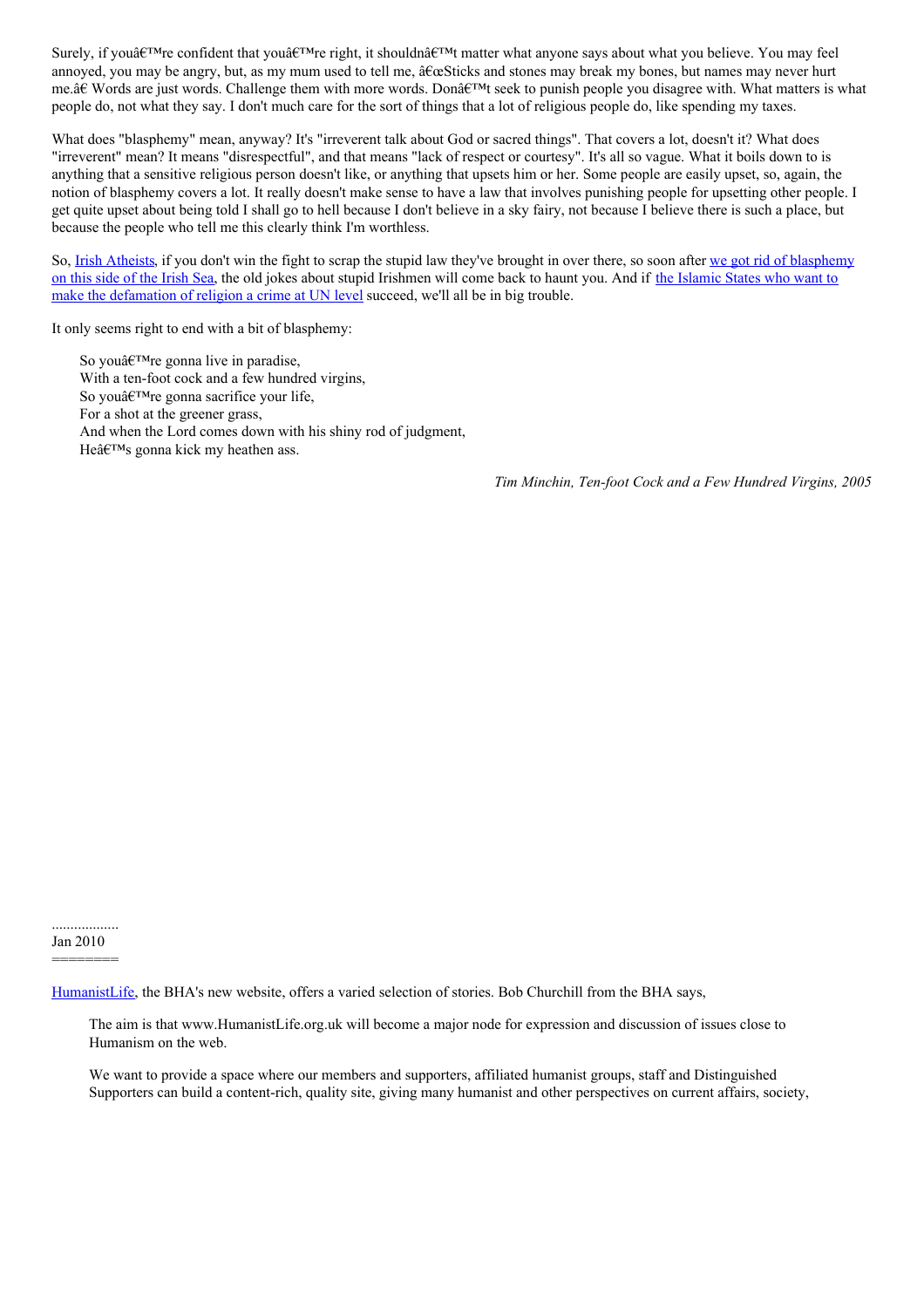science and culture, as well as philosophical, artistic, video-based and other contributions. We want to bring together everyone who shares our broad worldview to present a bold, diverse vision of modern Humanism: its interests, its concerns and its inspirations.

One of [the](http://www.humanistlife.org.uk/2010/01/the-tireless-courageous-humanism-of-leo-igwe/) latest reports is about the [courageous](http://www.humanistlife.org.uk/2010/01/the-tireless-courageous-humanism-of-leo-igwe/) Nigerian Humanist, Leo Igwe, whose campaign against the "witch-hunters" who target defenceless children, and other human rights violations, have attracted threats against his life.

Postscript: Today (5th [January\),](http://www.humanistlife.org.uk/2010/01/leo-igwe-arrested-in-nigeria/) Leo Igwe was arrested in Nigeria.

.................. Jan 2010 ========

For the latest news about Leo Igwe in Nigeria, see Think [Humanism](http://www.thinkhumanism.com/phpBB3/viewtopic.php?f=8&t=3894).

.................. Jan 2010

========

Near the station - 7 Out Northgate, Bury St. Edmunds, Suffolk, IP33 1JQ. 01284 754600.

If driving along the A14, come off at the junction where you can see the sugar beet factory silos.

Linden Tree

.................. Jan 2010 ========

..................

| To donate to the Disasters Emergency Committee Haiti Appeal, click on the image.                                                                                                                                                                                                                                                                                          | <b>DEC</b> Appeal |
|---------------------------------------------------------------------------------------------------------------------------------------------------------------------------------------------------------------------------------------------------------------------------------------------------------------------------------------------------------------------------|-------------------|
| The DEC distributes money to thirteen member agencies, all charities registered in the UK:<br>ActionAid, British Red Cross, CAFOD, Care International UK, Christian Aid, Concern<br>Worldwide, Help the Aged, Islamic Relief, Merlin, Oxfam, Save the Children, Tearfund, and<br>World Vision. To find out more about these organisations, go to www.dec.org.uk.          |                   |
| Outside the UK, there are a variety of aid agency appeals, including the International Red Cross<br>appeal.                                                                                                                                                                                                                                                               |                   |
| If you're in the UK, do not donate through the new <u>Non-Believers Giving Aid</u> site, set up by the<br>Richard Dawkins Foundation for Reason & Science. Your donations, via PayPal, won't qualify<br>for gift aid, which could add $\hat{A}$ £1.41 to every $\hat{A}$ £5 you give. Is your anti-religious prejudice<br>worth that? You can claim gift aid through DEC. |                   |

Leo Igwe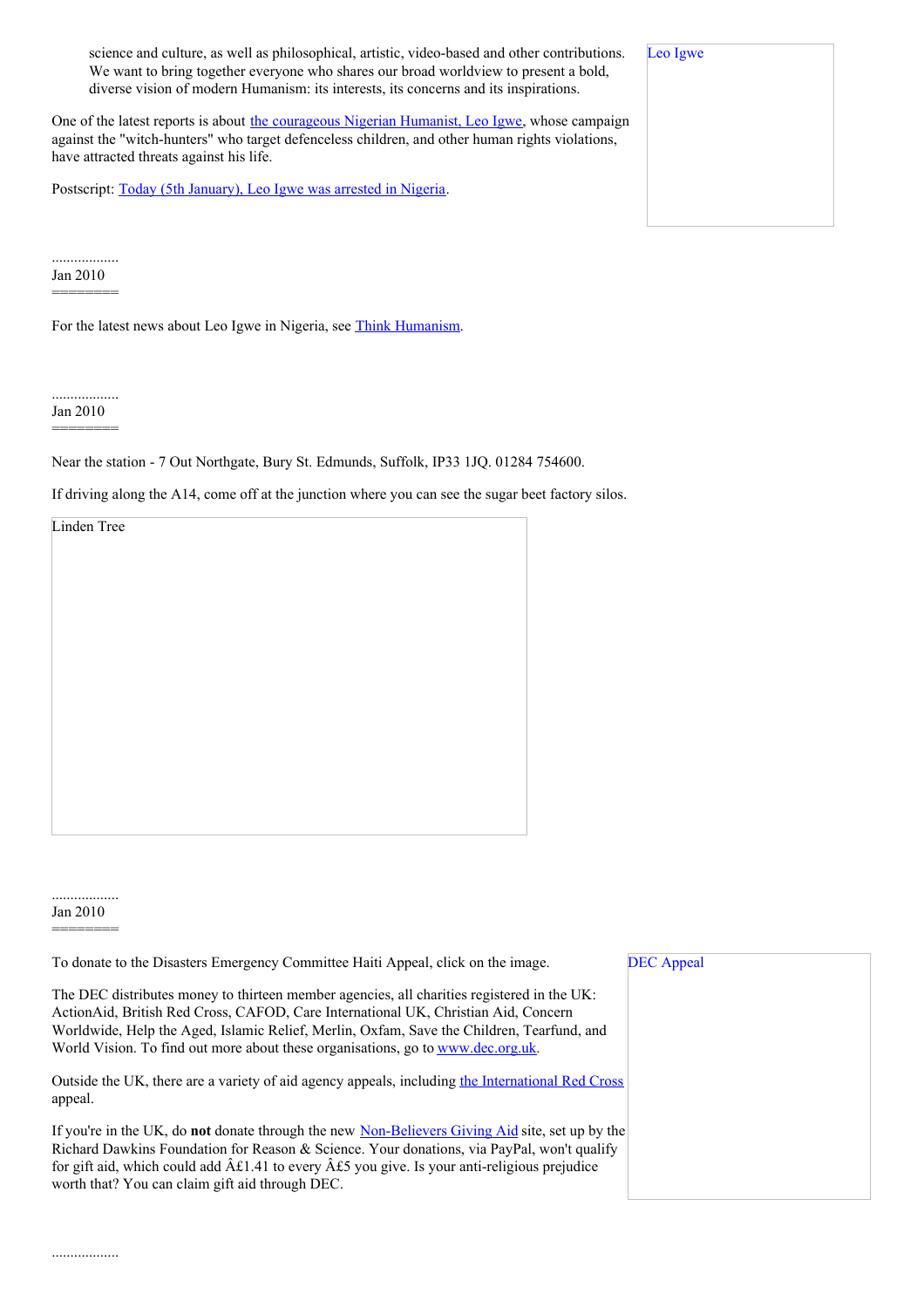Jan 2010 ========

Events to commemorate the 65th anniversary of the liberation of [Auschwitz-Birkenau](http://remember.org/auschwitz/) concentration camps will be held in and around Suffolk this week.

There is an exhibition in the Waterfront building at University Campus Suffolk from 10am to 4pm on 26th, 27th and 28th January, with a time for reflection from noon until 1.15pm on Wednesday 27th January. Speakers will include councillors from Ipswich Borough Council and Suffolk County Council.

Several years ago, our membership included someone who'd been liberated from the Theresienstadt Ghetto in 1945. Nearly 141,000 Jews were sent to the ghetto; only 17,247 survived. The rest died from disease or malnutrition, or were sent to the death camps.

I knew nothing about Henry's history when he was a member of Suffolk Humanists, enjoying social events amongst friends. He never spoke about it, and most people took him for a typically English, mild-mannered gentleman.

Henry Green was the youngest of four children who were raised in a small Jewish community in Poland. They didn't have much money but it was a close, loving family. His father was a pillar of the local community who taught his children his strong ethical values. Everything that Henry knew was destroyed by the Nazis. In his teens, Henry witnessed horrors that most people have never imagined, and few could comprehend. Henry died by suicide, tormented all his life by what he had seen and heard. He lost faith, not just in the religious sense, but in human nature. He found it hard to trust anyone, and hard to settle anywhere. After the war, he spent some time with his brother in Israel and his sister in America, before making his home in England, where he eventually married and had a family.

I learned about Henry's story when I was asked to conduct his funeral, which was at Oakfield Wood green burial ground at Wrabness. His widow spoke at the graveside. Among other things, she said, "Slight of stature, probably due to a childhood when his stomach was frequently empty, Henry was a small man with a big heart, a very generous nature." Among the mourners was a coachload of small men from London. They were members of the 45-Aid [Society](http://45aidsociety.co.uk/index.htm), holocaust survivors who'd come to England with the [Kindertransport](http://www.kindertransport.org/), a movement that enabled young refugees to escape. They were all small because, like Henry, they'd been starved when they were growing up. They respected Henry's wish to have a non-religious funeral, but asked if they could say the [Kaddish](http://en.wikipedia.org/wiki/Kaddish) at the end, which they did. Afterwards, they lined up to hug and kiss me, and thank me for what I'd said, before they climbed aboard the bus and went back to London. It was very moving, and I felt very privileged.

I've befriended two other Jews who were refugees, and eventually conducted their funerals. Their stories were also moving, but Henry's was perhaps the saddest, possibly because of the way he died.

Feb 2010

========

The NSS has started a petition calling on the Prime Minister to ask the Catholic Church to pay the estimated  $\hat{A}E20$  million cost of the Pope's visit. If his followers want him to come and see them, fine, but there are better things to spend taxpayers' money on.

**To sign, click [here.](http://www.secularism.org.uk/petition-the-pm.html)**

.................. Feb 2010

========

You may remember the 2007 Pledgebank campaign to send a copy of Richard Dawkins' 'God Delusion' to every MP, if enough people pledged a copy. It succeeded. Now the same person behind that campaign has begun a new one, asking you to pledge:

I will donate one pound to the International Red Cross for each of the 26 Anglican bishops sitting in the House of Lords who completes the Sober Survey but only if 999 others will do the same.

The 'Sober Survey' requires the bishops to answer the following questions:

- 1. Do chimpanzees and humans share a common ancestor?
- 2. Did the earth exist 100,000 years ago?
- 3. Is a long and happy life available to those without religious faith?
- 4. Are prayers responded to?
- 5. How do you explain the diversity of life on earth?



| Holocaust Memorial Day |  |  |  |
|------------------------|--|--|--|
|                        |  |  |  |
|                        |  |  |  |
|                        |  |  |  |
|                        |  |  |  |
|                        |  |  |  |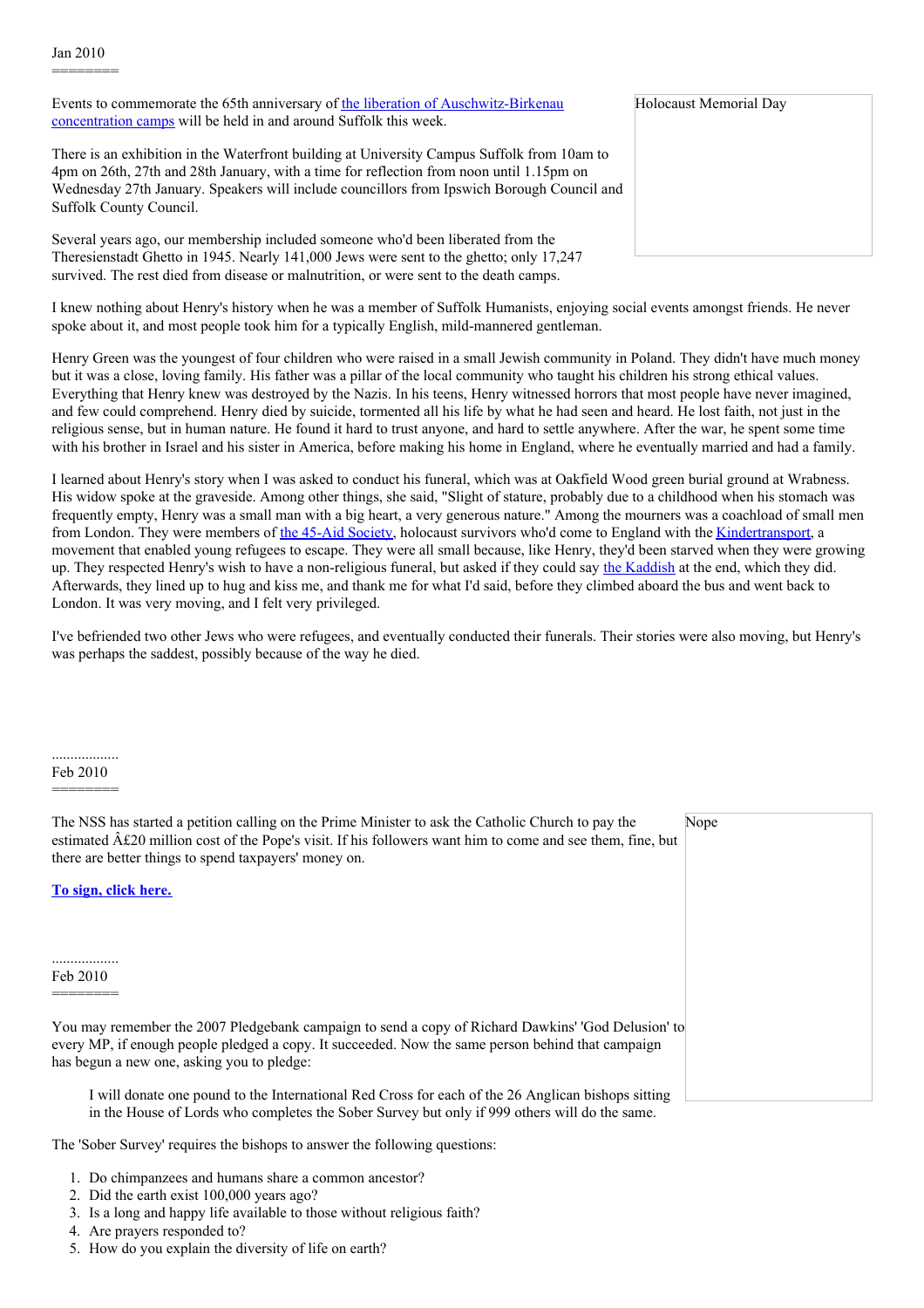- 6. Can one be moral/ethical without a belief in God?
- 7. Do you support blood donation and transfusion?
- 8. Who made man? Who made God?
- 9. What will happen to you after your death?
- 10. Does a supernatural intelligence take an interest in your daily activities?

If you think this is a good idea, you'd like to know the bishops' answers and can spare  $\hat{A}t26$ , go to the [Pledgebank](http://www.pledgebank.com/LordInTheLords) website.

I'm not really interested in what the bishops might say, I just think they ought to quit the House of Lords, and if you can afford to give the Red Cross  $\hat{A}L26$ , why not give it to them anyway? Click here for the Red Cross [website](http://www.redcross.org.uk/index.asp?id=39992). BTW, if anyone imagines that the Red Cross symbol has anything to do with the church, you're wrong. It's based on the Swiss flag, because of its neutrality.

#### .................. Feb 2010

========

If you live in Suffolk or N E Essex, and you're interested in training as a celebrant, have you considered joining us? I ask, because I've just been talking to someone who didn't know about our training and went elsewhere for some, and only found out when it was too late. You can find out more about us on our [ceremonies](http://www.suffolkhands.org.uk/ceremonies/becomeacelebrant) page.

We don't charge for training, we're local, and we're good. We're also very fussy about selecting people - but if you've got the right qualities, that won't be a problem. You'll be expected to join our group and get to know people, but we're very friendly. Get in [touch](http://www.suffolkhands.org.uk/contact)!

.................. Feb 2010 ========

[www.robinhoodtax.org.uk](http://robinhoodtax.org.uk/).

If you want to join the campaign, go to

.................. Feb 2010

========

Sorry to have delayed posting this, but in case you missed it, last week's Saturday Play on BBC Radio 4 was [Slaughterhouse](http://www.bbc.co.uk/iplayer/episode/b00qny57/Saturday_Play_Slaughterhouse_5/) 5, a dramatisation of Kurt Vonnegut's powerful anti-war novel. You have until 4.02pm this Saturday, 20th Februay, to listen on i-player.

Kurt [Vonnegut](http://en.wikipedia.org/wiki/Kurt_Vonnegut) was honorary president of the American Humanist [Association](http://www.americanhumanist.org/). He thought religious doctrine was "so much arbitrary, clearly invented balderdash."

Vonnegut said,

New knowledge is the most valuable commodity on earth. The more truth we have to work with, the richer we become.

Kurt Vonnegut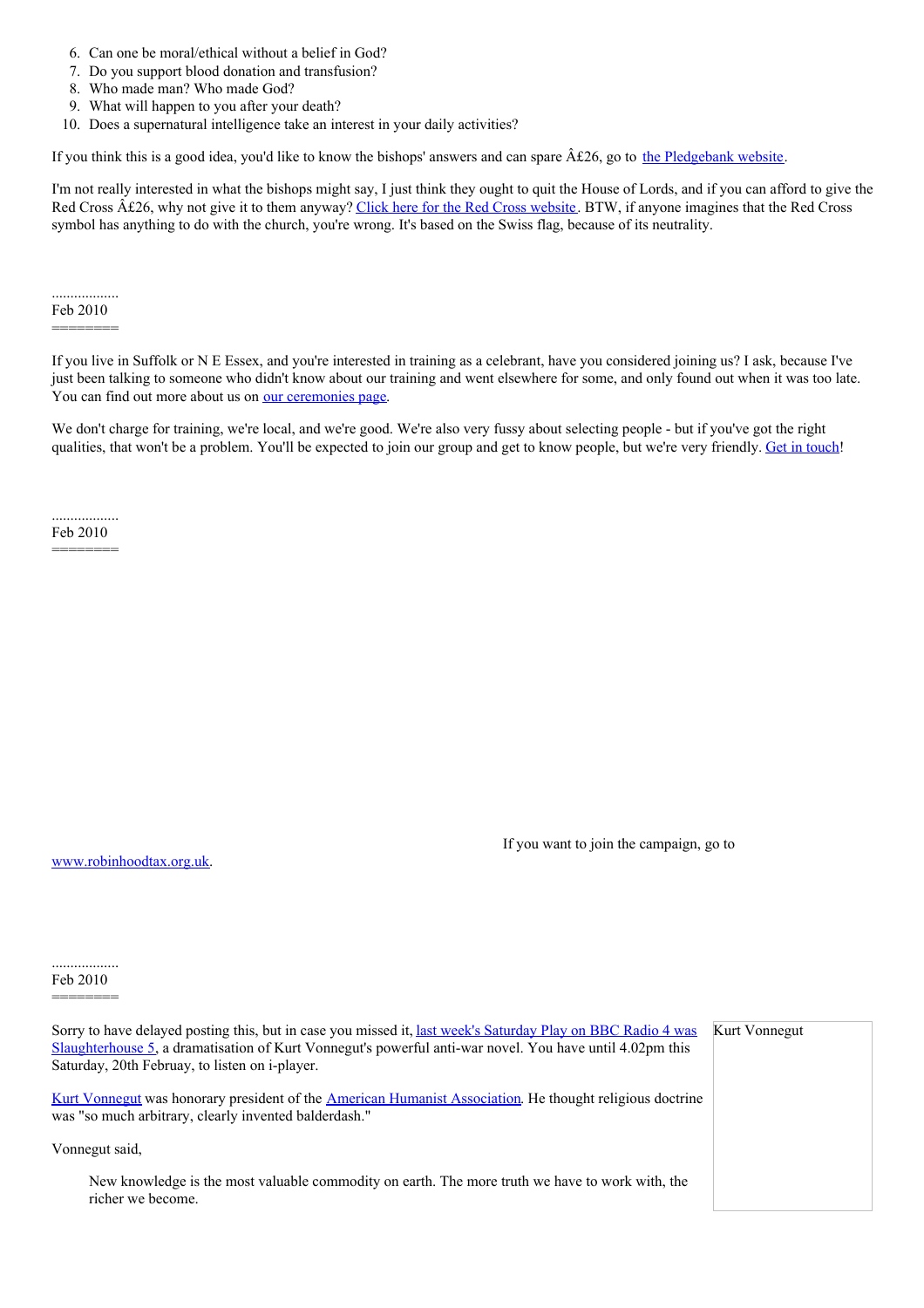On Tuesday 23rd February (next Tuesday) there'll be a parliamentary debate about the Government's own amendment to its Children, Schools and Families Bill, which would enable faith schools to teach their own skewed versions of sex and relationships education. Please read the [BHA's](http://www.humanism.org.uk/news/view/489) report on this, and contact your MP urgently.

(Note: the asterisk used in the heading is to avoid the wrong sort of Internet attention).

Feb 2010 ========

You may have read elsewhere about the shameful way that the House of Commons voted for Ed Balls' [amendment](https://html2pdf.com/files/wqi16hzg0unp2tip/o_1dro0t3jpsekrotk0p7hq163av/Children,%20Schools%20and%20Families%20Bill) to the Children, Schools and Families Bill, which means that the Catholics are crowing that they've won the right to teach a different version of sex education to other schools. Mark Steel (in the [Independent\)](http://www.independent.co.uk/opinion/commentators/mark-steel/mark-steel-you-can-teach-birth-control-but-youll-end-in-hell-if-you-do-it-1908334.html) asked,

How can there be so many lunatics opposed to sex education? And apart from anything else, what makes them think a lesson about sex is going to make kids go out and immediately have sex? It's education about it, not an instruction to get it done before dinner break. Maybe they should demand an end to history lessons as well on the grounds that "I don't want my fourteen-year-old learning about Napoleon as he's too young to invade Italy."

.................. Feb 2010 ========

| Jesus and a dinosaur |  |  |
|----------------------|--|--|
|                      |  |  |
|                      |  |  |
|                      |  |  |
|                      |  |  |
|                      |  |  |
|                      |  |  |
|                      |  |  |
|                      |  |  |
|                      |  |  |
|                      |  |  |
|                      |  |  |
|                      |  |  |
|                      |  |  |
|                      |  |  |
|                      |  |  |
|                      |  |  |
|                      |  |  |
|                      |  |  |
|                      |  |  |

Picture from [www.defaithed.com](http://www.defaithed.com/).

This reminds me of the young man who phoned BBC Radio Suffolk after I was interviewed recently. He said that there were dinosaurs on Noah's Ark, but God chose baby dinosaurs, otherwise there wouldn't have been room.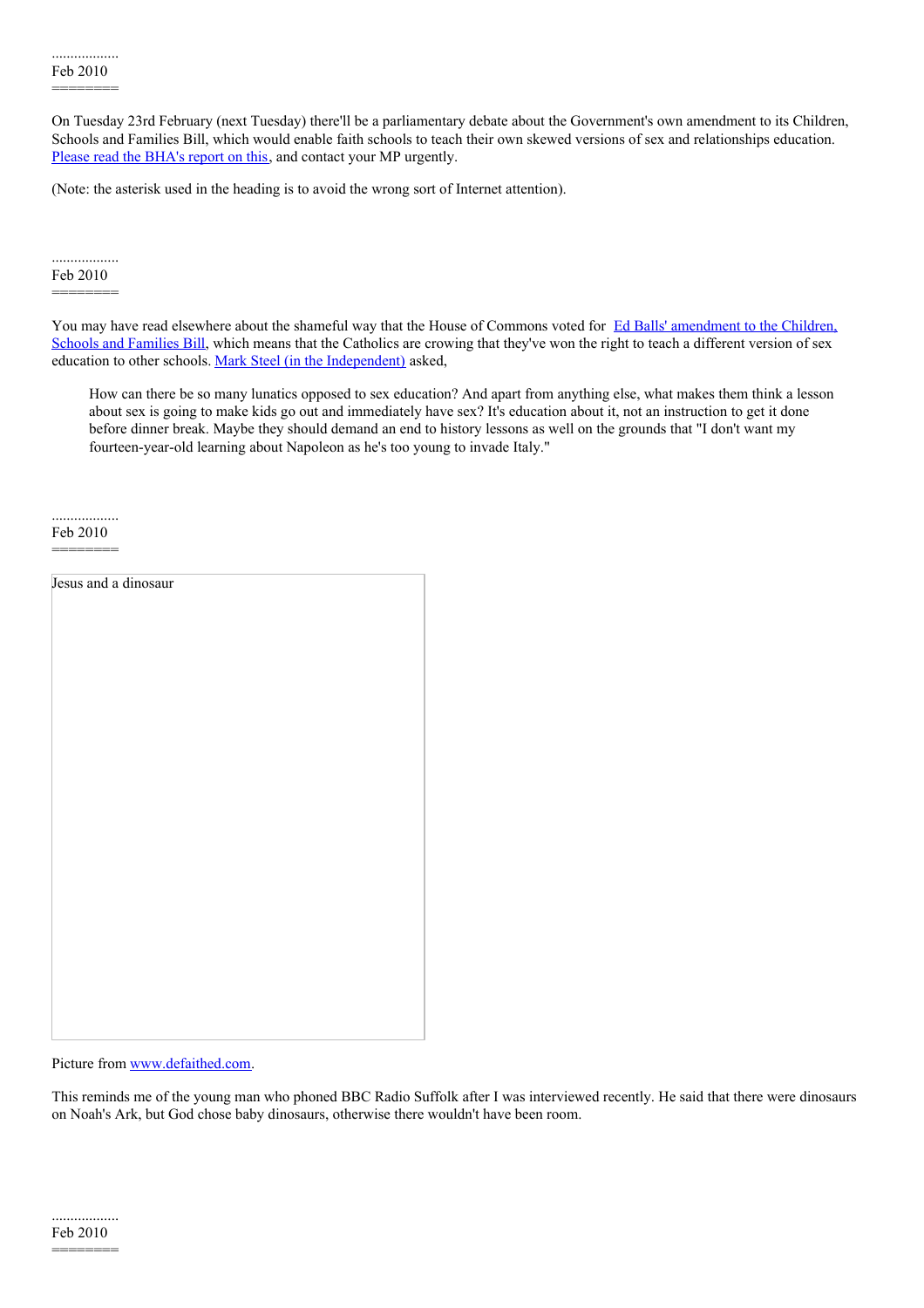Suffolk Humanists & Secularists committee seldom meet face to face - we use **[Skype](http://www.skype.com/intl/en-gb/)** because we're scattered all over the county. So far, we haven't done this. Maybe next time. I like the baby best.

.................. Feb 2010

# ========

Yesterday, [representatives](http://www.secular.org/node/209) of the Secular Coalition for America met White House officials to discuss issues of concern to American atheists, humanists and secularists. Before the meeting, they said,

... it will be the latest indication that the secular movement is gaining significant momentum, and that secular Americans, numbering in the tens of millions, are a constituency that must be included.

Predictably, [fundamentalist](http://rawstory.com/2010/02/obama-meeting-atheist-hate-groups/) Christian right-wingers have reacted as though President Obama was making a pact with the devil (who doesn't exist, though try telling them that).

.................. Feb 2010

========

BHA Chief Executive Andrew Copson was interviewed on BBC News about the amendment to the Children, Schools and Families Bill (see previous posts), before it was debated. Sadly, the Commons voted for Ed Balls' amendement.

Video courtesy of the [BHA](http://www.humanism.org.uk/)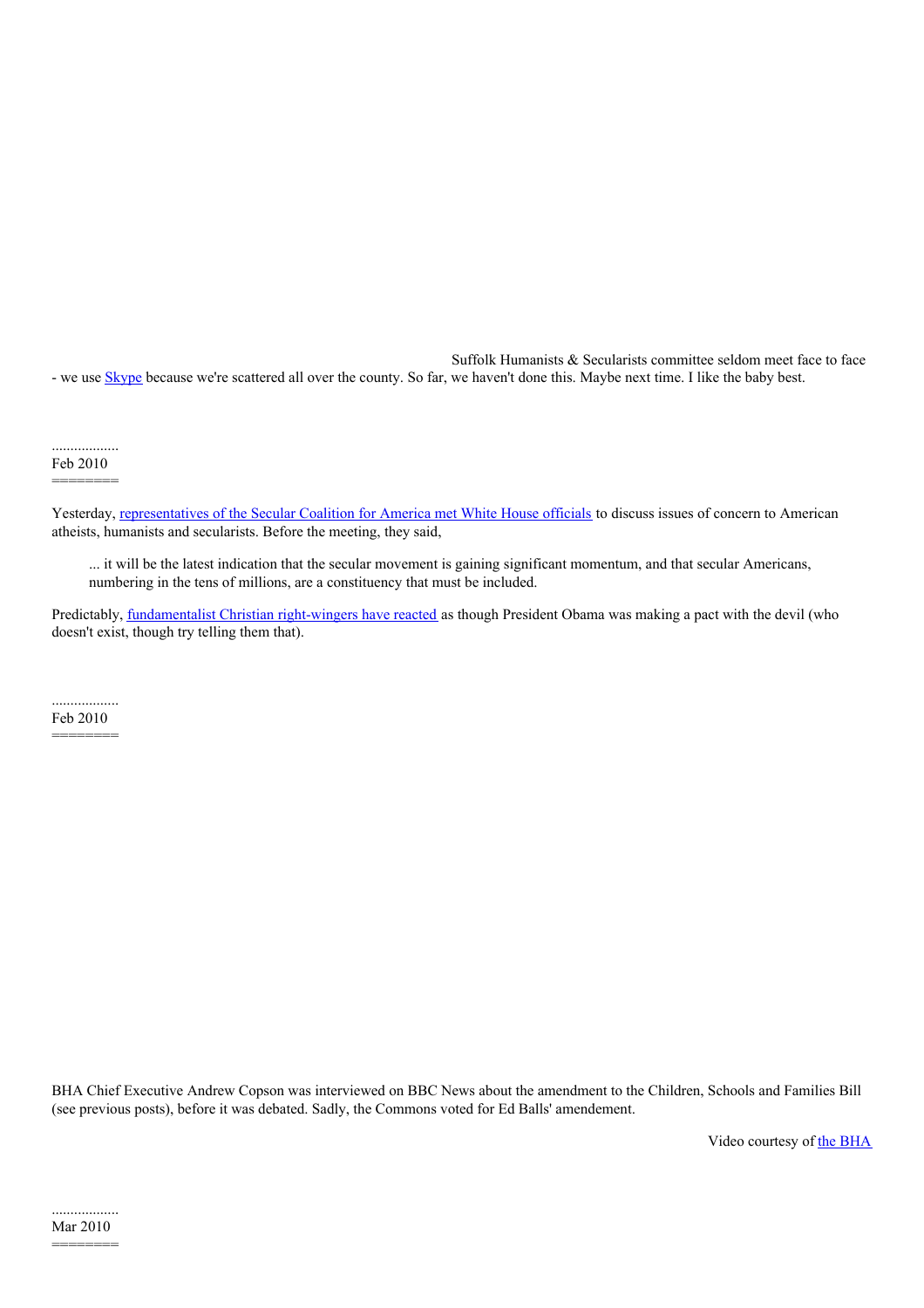Our March newsletter is now available - click here to [download](https://html2pdf.com/files/wqi16hzg0unp2tip/o_1dro0t3jpsekrotk0p7hq163av/%20http://www.suffolkhands.org.uk/files/1/2010%20SH&S%20News%20March.pdf) it (pdf)

[Click](http://www.suffolkhands.org.uk/node/40) here for help with pdf files.

.................. Mar 2010 ========

Thanks to [Catherine](http://www.guardian.co.uk/commentisfree/2010/feb/28/catherine-bennett-faith-schools) Bennett, I've learned a new 'ology - [eschatology](http://en.wikipedia.org/wiki/Eschatology), literally the study of the last. So, if there's an eschatology, there must be eschatologists, right? Gosh, they must be fun in the pub. "Oh, hello, what do you do?" "I study the end of the world." Pause. "Really? How does that happen?" "Well, the dead could be resurrected, or the Devil could be set free, or adultery and fornication will be performed in the open, or ..." "Where's my drink?"

| 4 horsemen - Durer |  |
|--------------------|--|
|                    |  |
|                    |  |
|                    |  |
|                    |  |
|                    |  |
|                    |  |
|                    |  |
|                    |  |
|                    |  |
|                    |  |
|                    |  |
|                    |  |
|                    |  |
|                    |  |
|                    |  |
|                    |  |
|                    |  |
|                    |  |
|                    |  |
|                    |  |
|                    |  |
|                    |  |
|                    |  |
|                    |  |

Illustration: *Four Horsemen of the [Apocalypse](http://en.wikipedia.org/wiki/Four_Horsemen_of_the_Apocalypse)*, by [Albrecht](http://en.wikipedia.org/wiki/Albrecht_D%25C3%25BCrer) DA<sup>1</sup>/4rer.

.................. Mar 2010 ========

How long do they expect us to restrain ourselves? We have put up with this bull dung for hundreds of years.

A true Christian is someone who, in any given situation, is supposed to ask themselves what would Jesus do, then try to do that.

How an organisation which has acted, decade after decade, only to protect its business interests above the interests of

SinÁ©ad [O'Connor](http://en.wikipedia.org/wiki/Sin%25C3%25A9ad_O%2527Connor), the Irish Catholic [singer-songwriter,](http://www.timesonline.co.uk/tol/news/world/europe/article7048747.ece) has reacted angrily to the news that the Bishop of Ferns, Denis Brennan, has asked parishioners to help pay the compensation claimed by the church's abuse victims. Apparently, he was "at casking for help to fulfil a God-given responsibilityâ€. O'Connor wrote to the Irish [Independent](http://www.independent.ie/opinion/letters/sinead-oconnor-id-help-jesus-to-burn-down-the-vatican-2087994.html):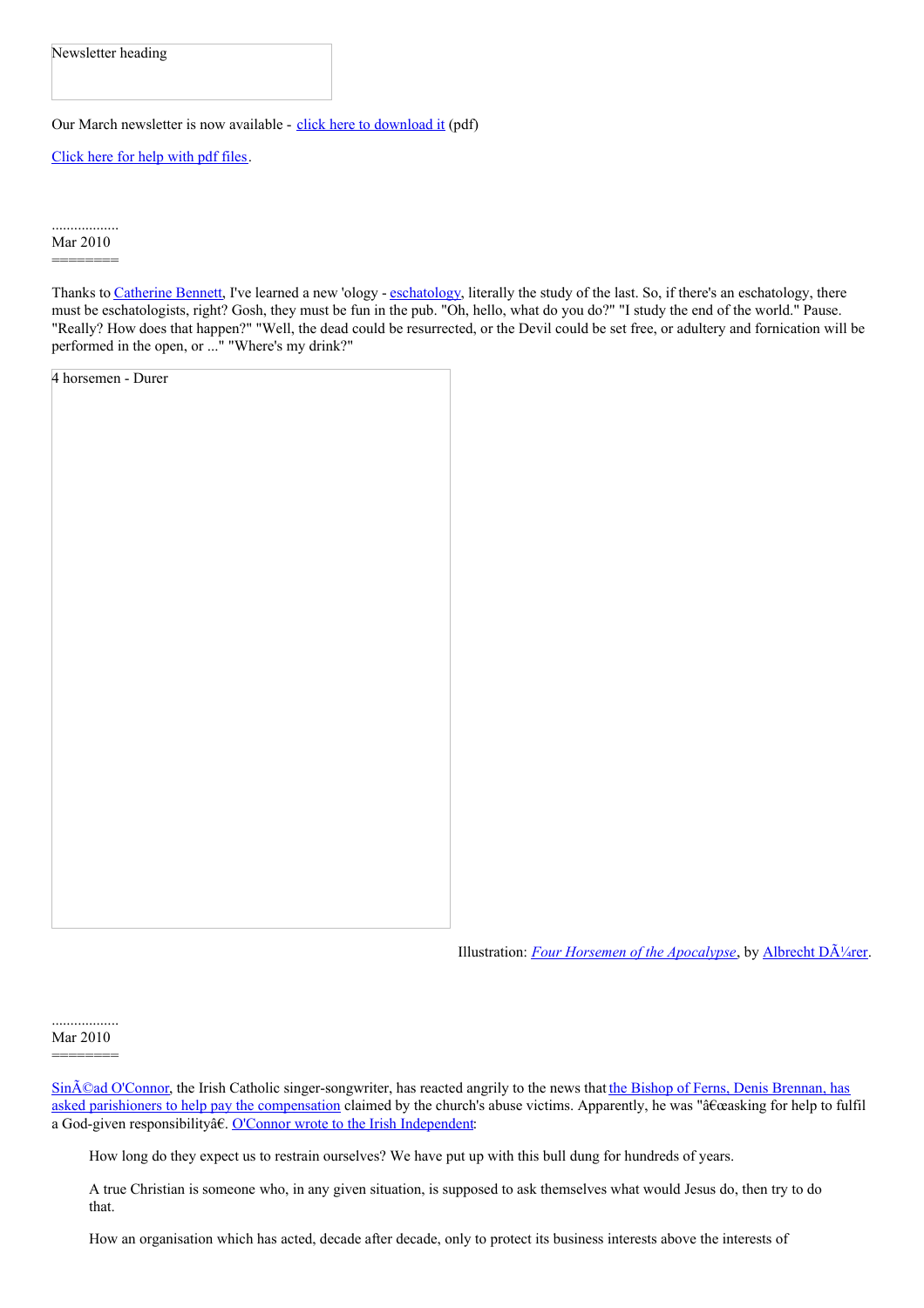children can feel it has the right to dictate to us what Christians should do is beyond belief.

From the Pope on down, through the Vatican and therefore through the lower echelons, the whole organisation, in my belief, is utterly anti-Christian and evil, as proven by centuries of torture, bloodshed, burnings, terrorism, and coverings-up of "the worst crime" known to man.

And if Jesus Christ is to be seen in the vulnerable of this world, then all the church has done is crucify the man over and over and over again.

If Christ was here, he would be burning down the Vatican. And I for one would be helping him.

.................. Mar 2010

========

If you've been following the campaign to stop the funding for homeopathy on the NHS, and the mass [overdose](http://www.1023.org.uk/the-1023-overdose-event.php) outside branches of Boots, you'll be delighted to hear that Parliament's Science and Technology Select Committee, after hearing all the evidence, has called for the complete withdrawal of NHS funding and official licencing of [homeopathy.](http://www.guardian.co.uk/science/blog/2010/feb/22/mps-verdict-homeopathy-useless-unethical)

Peter Fisher, director of the Royal London Homeopathic Hospital, told the committee that the remedies' efficacy depended on how you shook them (Note: shaken, not stirred):

Dr Fisher stated that the process of 'shaking is important' but was unable to say how much shaking was required. He said 'that has not been fully investigated' but did tell us that 'You have to shake it vigorously [...] if you just stir it gently, it does not work.

Note that the BHA referred to in the news report is the British Homeopathic Association, not the British Humanist Association. I have, however, been dismayed to learn from a reliable source that there are members of the latter organisation who use homeopathy:

... a surprising number of humanists dabble with altmed ... because they haven't really grasped the point about scientific enquiry and evidence, etc.

Oh dear. get your brains in gear people! Didn't you see Richard Dawkins' 'Enemies of Reason' on TV? Members of SH&S can borrow the DVD from our library.

For more on homeopathy, see [Skepticat's](http://www.skepticat.org/2009/03/homeopathy/) blog, and Homeopathy by the [\(mind-boggling\)](http://timesonline.typepad.com/science/2010/01/homeopathy-by-the-mindboggling-numbers.html) numbers.

.................. Mar 2010 ========

The BHA is appealing for its supporters to use an Internet tool to send a message to the 26 bishops who sit in the House of Lords: Time for a reformed second chamber! [Click](http://www.humanism.org.uk/campaigns/what-you-can-do-to-help/Bishops) here to go to the BHA site.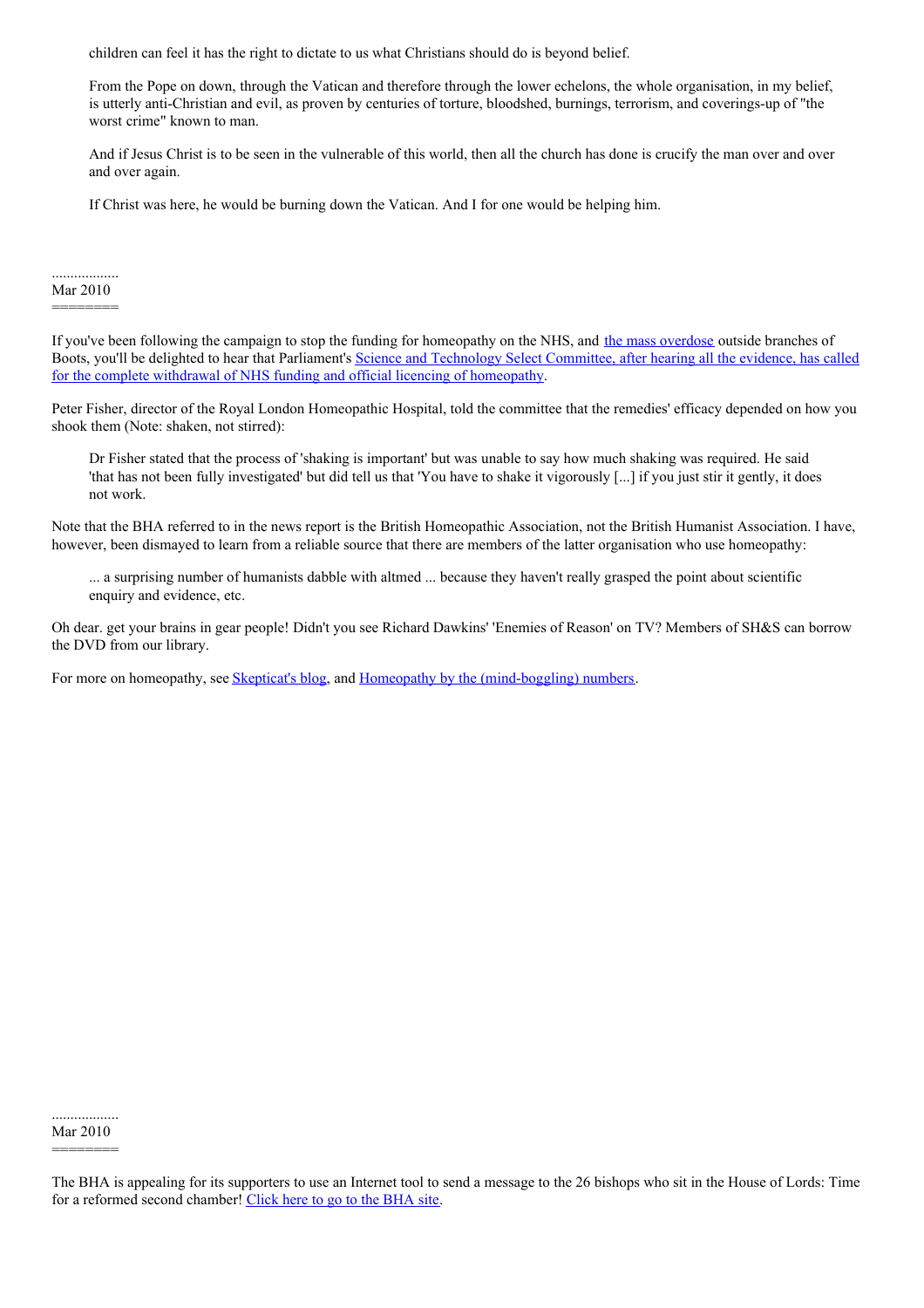========

RE teacher Mr Thingummybob got our mailing last September, suggesting that they might not have included humanism and secular world views in RE yet, as they're supposed to - I helped to devise a new syllabus that was introduced in September 2007. As Year 10 don't do any RE, though they're supposed to, he has a cunning plan; ask me and a bunch religious speakers in for a morning for a RE "carousel", where we each talk to four of six groups for 50 minutes at a time. Strictly speaking, that's tick box RE. Anyhow, I said I would, and told him where to find some speakers from the minority faiths. We were asked to talk about rites of passage, which suited me fine, as a celebrant.

One teacher asked a group to put up their hands if they'd describe themselves as atheists. Almost all of them did. Didn't surprise me, as various bits of research have shown that a majority of secondary school students and teachers are atheists or agnostics. Had the same sort of response when I asked members of a 6th form at another school the same question, a couple of years ago. If RE covers a variety of faiths, it has the effect of putting kids off religion - they can see the contradictions and inconsistencies. Whether it's any different in faith schools, I'm not sure.

There was one girl who asked me what it would take to convince me there's a god. "Evidence," I said. She asked similar questions several times, with a slightly furrowed brow. "You're worried about me, aren't you?" I asked. "Yes," she said. I've met kids like her before. She seemed to think that I might be in peril as a non-believer. "Don't worry," I said, "I'm fine as I am." She seemed to be having difficulty coming to terms with the idea of a happy atheist.

.................. Mar 2010 ========

Commissioned for the online music festival [Geek](http://www.geekpop.co.uk) Pop, a hip-hop anthem for rationalists and atheists. We like.

Mar 2010

========

As the Catholic church has to find  $\hat{A}$  find  $\hat{A}$  finditions to pay compensation to victims of clergy abuse, the excuses being trotted out by the hierarchy are staggeringly creative. Archbishop of Westminster the Most Rev Vincent Nichols, leader of the Catholics in England and Wales, told the BBC's Newsnight [programme](http://www.guardian.co.uk/uk/feedarticle/8997067), "The level of abuse in the Church is actually quite small in terms of the overall levels of abuse in any country." Now Pope Benedict, in his pastoral letter to Irish [Catholics](http://www.guardian.co.uk/world/2010/mar/21/pope-ireland-letter-paedophile-priests), blames the abuse on "the creeping influence of liberal, secular society for weakening resolve against it."

.................. Mar 2010

========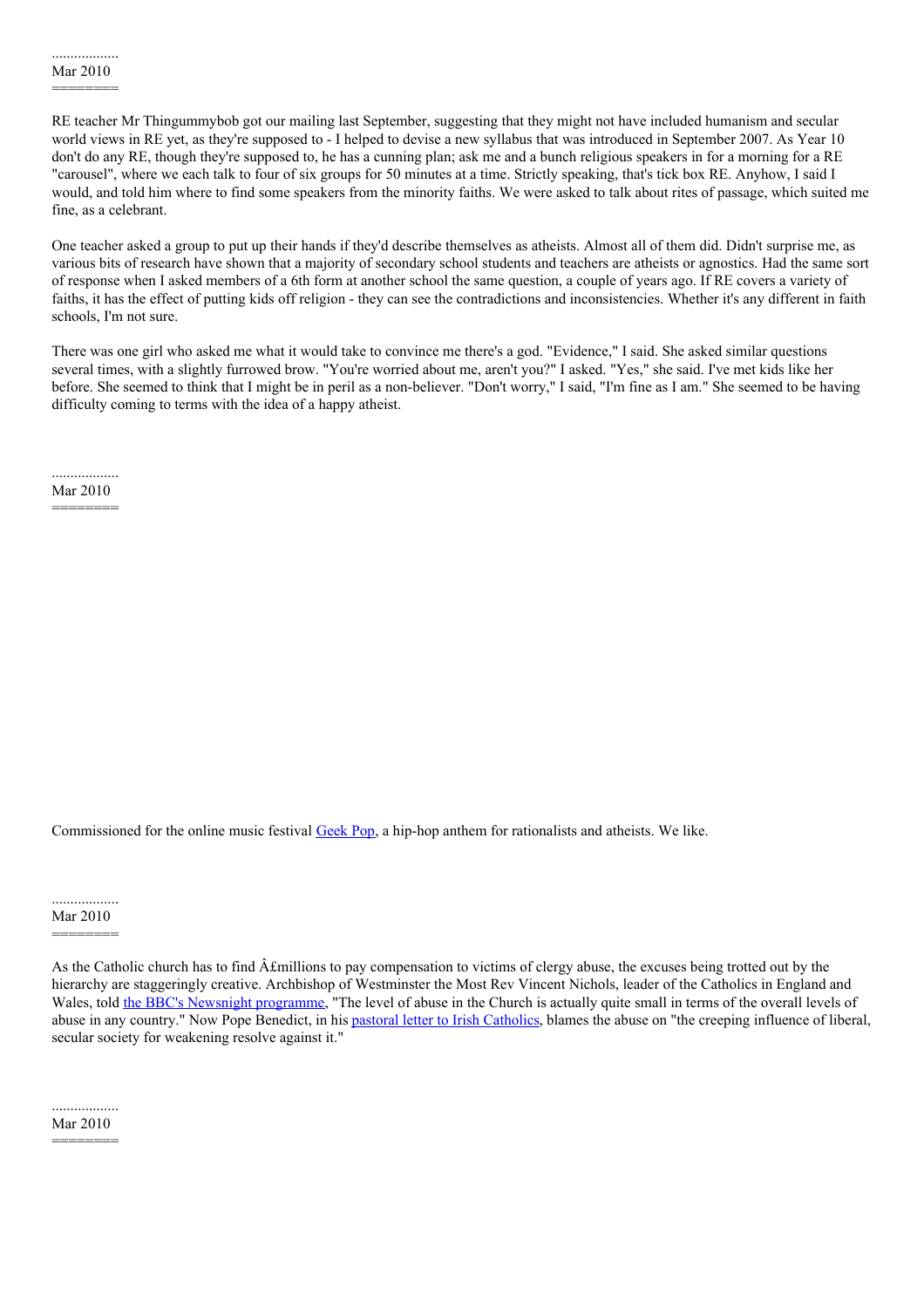In a not-too-shocking turn of events in 2008, a tantric guru failed to kill Sanal Edamaruku of the Indian Rationalist [Association](http://www.indianrationalists.blogspot.com/) on live television using only his mystical powers.

Edamaraku challenged the guru to demonstrate his powers on him after hearing the guru's boasts of being able to kill a man in three minutes using only black magic. The guru obliged. TV ratings went through the roof as India waited to see what would happen.

Pandit Surender Sharma tried several techniques including chanting mantras, sprinkling water on his intended victim, ruffling his hair, and waving a knife around. None of these worked, and two hours later, the guru was forced to admit defeat.

The guru said Edamaruku must be under the protection of a very powerful god, to which Edmarku replied that he was an atheist.

The story is recounted in full on the Rationalist [International](http://www.rationalistinternational.net/article/2008/20080310/en_1.html) website, and you can see the 'tantra [challenge'](http://www.youtube.com/watch?v=Bmo1a-bimAM) on YouTube.

Sanal Edamaraku remains a busy man exposing India's wide variety of gurus and fakirs, including one guru having been arrested over prostitution, one who kidnapped a female follower, and one who had been involved in a sex tape scandal.

..................

#### Apr 2010 ========

Late on Easter Day, BBC One aired a programme that asked, "Are Christians being [persecuted?](http://www.bbc.co.uk/programmes/b00rx7tj)" (you have 6 days left to view it on i-Player). Presenter Nicky Campbell (of the Big Questions, Sunday's God-slot programme), implied that they are. There was no attempt to present a balanced report. Instead, we got the usual aggrieved BA crucifix wearer and nurse who was sacked for offering to pray for a patient - anecdotal "evidence" of people being mean to Christians. They introduced Polly Toynbee as "President of the National Secular Society", not the BHA, which was typical of the sloppy approach.

Jonathan Bartley of Ekklesia has blogged a fair assessment of the [programme.](https://www.bbc.co.uk/complaints/forms/) I've complained to the BBC. Maybe you might do the same?

Nicky [Campbell](http://twitter.com/NickyAACampbell) is on Twitter.

.................. Apr 2010 ========

Our latest newsletter is ready. Click here to [download](http://www.suffolkhands.org.uk/files/1/2010%20SH&S%20News%20April.pdf) it (pdf).

Contents include: what group members have been reading, AGM reports, an addition to our Ceremonies Team, and meeting dates for the year.

Members are reminded that your 2010 subscriptions (a minimum of  $\hat{A} \pounds 10$ ) are due now. You can pay by cheque or standing order.

For help with pdf files, [click](http://www.suffolkhands.org.uk/node/40) here.

.................. Apr 2010 ======== I crush you! I crush you!

April Newsletter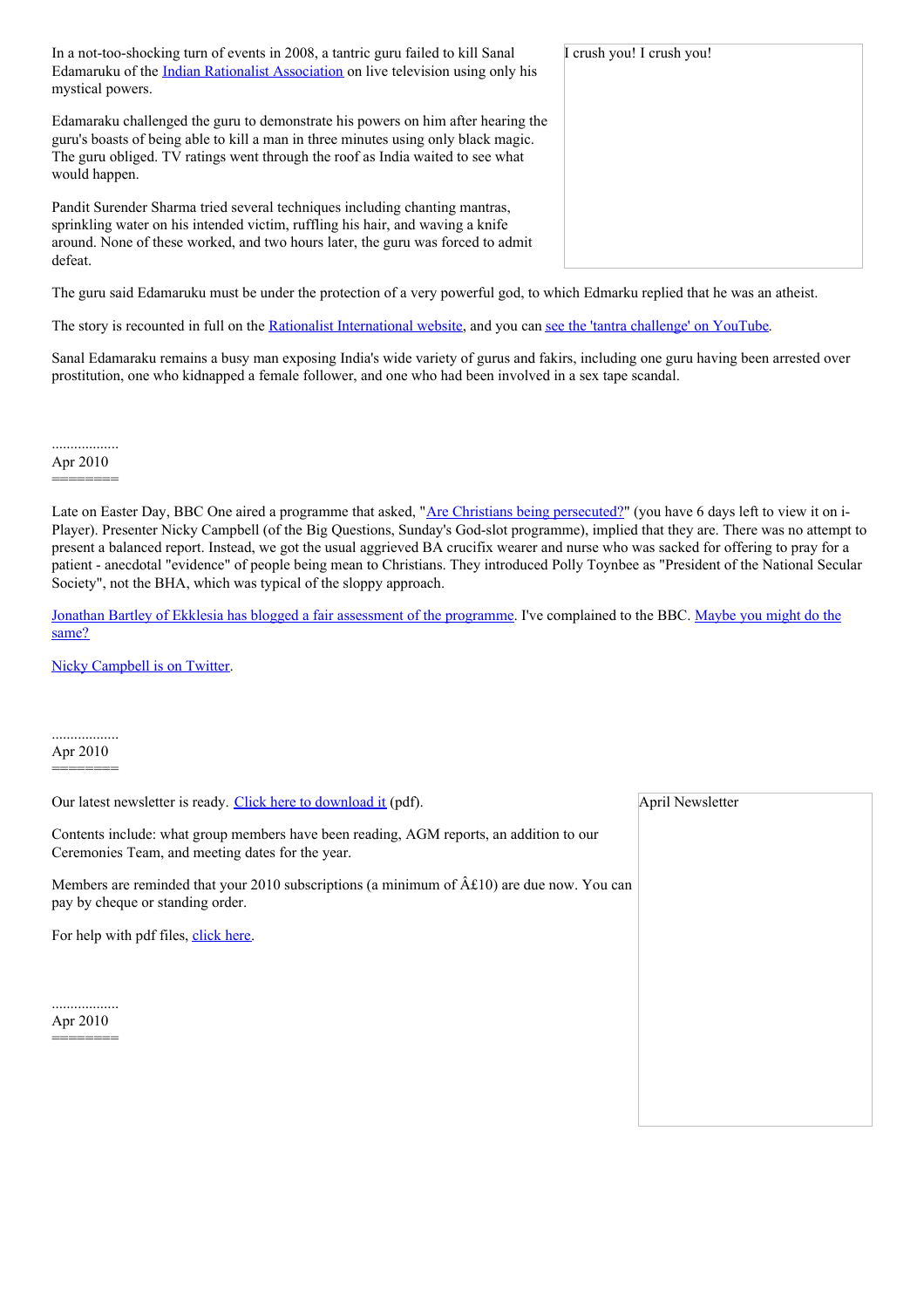| <b>AGM 2010</b> |  |  |  |
|-----------------|--|--|--|
|                 |  |  |  |
|                 |  |  |  |
|                 |  |  |  |
|                 |  |  |  |
|                 |  |  |  |
|                 |  |  |  |

Excellent AGM at Pinewood Community Hall last night. For the first hour, our guests were The Worshipful The Mayor of Ipswich Councillor David Goldsmith and Mayoress, Mrs Goldsmith. We talked about their experiences of visiting various faith and community groups in the town, council prayers, and humanist ceremonies (amongst other things).

The picture shows (left to right) retiring group Chairperson Margaret Nelson, the Mayor, the Mayoress, and newly elected Chairperson Andrew Morrison, who'd just got back from his Humanist wedding in Devon - we wish Andrew and Angie every happiness.

The new committee members are: Chairperson, Andrew Morrison; Vice-Chairperson, John Palmer; Secretary, Denis Johnston; Treasurer, John Mellis; committee members Margaret Nelson and Colleen Nunn.

Photo by John Palmer

#### .................. May 2010 ========

The former Archbishop of Canterbury, Lord Carey, has forecast "civil unrest" as a result of recent court decisions involving Christians. This was in response to Lord Justice Laws' dismissal of an appeal by a Christian marriage guidance counsellor who was sacked for refusing to give advice to gay couples.

### The [Guardian](http://www.guardian.co.uk/uk/2010/apr/29/court-dismisses-christian-employment-appeal) reported,

Lord Justice Laws said legislation to protect views held purely on religious grounds could not be justified. He said it was an irrational idea "but it is also divisive, capricious and arbitrary".

As [Stephen](http://www.guardian.co.uk/politics/2010/may/04/stephen-bates-guardian-diary) Bates noted, Lord Carey was most upset that his suggestion should be dismissed so emphatically.

#### .................. May 2010 ========

Our May 11th meeting will be a brain-storming session, as we make plans for events over the coming year, mainly for Humanist Week, beginning 21st June, when we've booked a display case at Ipswich Central Library for an exhibit. We'll be in the lounge at Pinewood Hall, as usual.

.................. May 2010 ========

The theme for the forum on May 11th 2010 was  $\frac{\partial \mathbf{F}(\mathbf{w})}{\partial \mathbf{F}}$  and Earth are YOU doing? $\frac{\partial \mathbf{F}}{\partial \mathbf{F}}$ . SIFRE members from the Faith and Belief communities around Ipswich were asked to speak for not more than ten minutes about the activities, aspirations and needs of their particular communities. SIFRE hoped to be able to identify areas of common concern, areas for cross-faith co-operation, which will be mutually beneficial and where one community might be able to help or advise another on issues of common concern.

As no SH&S member was available to attend the forum (it clashed with our regular meeting), I sent a paper, which ends:

We look forward to the day when everyone, regardless of their beliefs, will be treated as individuals and consulted as such, rather than through their  $\hat{a}\in \mathcal{C}$ communityâ€. Although some Humanists talk about a  $\hat{a}\in \mathcal{C}$ communityâ€, the idea is generally anathema to most of us. Some say that trying to organise Humanists is like trying to herd cats, with good reason, because we like to think for ourselves rather than accept any authority. The only form of  $â€$ ccommunity†we recognise is the one we live in  $\hat{a}\hat{\epsilon}^{\omega}$  our street, neighbourhood or district  $\hat{a}\hat{\epsilon}^{\omega}$  where we have diverse beliefs, interests and opinions, and where we must try to get along together in spite of our differences. The same applies to society in general.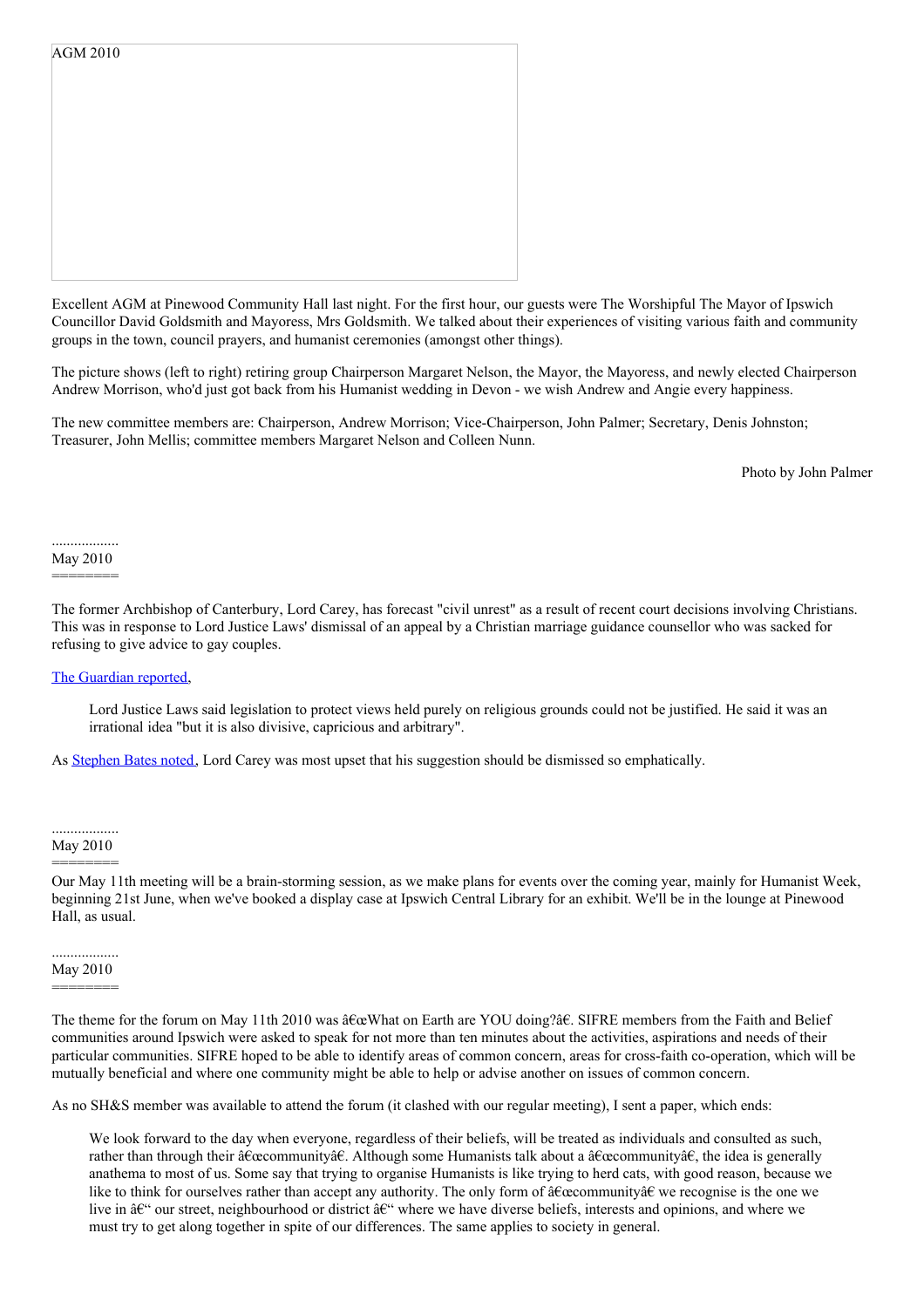Click here to [download](https://html2pdf.com/files/wqi16hzg0unp2tip/o_1dro0t3jpsekrotk0p7hq163av/SIFRE%20Forum%20of%20Faiths,%2011%20May%202010.pdf) the full text (pdf).

Click here for more about SH&S and [Inter-Faith](http://www.suffolkhands.org.uk/interfaith) work .

[Click](http://www.suffolkhands.org.uk/node/40) here for help with pdf files.

#### .................. May 2010

========

The [Ceremonies](http://www.suffolkhands.org.uk/ceremonies/team) Team keep in touch by email and phone between face-to-face meetings. We're friends, we support one another, and we share information, observations and ideas.

During on online discussion about films today, Sophie recommended a speech from a Dustin Hoffman film entitled. *Mr Magorium's Wonder Emporium*, aimed at fairly young children, with death as its theme. The passage Sophie particularly loves, "for it's simplicity and dignity and honesty", is the following:

Mr. Edward Magorium: [to Molly, about dying] When King Lear dies in Act V, do you know what Shakespeare has written? He's written "He dies." That's all, nothing more. No fanfare, no metaphor, no brilliant final words. The culmination of the most influential work of dramatic literature is "He dies." It takes Shakespeare, a genius, to come up with "He dies." And yet every time I read those two words, I find myself overwhelmed with dysphoria. And I know its only natural to be sad, but not because of the words "He dies." but because of the life we saw prior to the words.

[Pause, walks over to Molly].

I've lived all five of my acts, Mahoney, and I am not asking you to be happy that I must go. I'm only asking that you turn the page, continue reading... and let the next story begin. And if anyone asks what became of me, you relate my life in all its wonder, and end it with a simple and modest "He died."

Molly Mahoney: [starting to sob] I love you.

Mr. Edward Magorium: I love you, too. [picks Molly up, sighs heavily] Your life is an occasion. Rise to it.

Sophie wrote, "Although the film got mixed reviews, I was really impressed with how it treated death."

David Mitchell likes a conversation from the Robert Altman Film *Prairie Home Companion*:

"I'm of an age when if I started to do eulogies, I'd be doing nothing else," the Garrison Keillor character says in Robert Altman's last film. "You don't want to be remembered?" he's asked. "I don't want them to be told to remember me." "But it's good and necessary to do just that anywayâ€.

Can you recommend any death-related film scenes?

#### .................. May 2010 ========

Finalising plans for Humanist Week & 10-minute Topics. We'll be deciding what to put in the display case we've booked at Ipswich Central Library for Humanist Week (starts 21st June). Then, if there's time, it'll be 10-Minute Topics; everyone writes a subject for discussion on a bit of paper, then they all get mixed up and drawn at random. Any bees in your bonnet this week?

.................. May 2010

========

International Humanist Day is on 21st June, the summer solstice. This year, British Humanists will be marking [Humanist](http://www.npg.org.uk/whatson/exhibitions/bp-portrait-award-2010/the-exhibition1.php) Week from 21st to 27th June with a variety of events. We'll have a display in one of the cases at the entrance to Ipswich Central Library.

.................. May 2010

========

I'm not one for traipsing round stately homes, being of the opinion that once you have seen one Queen Anne chair and polished mahogany table you have seen them all. However, when the Woodbridge  $U3A$  group planned a visit to Down House  $\hat{a}\hat{\epsilon}$ " the home of Charles Darwin  $\hat{a}\hat{\epsilon}$  I thought this might well be worth a visit. And indeed it was.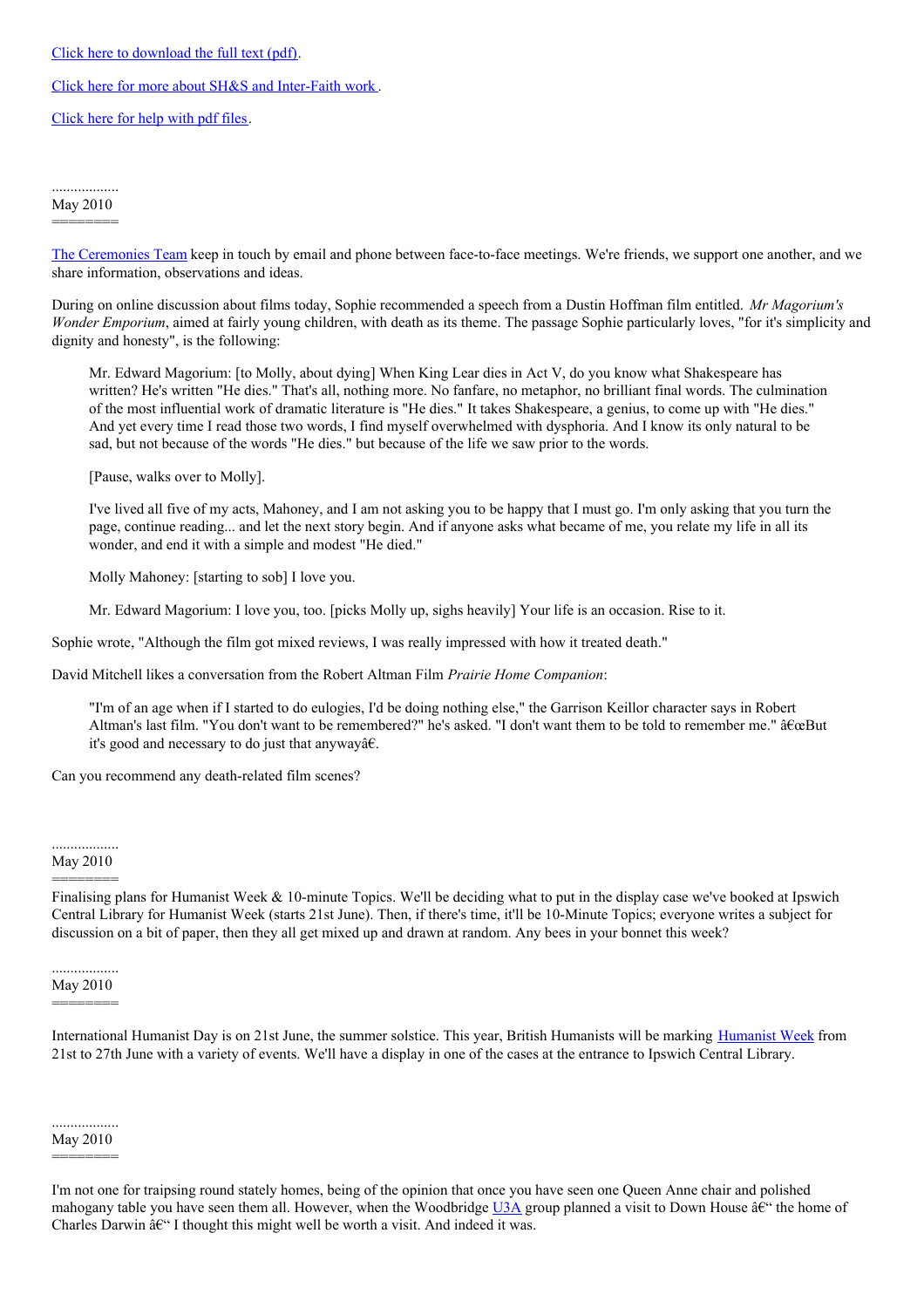The house is important because it was there that Darwin not only wrote his masterpiece, *On the Origin of Species*, but applied scientific reasoning and performed numerous experiments to confirm that his ideas were sound.

The time scales are surprising. Darwin moved into the very substantial Down House in 1842, but this was a full five years after his journey on the Beagle. Perhaps, even more surprisingly, it was only after another seventeen years of reflection (and probably worry) on what he had observed on that voyage that Darwin published his greatest work.

Everything about the house gives me the feeling that although Darwin realised early on just how scientifically significant his discoveries were, he was also acutely aware of the potential social, economic and political impact. In short, he did not want to publish until he was really, really sure of his ground and it was at Down house that he confirmed and reconfirmed that his hypothesis was correct.

A tour is broken into three sections  $\hat{a} \hat{\epsilon}^{\prime\prime}$  the ground floor restoration, the second floor exhibition and the garden laboratories.

The ground floor of the house has been restored to look much as it would in Darwina<sup> $\epsilon_{TM}$ </sup>s day with the large dining room set for dinner. the billiard room fully equipped and the drawing room arranged as it was then, including the grand piano. However. for me it was the study that was most intriguing. This wasn't just because of many of the original artefacts  $\hat{a} \in \mathbb{R}^N$  arwin $\hat{a} \in \mathbb{R}^N$  castor wheel chair and microscope amongst them  $\hat{a}\in \hat{f}$  but that he undertook such a vast amount of ground-breaking research with such simple, even rudimentary, tools.

The second floor is set out as an exhibition of his life and work. Darwin had a reputation for being an unusually liberal father who let his children have the run of the house and who involved them in his work. Much of what is on view here, such as the  $\hat{a}\hat{\epsilon}^{\text{stat}}$  slide $\hat{a}\hat{\epsilon}^{\text{TM}}$ , confirms this. This floor houses many of his books and original manuscripts as well as a large glass cabinet containing what must be hundreds of stuffed birds.

However it is outside in the garden and surrounds where you can really imagine what it was that gave Darwin his inspiration, for here is his open air laboratory. The triple stage hot house was home to experiments involving carnivorous plants and exotic species. On display here are examples of the climbing plants that Darwin studied  $\hat{a}\epsilon^{\prime\prime}$  measuring how quickly they curled and twisted. Areas of the garden were partitioned to prevent (or encourage) predatory activity, all part of his estimating the impact of the environment upon growth and sustainability. Some were of startling simplicity. For more than seventeen years Darwin measured the extent to which earthworms undermined his  $\hat{a}\in\omega$  worm stone  $\hat{a}\in\omega$ , observations that led to his conclusions about the importance of worms to many other forms of life and to his book, *The formation of vegetable mould through the action of worms*. Clearly he understood the importance of a catchy "must read†title!

Beyond the immediate garden is his "Sandwalkâ€. Here it is easy to imagine how Darwin, after spending some time writing, would leave his desk and head for his "thinking path†for a period of contemplation, before rushing back to one of his hothouses where he would configure yet another experiment that would further confirm or deny his theory.

I suppose for me there was only one disappointment. It was that upstairs in the exhibition there was a display board making the rather patronising claim that religious belief and the theory of evolution by natural selection were compatible. Somehow I donâ $\epsilon_{\text{TM}}$  feel that Darwin would have been entirely comfortable with that.

Down House

Photograph reproduced from [www.wikipedia.en.org](http://en.wikipedia.org/wiki/Down_House) under a GNU Free [Documentation](http://en.wikipedia.org/wiki/GNU_Free_Documentation_License) License.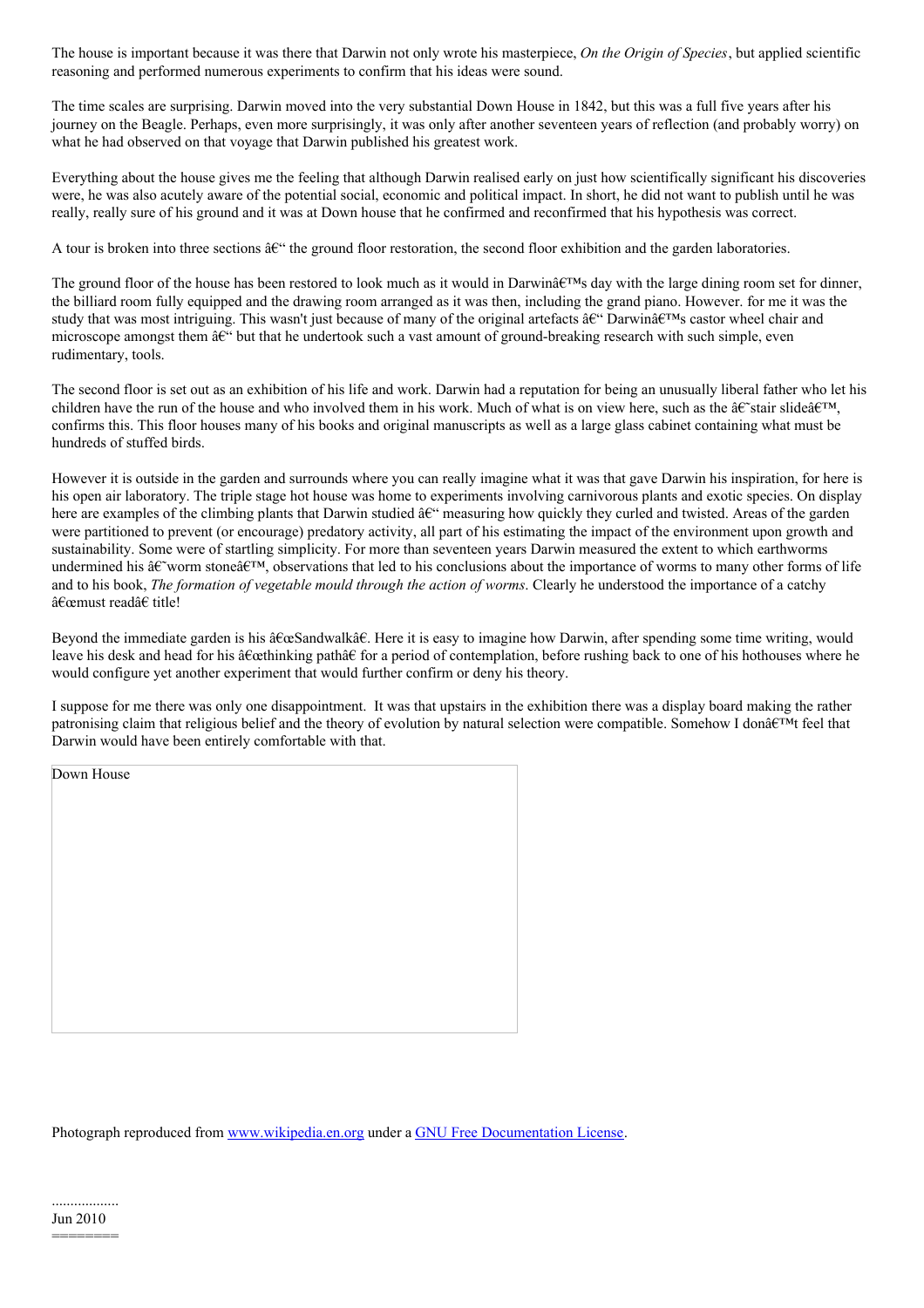Edzard Ernst is the first Professor of Complementary Medicine in the United Kingdom. In 2008, Ernst and Simon Singh published Trick or Treatment? Alternative Medicine on Trial. Professor Ernst will be the inaugural speaker at Ipswich Skeptics in the Pub.

.................. Jun 2010

========

As notified to all the Facebook group members, our Facebook group is now closed. Instead, we have a Facebook page. Feel free to sign up there.

[www.facebook.com/suffolkhands](http://www.facebook.com/suffolkhands)

.................. Jun 2010 ========

| June newsletter | Our June newsletter is ready for you to download now.                   |
|-----------------|-------------------------------------------------------------------------|
|                 | Contents include:                                                       |
|                 | Humanist weddings can be fun (and one of them was for our chairperson); |
|                 | A visit to Down House with the U3A;                                     |
|                 | Changes at Suffolk Inter-Faith Resource;                                |
|                 | Our car sticker designs - you choose;                                   |
|                 | Dates for your diary, including a pub lunch and a trip to the seaside.  |
|                 | Click here to download the newsletter (pdf).                            |
|                 | Need help with pdf files?                                               |
|                 |                                                                         |
|                 |                                                                         |
|                 | Jun 2010                                                                |
|                 |                                                                         |

The BBC has [reported](http://news.bbc.co.uk/1/hi/education/10227673.stm) an Ofsted report on the teaching of RE in secondary schools, which describes it as "inadequate" in one in five secondary schools. They say, "Its study suggested many teachers were unsure of what they were trying to achieve in the subject."

I'm not surprised. A few years ago, a report was presented to Suffolk's SACRE (Standing Advisory Council for Religious Education) by a middle school teacher who'd been given a grant from an independent body for a sabbatical to research RE provision in the county. Her report showed that, in many schools, RE was a low priority subject that came bottom of the list for resources and staffing. Teachers who were in charge of RE in their schools struggled to maintain standards because of frequent time-table changes, so that a different group of non-specialist teachers might be delegated to teach the subject in different terms. Consequently, a lot of RE was taught by teachers who knew very little about it.

Various research projects have indicated that a significant proportion of secondary school teachers and students aren't religious, and aren't very interested in it. The results from RE departments in the county vary widely. Humanism and secular world views were included in the syllabus introduced in Suffolk in September 2007, but when I visit schools I get the impression that many RE departments haven't begun to include them; they just haven't found out enough about them.

In general, primary school teachers tend to be more religious than secondary school teachers, but they're not necessarily any more informed about religions other than their own, which is overwhelmingly Christian.

My overall impression is that politicians seem to be far more keen on RE than most teachers, who regard it as largely irrelevant. I agree with the NSS that it ought to be an optional subject. RE should have a national syllabus that includes more about the historical and social context of different religions. The Church of England is right to be alarmed; their influence has been steadily declining in schools and elsewhere.

Instead of compulsory RE, philosophical enquiry ought to be part of the National Curriculum, from Year 1 upwards. Teaching children to think would benefit everyone.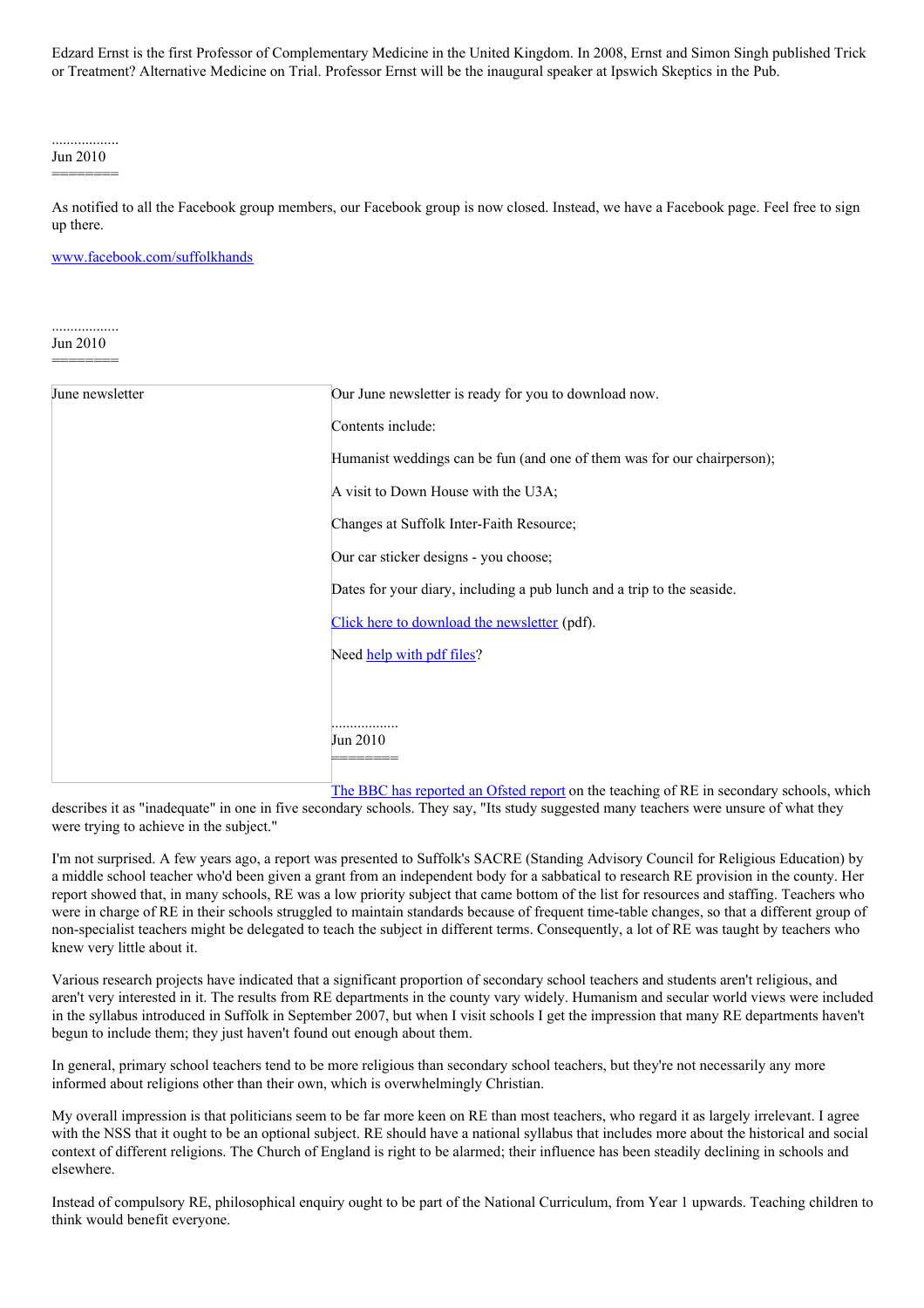After many years as a Humanist representative on Suffolk's **Standing Advisory Council for Religious [Education](http://www.humanism.org.uk/education/sacres-and-ascs/about-sacres)** (SACRE), a full member\* for the last two years, I resigned at today's meeting and recommended Andrew Morrison, our group chairperson, as my replacement. I've enjoyed my involvement with SACRE, though there are so many changes in the offing that I'm happy for Andrew to deal with them. He'll be fine!

I'll provide a full report for members in the next newsletter.

*Margaret*

\*Full membership of a SACRE is still being denied to many Humanists, who are treated as co-options without voting rights.

.................. Jun 2010

========

I enjoy visiting schools and talking to students but I'm so glad I'm not a teacher any more. All the teachers I know have complained about frequent changes of government policy, masses of paperwork, and SATs testing (Standard Attainment Tests), which have reduced young children to gibbering wrecks with the stress.

Schoolchildren

I'm glad I'm not the parent of a school-age child either. There's been a lot of talk about parental choice, but from what I've read, your choices have been limited. If you're not religious, for example, and all the local schools have a religious ethos, you can either do what many parents do, and pretend to be religious to get your child into the best school, judged by its exam results and Ofsted reports, or what? Find the money to transport your child to a school that's free from religion? It's become so complicated that pushy parents are having to devote a lot of time to researching their options.

The Labour party introduced academies (many run by religious [organisations\)](https://www.ssatrust.org.uk/Pages/home.aspx) and specialist schools. I'm sorry, but I don't get it. Specialist schools can "specialise" in a number of subjects: arts, business and enterprise, engineering, humanities, languages, mathematics and computing, music, science, sports, technology, and applied learning. What's "applied learning" anyway? Around here, I've come across schools calling themselves "technology colleges" and "science schools". Apparently, the idea is that specialist schools can attract private sponsorship, which could mean lots more computers, for example. A University of [Buckingham](http://news.bbc.co.uk/1/hi/education/7842726.stm) report last year questioned the value of specialisation, saying that specialist schools had names that "did not mean very much". The main advantage of becoming a specialist schools appears to be attracting extra money from business sources. But why specialise? Surely secondary schools should offer a good *general* education, with opportunities for students to develop their strengths as they grow older. How does a child whose aptitude is for music or art fit into a specialist science school?

Until recently, local authorities were mainly responsible for schools. Now, any wealthy business person or powerful organisation, including religious organisations, can open a school and call it an "academy". This has resulted in some flashy new buildings (some [without](http://www.timesonline.co.uk/tol/news/uk/article1752289.ece) playing fields, so they're obviously not sports academies), while local authority school buildings disintegrate from lack of investment, no matter how positive the schools' ethos or high their standards.

The latest fad is "free schools". Toby Young was one of the first to [enthuse](http://www.guardian.co.uk/commentisfree/2010/apr/15/parent-power-free-schools) about this idea. Rumour has it that his group had its inaugural meeting in a wine bar. Even if it's not true, you kind of feel it ought to be. Michael Gove's been busy dismantling the education system over the last few weeks, and is pushing the free [schools](http://news.bbc.co.uk/1/hi/education/10345302.stm) idea, to the dismay of teaching unions and others. The evidence suggests that Swedish free schools may have only [short-term](http://blogs.channel4.com/factcheck/2010/05/04/do-swedish-free-schools-mean-higher-standards/) positive effects, and that their system is different from ours, so there was hardly any alternative to non-selective state schools when they were introduced. If groups of parents start free schools here, what happens when their kids move on? And what if you're not part of the in-crowd? There's ample scope for tyrannical parent-power; who'd want to teach in one of their schools? Yes, I have heard that groups of teachers want to set up free schools too. It's turning into a potential free-for-all, resulting into a fragmented system.

In all this confusion, there'll be ample scope for religious opportunists to grab a slice of the cake and impose their ideologies on young minds. Gives me the shivers.

If I had school age children, I think I might research what other countries offer, pick the best, and move. If you can't afford to do that, perhaps it's safer not to have children.

**Read about the National Secular Society's view of ideology in [education](http://www.secularism.org.uk/religious-education-why-the-chur.html)**

**Read the British Humanist [Association's](http://www.humanism.org.uk/news/view/573) view on free schools**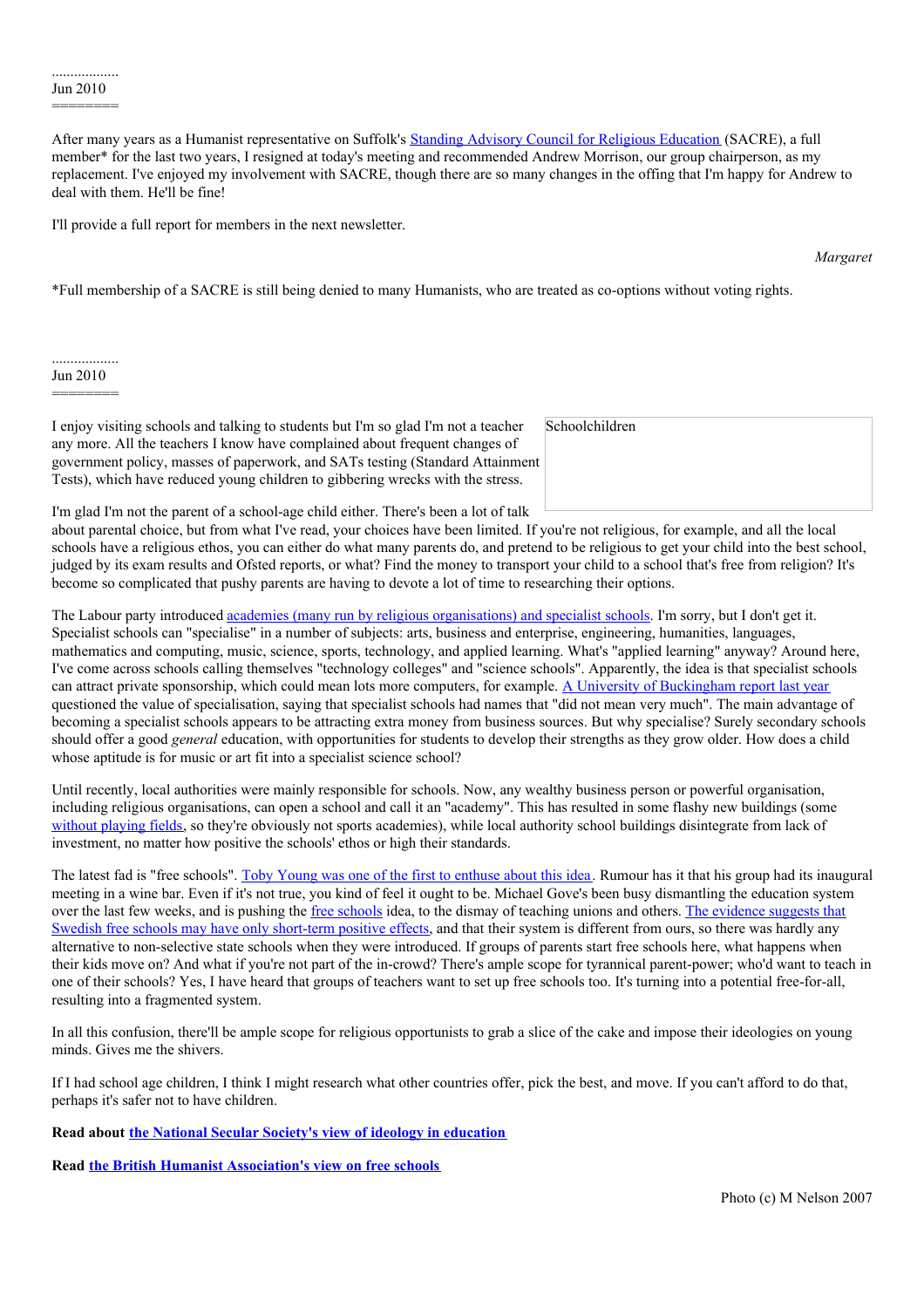========

Ipswich library June 2010

A belated post on World [Humanist](http://en.wikipedia.org/wiki/World_Humanist_Day) Day, the beginning of [Humanist](http://www.humanism.org.uk/news/view/574) Week, but some of us have been busy window-dressing. We've put together an exhibit in one of the display cases at the County Library in Ipswich (Northgate Street) to mark Humanist Day and Week, so if you're in town, take a look.

While we were assembling it all (or while Andrew and John were assembling it - I supervised), a couple of people stopped to talk about it, expressing approval. We gave them leaflets.

My thanks to Andrew, John and Marion, and Sue, for all their help. Couldn't have done it without you!

#### .................. Jun 2010

========

An outing to the seaside, starting with fish 'n chips at the Flora Tea Rooms on the beach at Dunwich, then a walk, then tea at the National Trust Centre nearby (if you're thirsty). Family, friends and neighbouring group members welcome. Please let us know if you're coming by Monday 2nd August.

#### .................. Jun 2010 ========

An email from One [Law](http://www.onelawforall.org.uk/) for All:

Several hundred people joined One Law for All on 20 June at Downing Street to show their opposition to Sharia and religious-based laws in Britain and elsewhere and to demand universal rights and secularism.

A new report "Sharia Law in [Britain:](http://www.onelawforall.org.uk/new-report-sharia-law-in-britain-a-threat-to-one-law-for-all-and-equal-rights/) A Threat to One Law for All and Equal Rights†was published on the day to coincide with the rally. Human rights activist Gita Sahgal said of the report:  $\hat{a}\in\vec{c}$  think it is highly significant that in Britain there has been silence where there should have been condemnation. There is active support for  $\hat{\mathbf{a}} \in \mathbb{S}$  Sharia laws $\hat{\mathbf{a}} \in \mathbb{S}^{\mathsf{TM}}$  precisely because it is limited to denying women rights in the family. No hands are being cut off, so there can $\hat{a} \in \text{Tr}M$  be a problem. Unfortunately for us, senior law officers will find that human rights expert bodies often have a similar attitude. They have done little research on the impact of family laws and the denial of justice caused by parallel systems of justice. That is why the findings of this report are so important. It is such dedicated work that changes the thinking of the experts.â€

She went on to say:  $\frac{\partial \mathcal{L}}{\partial x}$  also stands at the heart of a debate over the future of Britain. It also stands at the heart of global attempts to destroy the most basic rights, to invade liberty and to crush equality and to do this in the name of upholding and promoting human rights. We stand here today facing down forces of racism and fundamentalism as we struggle for secularism.â€

The pro-Sharia Al-Muhajiroun organised a counter-demonstration to the One Law for All rally. One of their members said:  $êE\&We$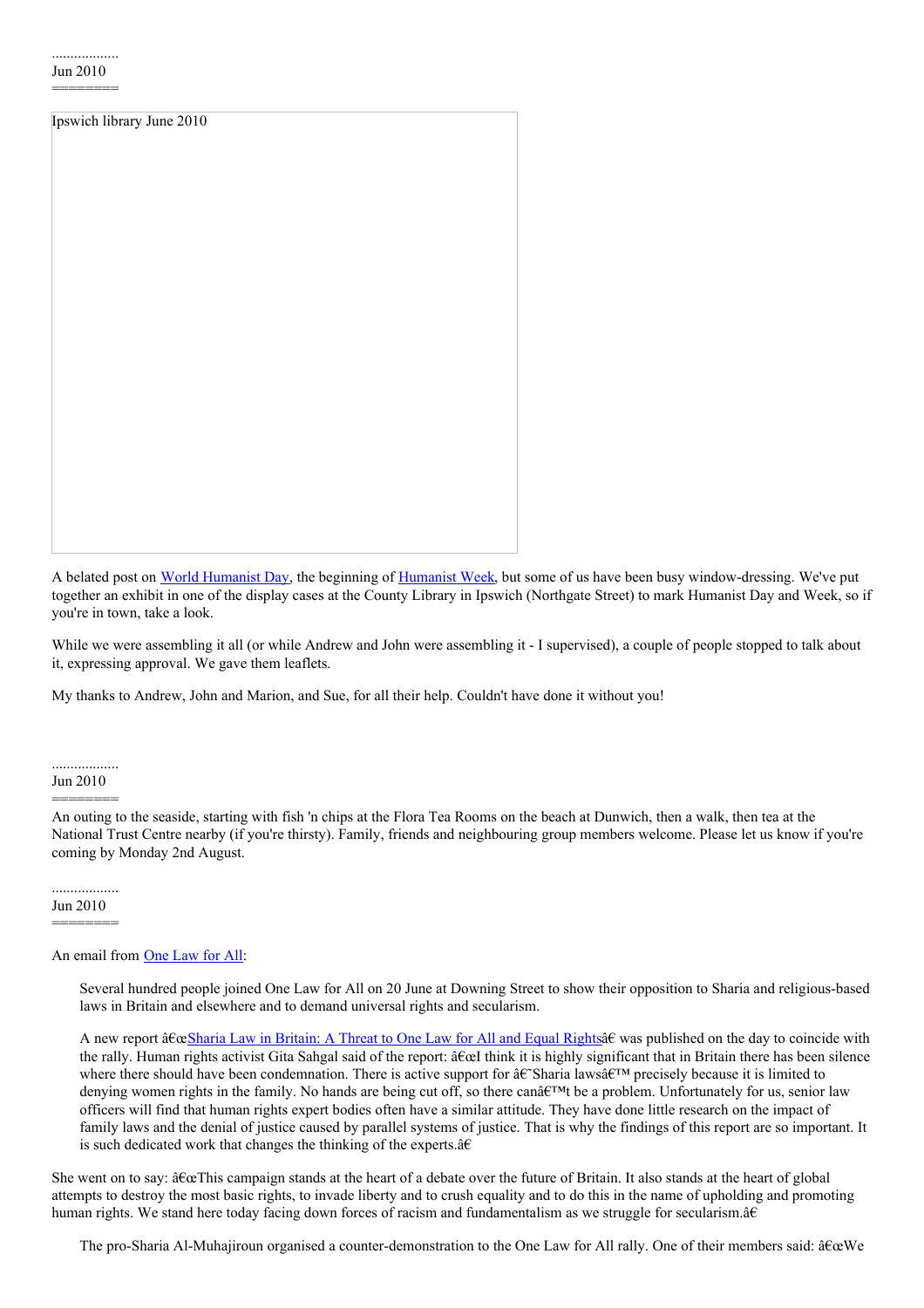find many of these people who call for human rights and one law. They come and they say that they want equality. But what equality do you get when one man legislates over another?â€ In response, One Law for All Spokesperson, Maryam Namazie, said:  $\hat{\alpha}$ EœThe fight against Sharia law is a fight against Islamism not Muslims, immigrants and people living under Sharia here or elsewhere. So it is very apt for the Islamists to hold a counter-demonstration against our rally. This is where the real battleground lies. With a few members of the far Right English Defence League also there to showcase their bigotry, it became abundantly clear to everyone why our Campaign is fast becoming the banner carrier for universal rights, equality, and one secular law for all in this country and beyond.â€

MC Fariborz Pooya of the Iranian Secular Society said:  $\frac{\partial \mathbf{C}}{\partial \mathbf{C}}$ The One Law for All Campaign has brought to centre stage an important debate about the kind of society we want to live in whilst defending the rights of everyone irrespective of religion, race, nationality $\hat{\mathbf{a}} \in \mathbb{R}^n$ ; this Campaign is truly the voice of the voiceless. $\hat{\mathbf{a}} \in \mathbb{R}^n$ 

Women $\hat{a}\in\mathbb{M}$ s rights campaigner Yasmin Rehman said:  $\hat{a}\in\mathbb{C}$ We Muslims have been a part of the UK for many, many years but the generations before me did not feel the need for or call for segregation in the way that is being demanded now. At the beginning of my career as a women $\hat{\mathfrak{a}} \in \mathbb{R}^N$  rights advocate there was no need to apply for a certificate of Khula in divorce cases. Muslim women are now being told that divorces under the English legal system are not valued or recognised without a certificate of Khula  $\hat{a}\in \hat{a}$  and should they remarry without this they will be committing Zina  $\hat{a} \in \hat{a}$  a  $\hat{a} \in \hat{a}$  punishable by death in many Muslim countries. This is not a view shared by all Islamic scholars but a view that is being pushed through the Islamic councils and tribunals across the UK.â€

Anna Waters of One Law for Allâ $\varepsilon_{\text{TMs}}$  Legal Team said:  $\hat{a}\varepsilon_{\text{CCAny}}$  reasonable interpretation of the Human Rights Act shows us that there are certain things that it doesn't allow - and one of the things it doesn't allow is for a woman to have an inferior or second class status when she stands before a judge in a court of law. This is exactly what is happening $\hat{a}\hat{\epsilon}$  and

Sue Robson of the Gay And Lesbian Humanist Association said:  $\frac{\partial \mathcal{L}}{\partial x}$  as a human rights issue. Here in the UK, it $\frac{\partial \mathcal{L}}{\partial x}$  an egalitarian issue; itâ $\mathfrak{E}^{TM}$ s a feminist issue. Elsewhere in our world, the issue is life - and death.â $\epsilon$ 

Gerard Phillips of the National Secular Society said that Sharia Law was a fenothing less than an attack on human rights and on equality.†He went on to say: "It undermines our democracy. It must be opposed.â€

The rally also heard from others including Naomi Phillips of the British Humanist Association, poets from the Anti-Injustice Movement and singer Adam Barnett.

Protesters then joined a march organised by Iran Solidarity to the embassy of the Islamic regime of Iran. Patty Debonitas of Iran Solidarity UK said:  $\frac{\partial \mathcal{L}}{\partial \mathbf{B}}$  coming today you are showing your solidarity with the people here who are victimised under Sharia law and people in Iran who are being victimised under the state power of Sharia.â€ The rally was held on 20 June to mark the killing of Neda Agha-Soltan at a protest in Tehran last year and link the fight against Sharia here with that in Iran and elsewhere.

On the day, Maryam Namazie was interviewed on BBC 1 TV's Breakfast Programme, and some other media outlets.

### **Notes**:

1. The new One Law for All report  $â€c$ sharia Law in Britain: A Threat to One Law for All and Equal Rights†can be downloaded free of charge or a paperback copy purchased from One Law for All for  $\hat{A} \text{\pounds}5.00$  plus  $\hat{A} \text{\pounds}2.00$  Shipping and Handling. To purchase the book or donate to the work of One Law for All, please either send a cheque to our address below or pay via [Paypal](http://www.onelawforall.org.uk/donate/). One Law for All wants to send the report to MPs, the Archbishop of Canterbury and others. It would be very helpful if you could buy extra copies for us to send on to others free of charge.

2. Full speeches of speakers will be [available](http://www.onelawforall.org.uk/successful-day-against-sharia-and-religious-laws-in-uk/) on the website soon as will video footage of the day. Photos can be found on our website.

3. The One Law for All Campaign was launched on 10 December 2008, International Human Rights Day, to call on the UK Government to recognise that Sharia and religious courts are arbitrary and discriminatory against women and children in particular and that citizenship and human rights are non-negotiable.

4. For further information contact:

Maryam Namazie Spokesperson One Law for All BM Box 2387 London WC1N 3XX, UK Tel: +44 (0) 7719166731 [onelawforall@gmail.com](mailto:onelawforall@gmail.com) [www.onelawforall.org.uk](http://www.onelawforall.org.uk/)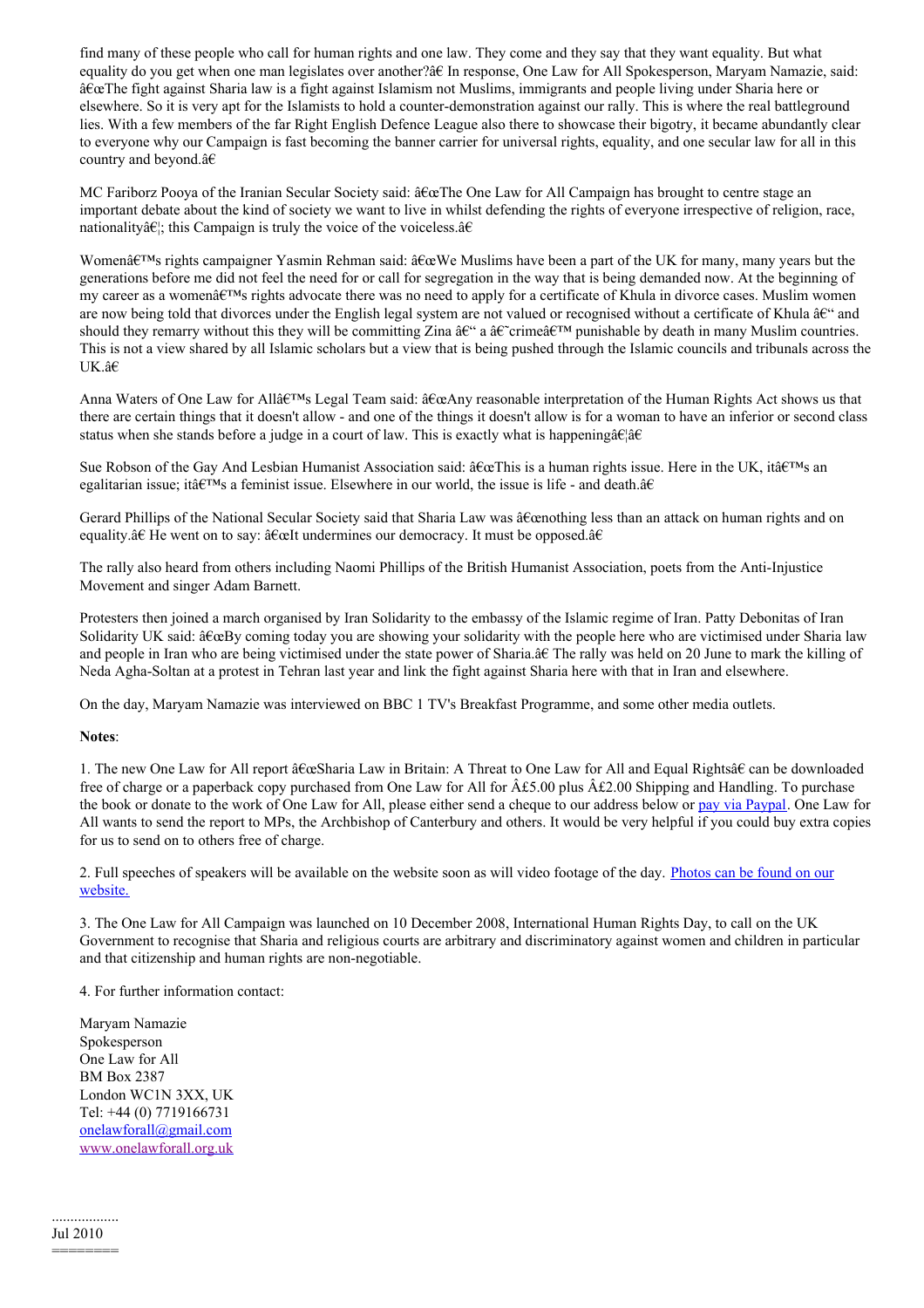The latest International Humanist & Ethical Union News email:

This is the regular update of news from **International Humanist and Ethical Union**(IHEU). You can find the full versions of these news stories on our [web](http://www.iheu.org/) site. We are also on [twitter,](http://twitter.com/iheu) [Facebook](http://facebook.com/iheunion) and [YouTube.](http://www.youtube.com/user/IHEUUnitedNations) **Tell your friends** about this newsletter: you can forward it (visit [this](http://www.iheu.org/lists/?p=forward&uid=6cd4076bd0e2444ea8186bb829b81b14&mid=203) link) or ask them to visit [www.iheu.org/newsletter](http://www.iheu.org/newsletter) to subscribe.

## *Read more...*

# **APPLY NOW for IHEU-HIVOS 2010 grants**

IHEU invites applications for funding in the IHEU-HIVOS Humanist Network and Development programme for 2010. The deadline for applications is 1 September 2010. [Read](http://www.iheu.org/node/3923) more

## **New activities section on iheu.org home page**

A new section highlighting some of IHEU's international activities has been added to the iheu.org home page. These activities include Representing Humanism to the world, Growth and development, Congress travel grants and the Ugandan schools project. [Read](http://www.iheu.org/node/3936) more

## **Hundreds join London protest against religious laws**

Several hundred people joined One Law for All on 20 June at Downing Street to show their opposition to Sharia and religious-based laws in Britain and elsewhere and to demand universal rights and secularism. A new report "Sharia Law in Britain: A Threat to One Law for All and Equal Rights" was published on the day to coincide with the rally. [Read](http://www.iheu.org/node/3931) more

# **Australian Atheists welcome new Prime Minister "who keeps religion out of politics"**

The Atheist Foundation of Australia (AFA) today congratulated Julia Gillard on her appointment as the new Prime Minister of Australia. [Read](http://www.iheu.org/node/3930) more

## **Challenging "Untouchability†in Nigeria**

Discrimination against "untouchable castes" afflicts nearly quarter of a billion people around the world. Although many people assume "untouchability" is restricted to communities with a Hindu background, this dehumanizing tradition is found in cultures as different as Japan and Nigeria. In an article in a leading Nigerian newspaper, Leo Igwe explained how the International Humanist and Ethical Union (IHEU) is working to overcome "untouchability" in Nigeria, despite the government  $\hat{a} \in \mathbb{N}$  official denial of the problem. Read [more](http://www.iheu.org/node/3928)

### **Slavery and non-belief**

In a statement to the Human Rights Council on 15 June 2010, IHEU Main Representative, Roy Brown, protested against discrimination against non-believers, which, in several states that belong to the Human Rights Council, includes the death penalty for those who reject belief in any god. Brown highlighted a case from the Maldives earlier this month, where Mohammed Nazim was threatened with the death penalty after publicly stating that he found himself unable to believe in Islam. [Read](http://www.iheu.org/node/3927) more

### **Women's right to life**

In a statement to the Human Rights Council on 15 June 2010, IHEU Main Representative Roy Brown, highlighted the vital need to recognize the reproductive rights of women. Acknowledging the importance of better reproductive health care, Brown went on to emphasize that "women also desperately need reproductive rights: the information, the means, and the freedom to decide whether and when to become pregnant" in order to reduce the "appalling toll of maternal mortality". [Read](http://www.iheu.org/node/3926) more

# **Pakistan "playing with fire"**

In a strong statement to the Human Rights Council on 9 June 2010, IHEU Main Representative Roy Brown accused Pakistan of encouraging discrimination and hatred against religious minorities. Citing condemnation of Pakistan by the Muslim Canadian Congress and a recent resolution of the European parliament calling on Pakistan to remove expressions of hatred from its government approved school textbooks, he reminded the Council and the government of Pakistan that it was government and media support for expressions of hatred that led to the Nazi Holocaust and the genocide in Rwanda. Read [more](http://www.iheu.org/node/3914)

# **Prisons should focus on secular programmes, not on religious interventions, say British Humanists**

Prisons should avoid making a fetish of faith and treat prisoners equally, regardless of their religion or belief, the British Humanist Association (BHA) said today. The BHA made comments following the publication of a report, by HM Chief Inspector of Prisons, on Muslims in prison. [Read](http://www.iheu.org/node/3913) more

### **IHEU condemns UK, Ireland and Pakistan over Freedom of Expression**

In a speech condemning the recent passage of a blasphemy law in Ireland, and UK legislation which criminalises, among other things, causing "religiously aggravated distress", Roy Brown, IHEU Main Representative at the UN Geneva, asked the Human Rights Council whether these two governments have forgotten that it is individuals not ideas or beliefs that merit protection. He also criticized the way in which, at the other extreme, Pakistan permits expression of hatred in the media against Ahmadiyyas and other religious minorities to go unchecked. Read [more](http://www.iheu.org/node/3912)

### **IHEU pleads for women's autonomy at UN**

In the annual all-day debate on the Human Rights of Women at the UN Human Rights Council, IHEU representative Magali Prince got the only laugh of the day when she suggested that rather than expecting women to veil themselves from head to foot to avoid provoking menâ $\epsilon^{TM}$ s lust, a [more](http://www.iheu.org/node/3911) appropriate solution would be for men to stay indoors until they learned some self-control. Read more

# **Maldavian faces death for "failure to believeâ€**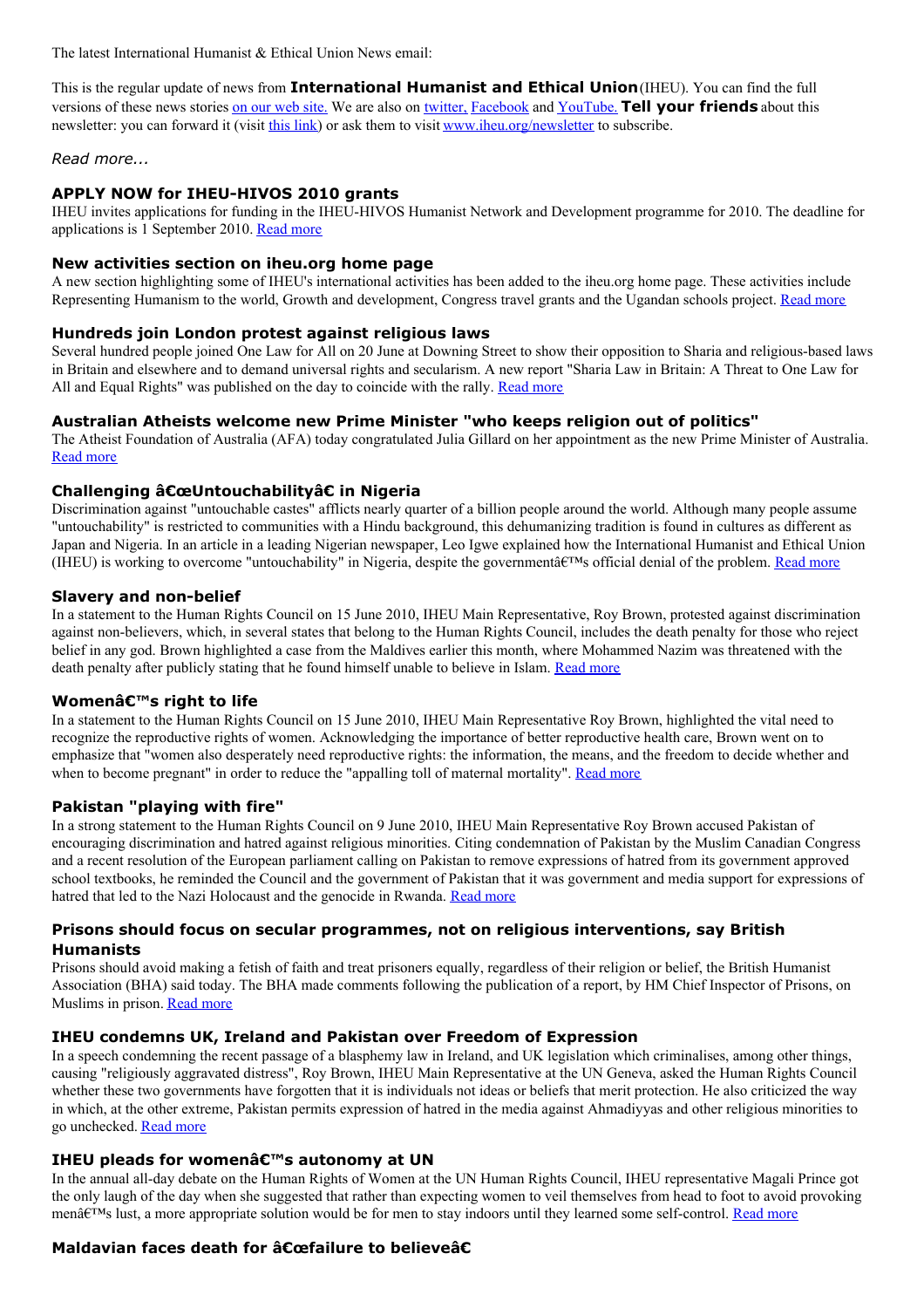When the renowned Islamist preacher Dr Zakir Naik visited the Maldives this week his audience of over 11000 was the largest ever assembled in that island state for a religious lecture. What Dr Naik may not have anticipated, however, was the earthquake that erupted at the end of his talk. A young Maldavian, Mohammed Nazim, asked Dr Naik how Islam viewed a man like him, who had learned all about Islam, had read many books, but was unable to believe? He now knows the answer. Read [more](http://www.iheu.org/node/3910)

## **IHEU cites misogyny and corruption as major obstacles to development**

At the Millennium Summit in New York exactly ten years ago, the UN General Assembly adopted ten "Millennium Development Goals" (MDGs) aimed at eliminating poverty, hunger and inequality, and improving healthcare and education worldwide by the year 2015. Today the goal furthest from achievement is MDG 5 "improving the health of women" with an estimated 500,000 women still dying every year from pregnancy related causes. [Read](http://www.iheu.org/node/3909) more

# **IHEU welcomes UN focus on Nigerian witch hunts**

The disgraceful problem of child witch hunts in Nigeria has been addressed for the first time by the United Nations Committee on the Rights of the Child (CRC). In a May 26 meeting with a large delegation of senior government representatives from Nigeria, the CRC raised a number of child rights issues, including birth registration, children in conflict with the law, adolescent health, adoption, child trafficking, street children, child marriage as well as witchcraft allegations against children. [Read](http://www.iheu.org/node/3908) more

# **Christian advert declaring "there definitely is a God" is most complained about non-broadcast ad ever**

An advertisement campaign run by the Christian Party, declaring "There definitely is a God. So join the Christian Party and enjoy your life", has not only topped the Advertising Standards Authority  $\hat{a} \in \mathbb{N}$  Top 10 of most complained about adverts in 2009, it is the most complained about non-broadcast advert ever. The adverts were on the sides of buses, deliberately mirroring the British Humanist Association $\hat{\mathbf{a}} \in \mathbb{R}^N$ s high-profile "Atheist Bus Campaign" from earlier in the same year. Read [more](http://www.iheu.org/node/3907)

## **British Humanists give mixed response to new Government policies**

The British Humanist Association (BHA) has responded to policy announcements by the new UK Government. The BHA welcomed the commitment to human rights outlined in a major speech by new Deputy Prime Minister Nick Clegg, but expressed "surprise and disappointment" with the new government $\hat{a} \in \mathbb{N}$ s pledge to create more state-funded religious schools. [Read](http://www.iheu.org/node/3906) more

## **IHEU General Assembly 2010**

The IHEU General Assembly 2010 will be held at the offices of Centre d'Action Laique (CAL), Campus de la Plaine †CP 236, Avenue Arnaud Fraiteur, Acces 2, 1050, Brussels, Belgium on Friday 6 August 2010 (9.30 am to 5.30 pm) and Saturday 7 August 2010 (9.30 am to 12.30 pm). There will also be a preliminary session at the same venue on Thursday 5 August 2010 (2.00 pm to 5.00 pm) with presentations on campaigning in India, Humanism in Belgium and Secularism. All those registering will be sent further information. [Read](http://www.iheu.org/node/3812) more

..................

Jul 2010 ========

Humanist Celebrant Margaret Nelson will be talking about baby-naming ceremonies on BBC Radio Suffolk. Not sure how long for tune in before 11.30 to be sure. If you're not in Suffolk or N Essex you can listen online. Note: This has been changed from Tuesday 13th.

.................. Jul 2010 ========

IHEU is seeking donations to its Human Rights Defense Fund to help cover legal fees for Leo Igwe, IHEU $\hat{a} \in \hat{A}$ 's Representative in West Africa. Mr. Igwe and members of his family have been subjected to a sustained campaign of harassment by local police involving multiple arrests on unsubstantiated charges since he began a campaign to bring to justice a powerful local man accused of raping a ten year old girl.

**Read more here and please [donate](http://www.iheu.org/help-defend-leo-igwe) if you can**.

Jul 2010 ======== Leo Igwe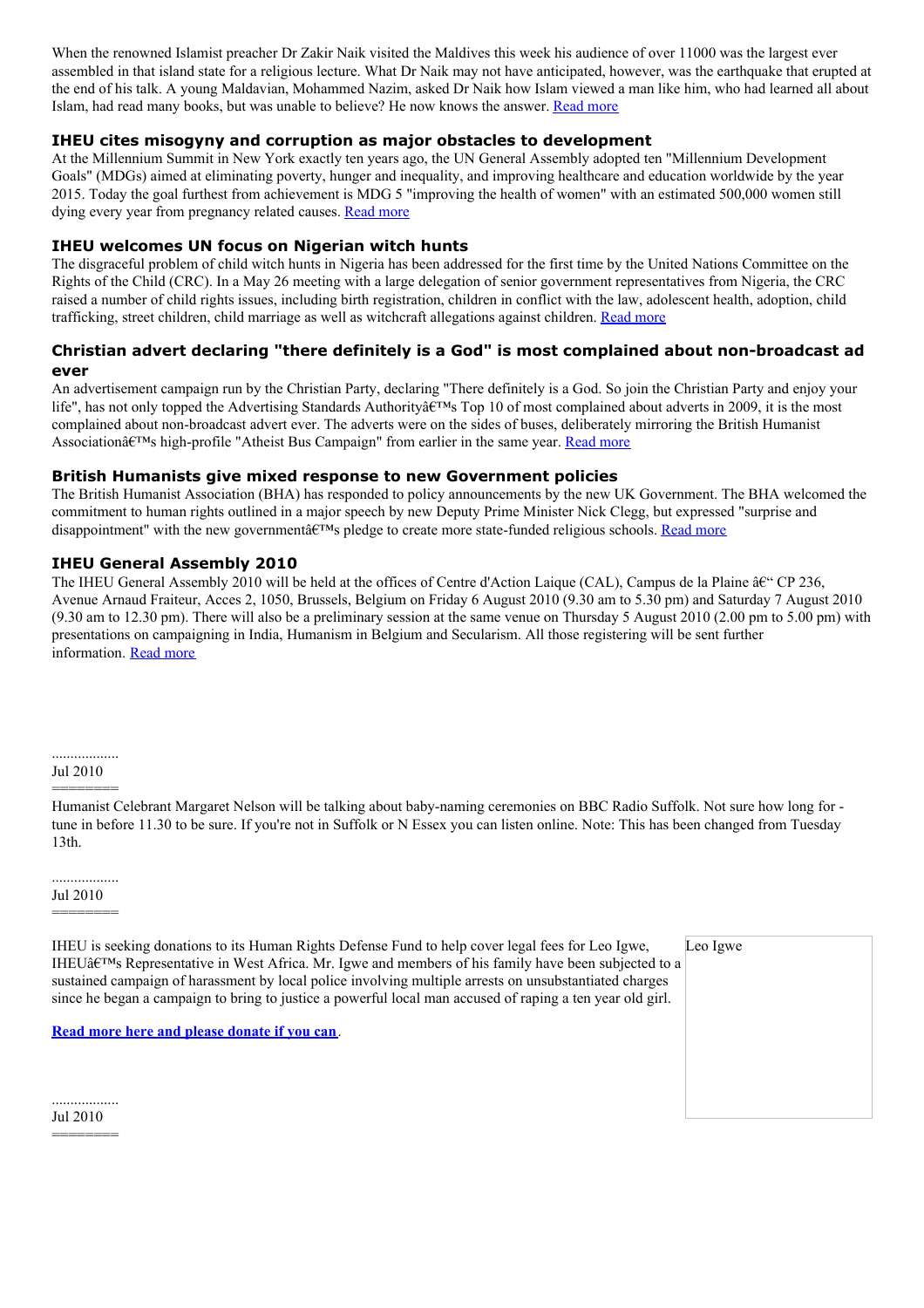| I have a feeling that Eric Pickles, our Secretary of State for Communities and Local<br>Government (heaven help us!), probably isn't one of Nick Clegg's favourite cabinet<br>colleagues. Here's why:                                                                                                                                                                                  | Eric Pickles |
|----------------------------------------------------------------------------------------------------------------------------------------------------------------------------------------------------------------------------------------------------------------------------------------------------------------------------------------------------------------------------------------|--------------|
| <u>Mr Pickles wants us all to go back to Church - Terry Sanderson.</u>                                                                                                                                                                                                                                                                                                                 |              |
| To let Mr Pickles know what you think, go to his website.                                                                                                                                                                                                                                                                                                                              |              |
|                                                                                                                                                                                                                                                                                                                                                                                        |              |
| Jul 2010                                                                                                                                                                                                                                                                                                                                                                               |              |
| Just did a radio interview about baby-naming or welcoming ceremonies. Didn't get a<br>chance to say a lot but was asked how much we charge. I said $\hat{A} \pounds 130$ . One of the other<br>contributors, a clergyman, said theirs are free. Of course they are - he's paid a salary by<br>his church. We're self-employed. I asked the presenter, James Hazell, to point this out. |              |
| To hear the item, wait until the programme is available on Listen Again on the BBC<br>website, and listen from about 11.45am.                                                                                                                                                                                                                                                          |              |
| To find out more, read about our ceremonies.                                                                                                                                                                                                                                                                                                                                           |              |

#### .................. Jul 2010

========

Muslims deficient in a sense of humour or proportion are upset about a scene from BBC TV's [Eastenders](http://www.guardian.co.uk/tv-and-radio/2010/jul/21/bbc-defends-quran-incident-eastenders) in which a gay Muslim character handles his copy of the Qur'an rather roughly, upset about his love life. He probably didn't even say "Oops!", though I wouldn't know because I never watch it.

Oh please! Taking offence has become a full-time occupation for some people.

#### .................. Jul 2010 ========

Thank you if you emailed your MP about the Academies Bill in response to an urgent appeal a few days ago, but it doesn't look as though we've had much success. One of our members had an email from his MP, as follows:

Thank you for your email ... and I note your concerns.

However, I have a different view to you on this matter and am a great advocate of faith schools.

I think you will find that there are safeguards for a balanced curriculum and I will not be tabling any amendments.

Yours sincerely,

Dr Therese Coffey MP Suffolk Coastal

The [Academies](http://services.parliament.uk/bills/2010-11/academieshl.html) Bill is being rushed through Parliament with undue haste to try to get it sorted before the summer recess, which starts on 27 July. Amendments tabled by Dr Julian Huppert MP, vice chair of the All-Party Parliamentary Humanist Group, would have prevented or restricted religious discrimination in the new Academies $\hat{a} \in T^{M}$  admissions policies.

### The BHA's Head of Public [Affairs,](http://www.humanism.org.uk/news/view/606) Naomi Phillips, said:

The reality is that new religious Academies will be able to discriminate against children on religious grounds, excluding those of the  $\hat{\mathcal{H}}^w$  or no religion. It will prevent many existing  $\hat{\mathcal{H}}^w$  from ever becoming inclusive and could lead to some discriminating in admissions when they didn't before. By freeing these new †faith Academies $\hat{\mathbf{a}} \in \mathbb{M}$  from the national curriculum, the Bill could also expose children to extreme religious views, including creationism.'

The majority of the public are concerned about the influence of religious groups in our schools, but the Government has simply refused to address their concerns. It has rushed through this legislation without proper scrutiny and in doing so risks permanently entrenching religious discrimination and privilege in our schools system. It will be parents, teachers and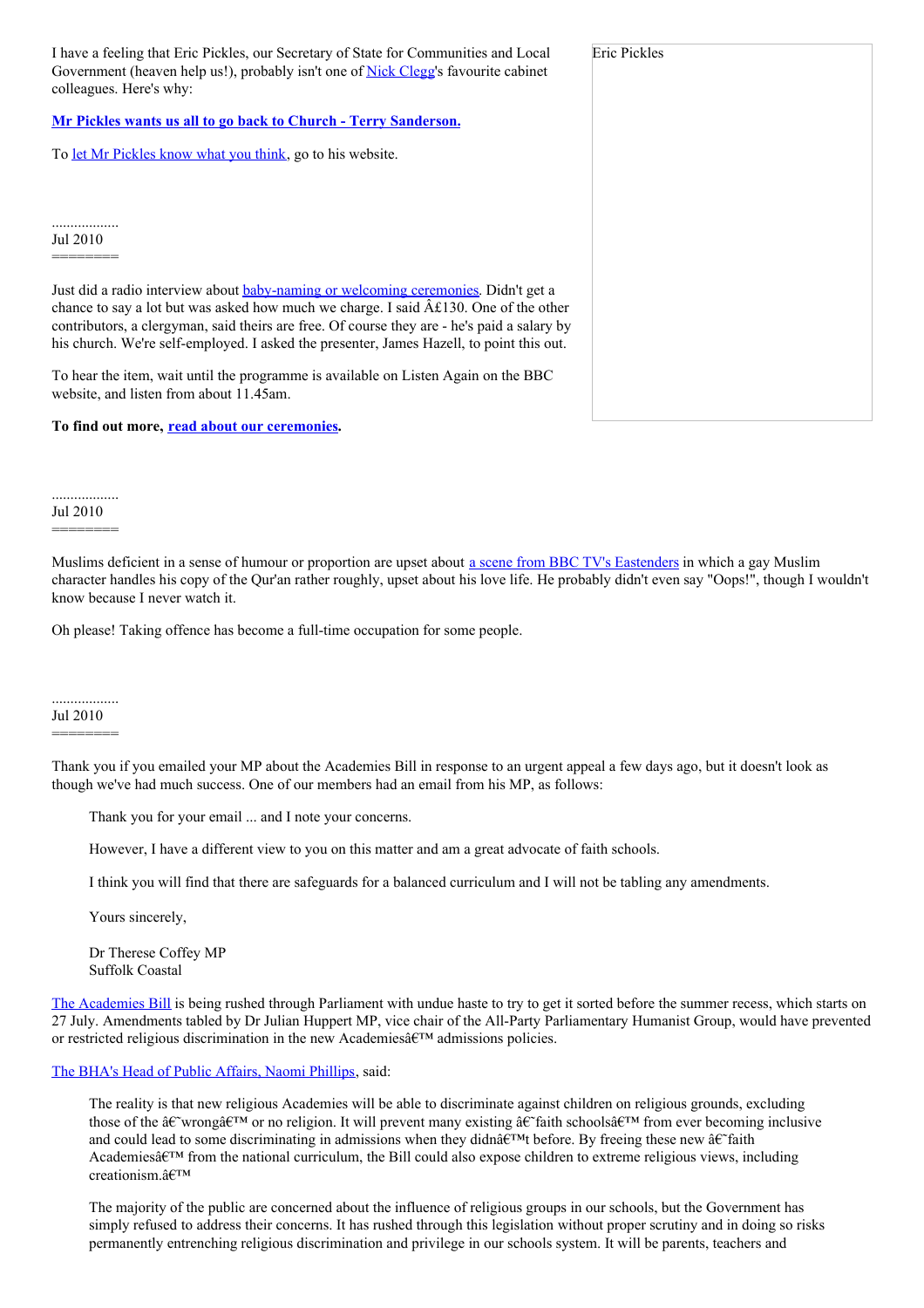children themselves who will be left to pick up the pieces.

Our main fear has been the opportunities that the bill will create for those who wants to set up more faith schools, but another should be the prospect of greater social division if Education Secretary Michael Gove's pet project, free schools, become popular. Dr Susanne Wiborg of the Institute of Education says that they could create social segregation and that the net [improvements](http://www.bbc.co.uk/news/education-10725724) will be limited:

If the neo-liberal reforms increased inequality of achievement as well as social segregation in Sweden, a country with a universal welfare state and a relatively high level of social equality, then other countries could risk an even greater increase in inequality from implementing similar kinds of independent schools.

Jul 2010

========

According to The [White](http://www.youtube.com/user/TheWhiteR0ses) Roses, Islam is incompatible with [secularism](http://www.suffolkhands.org.uk/secularism), no matter what "moderate" British Muslims might say.

.................. Jul 2010

========

Throughout the current debate about faith schools and the Conservatives' determination to muck about with our education system so that we have more "academies" run as faith-based independent schools at public expense, the example of Northern Ireland has been conveniently ignored. One of the main reasons why the [Troubles](http://www.bbc.co.uk/history/recent/troubles/the_troubles_article_01.shtml) lasted so long was because of religious segregation. Those of different faiths or no faith were largely invisible. Several generations of children went to segregated schools, continuing to demonize each other and never mixing.

The integrated schools movement started in 1981 with the foundation of Lagan College, thanks to the efforts of parents who wanted a better way of life for their children. Read more about it on the website of the Northern Ireland Council for [Integrated](http://www.nicie.org/aboutus/) Education, and ask yourselves why so many people in England are determined to move in the opposite direction?

Integrated Education can best be described as the bringing together in one school of pupils, staff and governors, in roughly equal numbers, from Protestant, Catholic, other faith and no faith backgrounds. It is about cultivating every individual $\hat{A}$ 's self-respect and therefore their respect for other people and other cultures. Integrated Education means bringing children up to live as adults in a pluralist society, teaching them to recognize what they hold in common with each and to accept and enjoy any differences.

.................. Jul 2010 ========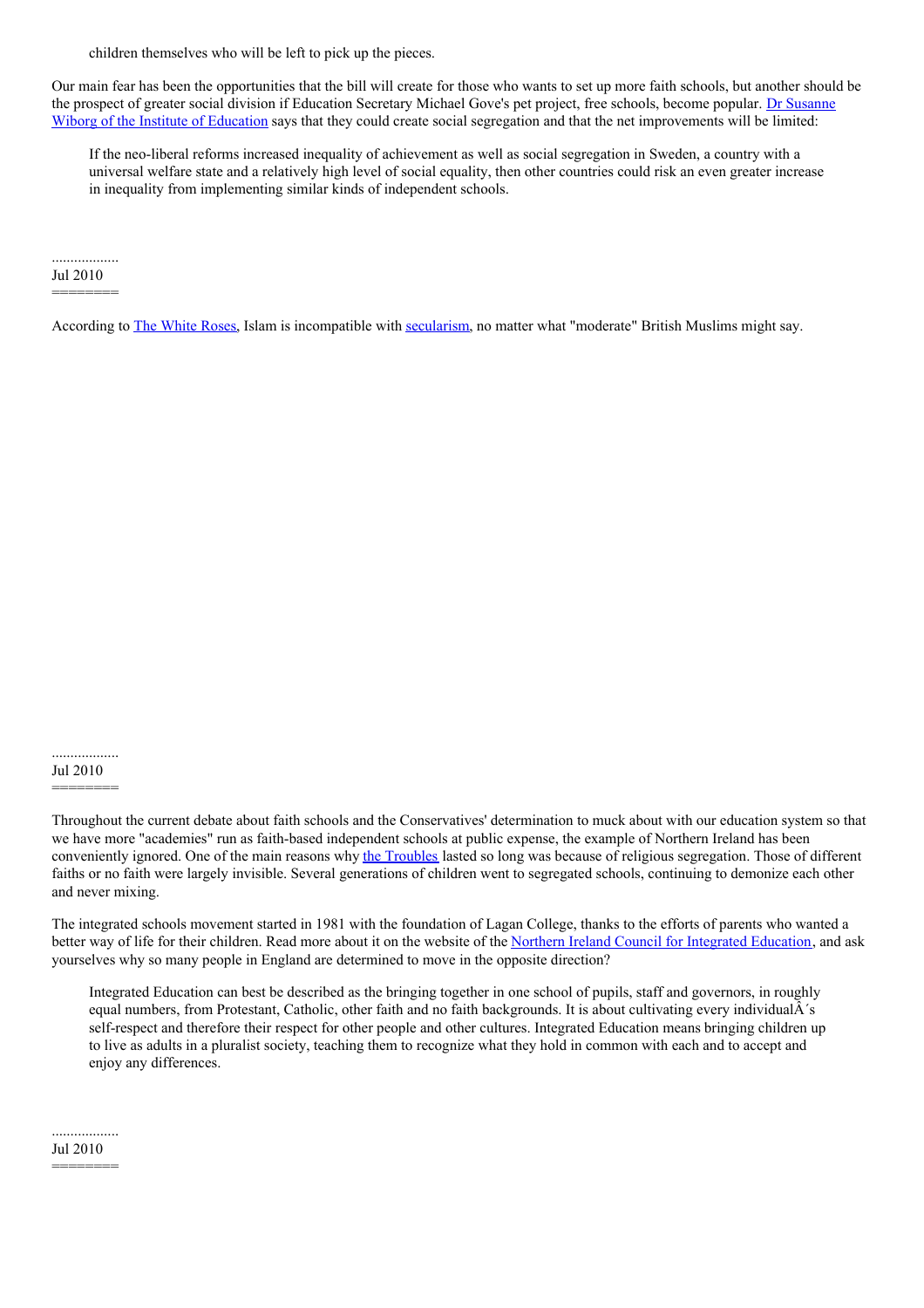| Phillip Hollobone MP has said that he expects nigab wearing constituents to remove them Burga |  |
|-----------------------------------------------------------------------------------------------|--|
| before he'll talk to them. Liberty has warned him of potential legal action under the         |  |
| Equality Act 2006, because this would constitute religious discrimination.                    |  |
|                                                                                               |  |
| Maybe Mr Hollobone is right. It would be reasonable to ask someone wearing a crash            |  |
| helmet with tinted face shield to remove it, or a paper bag, so why should a niqab be         |  |
| different? In this instance, I think Liberty is wrong. You might argue that this isn't about  |  |
| religion, but about culture. I've emailed Liberty (not that they'll take any notice of me,    |  |
| having forgotten that I was once on their National Executive committee). This is what I       |  |
| commented on the Guardian website:                                                            |  |

I saw two very young women being interviewed on TV about their burqas and niqabs the other day. They were clearly unaware, as are most who are raised in the UK and adopt this form of dress, that this is as much a cultural issue as a religious one. Many Muslim women's families originate in countries where the burqa and niqab aren't worn by a majority, and their interpretation of the Qur'an is quite different; they don't wear Islamic dress. I recently spoke to a young man from Egypt who said he was shocked at the difference between the liberal attitudes back home and the rigidity of the attitudes in a British mosque. He said he'd never go there again as he felt he had nothing in common with the mainly Pakistani people who worshipped there.

Rather than adopting a confrontational attitude, the health education approach might be more successful. There is plenty of evidence here and in Pakistan that covering yourself from head to foot in dark clothing causes rickets and other health problems due to a lack of exposure to sunlight. Unless women are treated for Vitamin D deficiency, they risk having children with rickets too. This is a disease that was virtually wiped out in this country with the Clean Air Act, and now it's returned due to the adoption of the burqa and niqab.

Before the problem can be tackled, we need to deal with the influence of immigrant imams who have very little understanding of British values, and who are determined to keep women in ignorance. The two girls I mentioned earlier, aged 16 and 17, said that they were willing to rule themselves out of the possibility of a career in medicine or law, for example, because of a refusal to remove their veils.

The issue is far more complicated that banning the burqa.

### **Read about rickets among [British](http://news.bbc.co.uk/1/hi/health/1154211.stm) Asians**

### **Read about [prevalence](http://www.pjms.com.pk/issues/octdec208/article/reviewarticle1.html) of vitamin D deficiency in South Asia**

Illustration (c) M Nelson 2010

.................. Jul 2010

========

A Protest the Pope march and rally will take place in Central London on 18 September. See the Protest the Pope [website](http://www.protest-the-pope.org.uk/2010/07/march-and-rally-main-event-for-the-protest-the-pope-campaign/) for details. If anyone from Suffolk is planning to go could they please let us [know](http://www.suffolkhands.org.uk/contact)?

Ekklesia, the liberal Christian organisation, has published a report on the BBC's Thought for the Day that "challenges the terms of the current controversy over BBC Radio 4's flagship â€~God slot' by actually analysing its content – with some surprising results." See their [website](http://www.ekklesia.co.uk/node/12711) for more.

BHA President Polly Toynbee tackles Labour [leadership](http://www.guardian.co.uk/politics/video/2010/jul/26/labour-leadership-ed-balls) contender Ed Balls about his support for faith schools in a video on the Guardian website, about 10 minutes in.

Christina Patterson of the Independent has a go at [multiculturalism,](http://www.independent.co.uk/opinion/commentators/christina-patterson/christina-patterson-the-limits-of-multiculturalism-2036861.html) female genital mutilation (FGM) and bad manners, and I say "Hear hear!".

Click on the links for more.

Oh, BTW, let me know if the video's any good. Rural broadband's so rubbish these days I've given up trying to watch them.

.................. Jul 2010 ========

Guest speaker Michael Lawrence introduces his presentation as follows:

 $\hat{a}\hat{\epsilon}$  Just suppose $\hat{a}\hat{\epsilon}^{\text{TM}}$  is a one hour production, which is an expos $\tilde{A}\hat{\epsilon}$  on the link between primitive astronomy/astrology and religious theology. It aims to demonstrate how all theology is inexorably linked with ancient astrological perceptions, and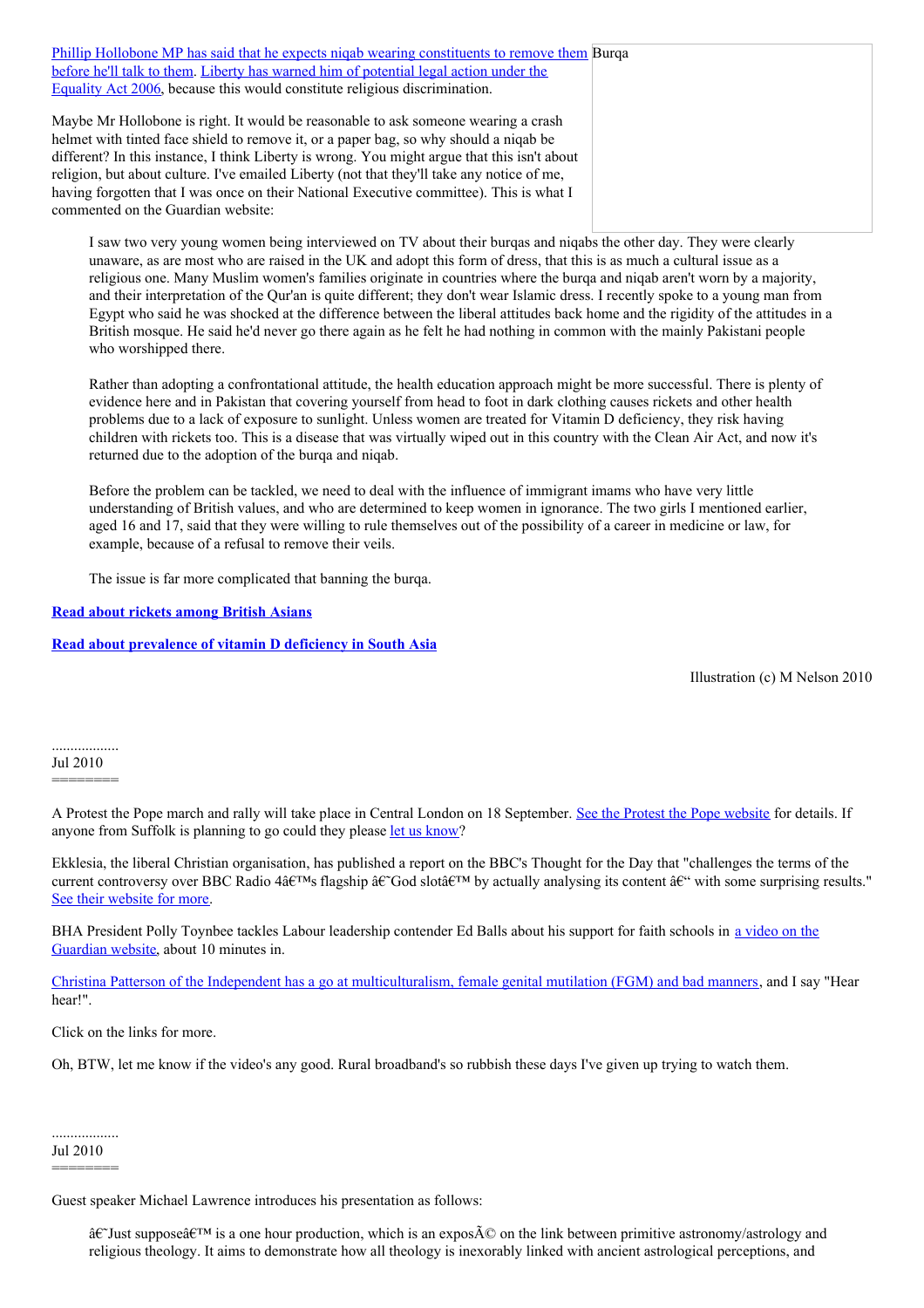ultimately, the folly of theological worship. Its purpose is not to discredit the benefit many people gain from following a theological belief, but to provoke lively debate on the future role of religion in the public realm of politics and education given theology $\hat{\mathbf{a}} \in \mathbb{R}^N$ s demonstrably fictitious foundation.

Multiculturalism

Michael has given his talk at a number of other humanist groups, where he's been favourably received.

As always, friends are always welcome. We'll be in the usual place at the usual time.

.................. Jul 2010

========

While Michael Gove's Academies Bill offers more opportunties for people to set up faith schools or to make existing ones less accountable, the Labour leadership candidates all say they're pro-faith schools. Faith schools are a part, a rather large part, of the problem of "multiculturalism", about which so much nonsense has been spoken and written by ignorant politicians.

Rumy Hasan's book, Multiculturalism: Some Inconvenient Truths, ought to be on every MP's holiday reading list. Barry [Thorpe's](http://www.secularism.org.uk/multiculturalism-some-inconvenie1.html) review for the NSS explains clearly *why*:

This book articulates very clearly the dangers and fallacies inherent in the current concept of multiculturalism, illustrated with example after example. It should be compulsory reading for every MP and every government department.

.................. Aug 2010 ========

DEC Pakistan Floods Appeal .................. Aug 2010 ========== Something that's been on the Internet for a while, but maybe you haven't seen it how to deal with homophobes who justify their bigotry by quoting the Bible - Dr. Laura [Schlessinger](http://www.drlaura.com/main/) is a US radio personality who dispenses advice to people who call in to her radio show. On one of her shows she said that, as an observant

Orthodox Jew, homosexuality is an abomination according to Leviticus 18:22 and cannot be condoned under any circumstance. The following is an open letter to Dr. Laura penned by a US east coast listener, which was posted on the Internet.

Dear Dr. Laura:

Thank you for doing so much to educate people regarding God's Law. I have learned a great deal from your show, and try to share that knowledge with as many people as I can. When someone tries to defend the homosexual lifestyle, for example, I simply remind them that Leviticus 18:22 clearly states it to be an abomination. End of debate. I do need some advice from you, however, regarding some of the other specific laws and how to follow them:

When I burn a bull on the altar as a sacrifice, I know it creates a pleasing odor for the Lord - Lev.1:9. The problem is my neighbors. They claim the odor is not pleasing to them. Should I smite them?

I would like to sell my daughter into slavery, as sanctioned in Exodus 21:7. In this day and age, what do you think would be a fair price for her?

I know that I am allowed no contact with a woman while she is in her period of menstrual uncleanliness - Lev.15:19- 24. The problem is, how do I tell? I have tried asking, but most women take offense.

Lev. 25:44 states that I may indeed possess slaves, both male and female, provided they are purchased from neighboring nations. A friend of mine claims that this applies to Mexicans, but not Canadians. Can you clarify? Why can't I own Canadians?

I have a neighbor who insists on working on the Sabbath. Exodus 35:2 clearly states he should be put to death. Am I morally obligated to kill him myself?

A friend of mine feels that even though eating shellfish is an abomination - Lev. 11:10, it is a lesser abomination than homosexuality. I don't agree. Can you settle this?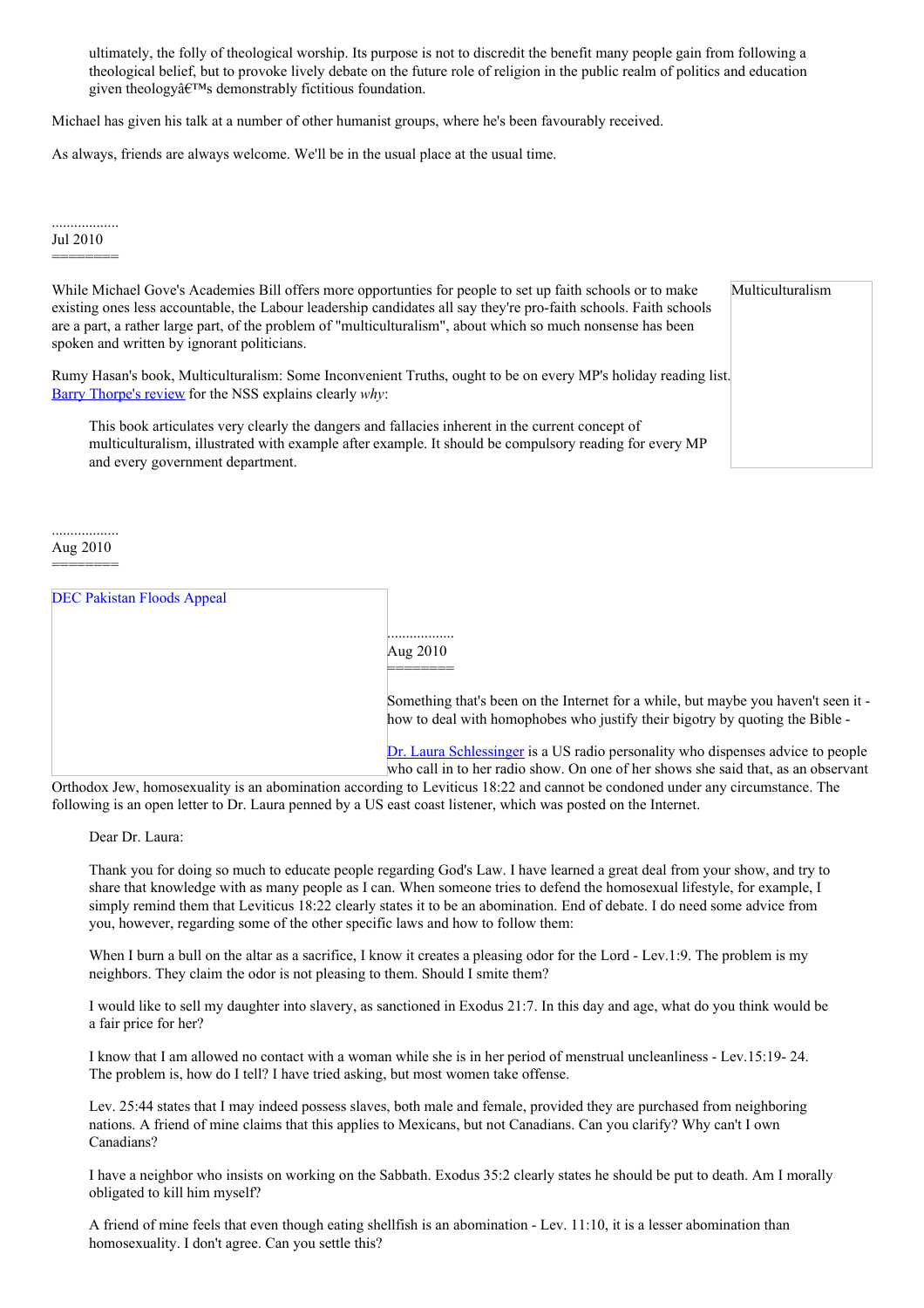Lev. 21:20 states that I may not approach the altar of God if I have a defect in my sight. I have to admit that I wear reading glasses. Does my vision have to be 20/20, or is there some wiggle room here?

Most of my male friends get their hair trimmed, including the hair around their temples, even though this is expressly forbidden by Lev. 19:27. How should they die?

I know from Lev. 11:6-8 that touching the skin of a dead pig makes me unclean, but may I still play football if I wear gloves?

My uncle has a farm. He violates Lev. 19:19 by planting two different crops in the same field, as does his wife by wearing garments made of two different kinds of thread (cotton/polyester blend). He also tends to curse and blaspheme a lot. Is it really necessary that we go to all the trouble of getting the whole town together to stone them? - Lev.24:10-16. Couldn't we just burn them to death at a private family affair like we do with people who sleep with their in-laws? (Lev. 20:14)

I know you have studied these things extensively, so I am confident you can help. Thank you again for reminding us that God's word is eternal and unchanging.

Your devoted fan, Jim

Some people have suggested that this was "hijacked" from a *West [Wing](http://en.wikipedia.org/wiki/The_West_Wing)* episode. We don't know which came first, but here's the clip. Makes you wish we had a PM Bartlett.

My thanks to the **[Humanists](http://www.humanistsofutah.org/2002/WhyCantIOwnACanadian_10-02.html) of Utah**, from whom I lifted this story.

.................. Aug 2010 ========

A great quote in today's **NSS [Newsline](http://www.secularism.org.uk/newsline.html):** 

Defining spirituality is like shovelling fog - *Jim [Barksdale,](http://bigthink.com/jimbarksdale) The Big Think*

One of our members is keen to "reclaim" the word from the religionists and demonstrate that Humanists aren't mere "materialists". He persuaded us to have five minutes of reflection on a piece of music, a poem, a picture, or something else at each meeting, introduced by individual members in turn. This is a good idea, but some of us are less happy about describing it as a "spiritual" interlude.

I prefer not to use the words "spirituality", "spirit" or "spiritual" in a Humanist context, because they're used in ways that are so vague as to be meaningless, they're commonly associated with religion, and because there are better ways to describe those aspects of our lives that make us more than materialists. I don't think that there's any need to prove that we're *not* materialists. I have no wish to "reclaim" them, because this involves wasting time arguing over definitions with religionists.

See the OED for definitions of spiritual and [spirituality](http://oxforddictionaries.com/view/entry/m_en_gb0801390#m_en_gb0801390), and [spirit](http://oxforddictionaries.com/definition/spirit?rskey=7mVytM&result=1#m_en_gb0801270).

What do you think? To join in the discussion you must be a member of our group and a registered user of this website. We had to do this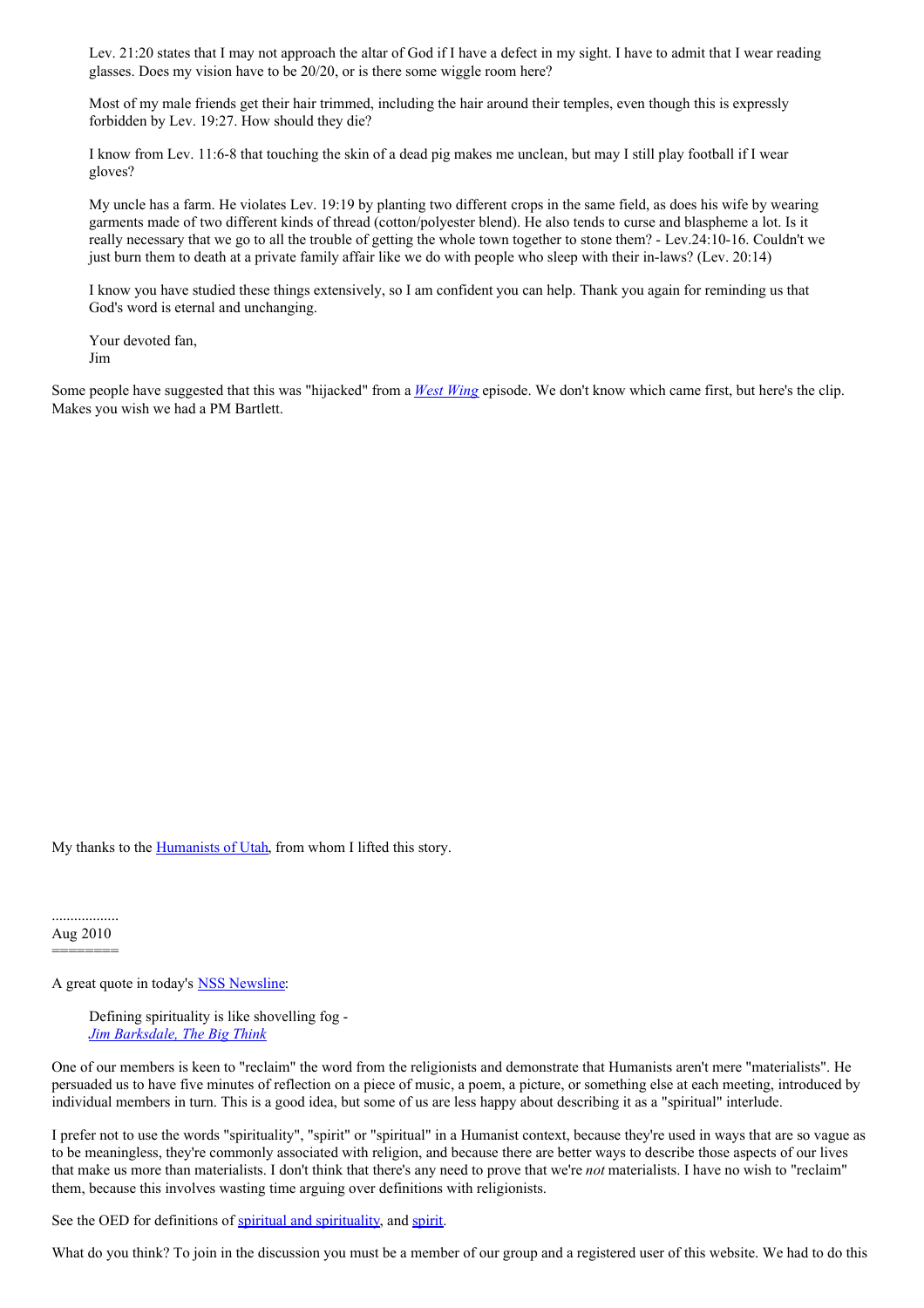#### .................. Aug 2010 ========

Their first open talk night, when three speakers will give a talk on a subject of science, skepticism or general interest.

ISP say,

The format that we're going to try and keep to is a speaking event every other month, alternating between a guest speaker, and an open talk night, where anyone can take the floor and talk about something that interests them. Non speaking nights will be a casual get together over a beer.

#### **Note: This meeting has been postponed from the 21st.**

.................. Aug 2010

========

Our member John Mellis poses the question, and will talk about how how science can address metaphysical questions. His introduction...

It $\hat{\mathbf{a}} \in \mathbb{R}^m$ s often repeated that science is good at explaining how things work, but is incapable of addressing deeper questions concerning the meaning of life, the universe, and  $\hat{\mathbf{a}} \in \mathbb{C}$  everything  $\hat{\mathbf{a}} \in \mathbb{C}^M$ . Such  $\hat{\mathbf{a}} \in \mathbb{C}^M$  and  $\hat{\mathbf{a}} \in \mathbb{C}^M$  questions  $\hat{\mathbf{a}} \in \mathbb{C}^M$  meaning literally, above physics  $\hat{a}\in\hat{a}$  are often cited as the exclusive domain of religious belief and explanation. However, recently the ultimate metaphysical question  $\hat{a}\in\hat{C}$  which could be phrased as:  $\hat{a}\in\hat{C}$  Why does the Universe exist? Why is there something rather than nothing at all? $\hat{a} \in \hat{a}$  has begun to be addressed by science, and interesting answers are emerging!

In this presentation this question is approached in ordinary language, via recent developments and hypotheses arising from recent discoveries in physics and cosmology. The presentation progresses with reference to science $\hat{\mathbf{a}} \in \mathbb{N}$  most current knowledge, and emphasises the excitement and challenge of addressing unknown  $\hat{a}\in\hat{C}$  but not unknowable  $\hat{a}\in\hat{C}$  questions using the scientific method. Our understanding of the nature of the Universe, and our place in it, has progressed rapidly in the past 50 years, and in the past 10 years our view has been transformed by astonishing discoveries enabled by new instruments (including the Hubble space telescope).

We'll be at the Pinewood Hall, as usual, where sympathetic guests will be welcome.

#### .................. Aug 2010 ========

Did you watch More4 TV last week, when Richard Dawkins launched his attack on faith [schools](http://www.channel4.com/programmes/faith-school-menace)? Were you horrified by some of the things that were going on, such as those girls in a Muslim school, who thought the Qur'an's version of our origins was true, and didn't believe in evolution? Tom Sutcliffe wrote an [excellent](http://www.independent.co.uk/arts-entertainment/tv/reviews/last-nights-tv-faith-schools-menacemore-4-2056104.html) review for the Independent (and yes, I'm biased). If you're a BHA member, you should have had an email from Richard Dawkins today, appealing for funds for the BHA's campaign. If you didn't, here's what he wrote:

I am writing to you today to ask for your help in fighting the expansion of state-funded faith schools. This is not a campaign against religious education (teaching about religion) but against faith schools, which teach a particular religion as the one true faith (indoctrination in religion).

There are nearly 7,000 state-funded faith schools in England. These schools have many special privileges  $\hat{a} \in \hat{f}$  they can select pupils on the basis of parents $\hat{\mathbf{a}} \in \mathbb{M}$  religious observance, discriminate on religious grounds in the employment of teachers, and teach their own RE syllabus, free of Ofsted supervision and free of any National Curriculum. By the way, RE is the only subject (together with religiously  $\hat{\mathbf{a}} \in \mathbb{S}$  sensitive  $\hat{\mathbf{a}} \in \mathbb{N}$  subjects like Sex Education) for which there is no National Curriculum.

Some faith schools, as I discovered while making my recent television documentary, use their state-subsidized freedoms to undermine the teaching of science. It should be unthinkable in the 21st century to have a state-funded school whose science teachers believe the world is less than 10,000 years old, yet that is what I found. And at a school that is little short of a flagship for state-funded Muslim education, I found the pupils regurgitating the Koranic claim that salt and fresh water do not mix. Once again, with the blessing of the teachers, a Holy Book takes unquestioned precedence over scientific evidence  $\hat{a}\hat{\epsilon}$  as the pupils could have discovered for themselves in a trivially easy experiment.

As you know, the British Humanist [Association](http://www.humanism.org.uk) has for many years challenged the spread of these divisive and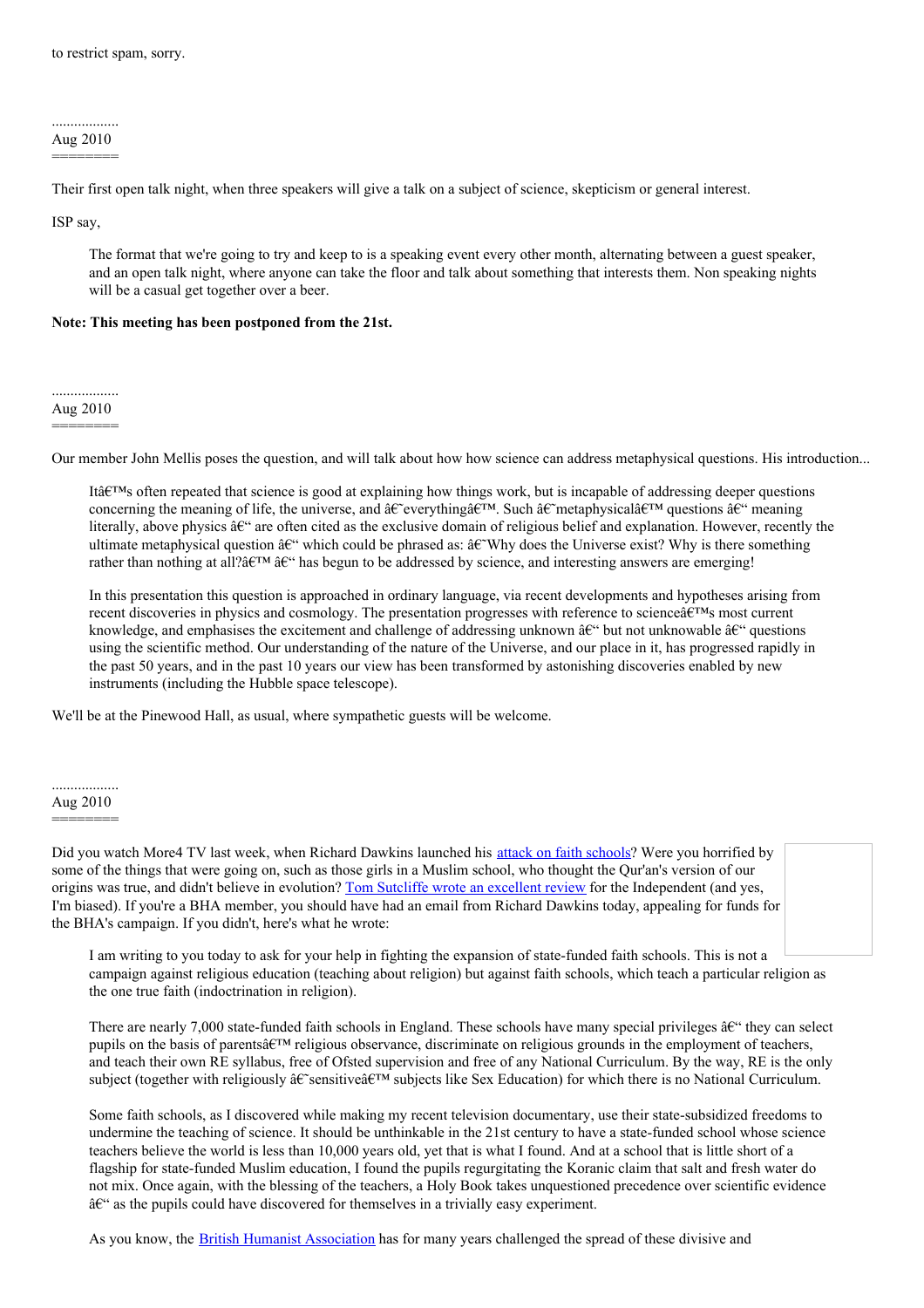discriminatory schools. For the past three years they have employed the UK's only dedicated campaigner against faith schools.

The campaigner (at present James Gray) makes sure that the voices of all those who oppose faith schools are heard  $\hat{a} \hat{\epsilon}$ " by supporting local campaigns against new religious schools, representing the secularist view in the media, and lobbying government to reform the laws that entrench religious discrimination in our education system. James also works with the Accord [Coalition](http://accordcoalition.org.uk/), an alliance of religious and non-religious groups for the reform of faith schools, chaired by Rabbi Jonathan Romain.

With the recent introduction of religious free schools, the power and influence of religious groups in our schools system will increase significantly in the next few years. That's another reason why it's so important that the BHA's campaign against state-funded faith schools should continue to grow louder and stronger.

This work is difficult to fund  $\hat{a}\in \hat{B}^*$  and the BHA has this week launched a major new fundraising appeal to ensure that this important post is supported for another twelve months. To find out more and to join me in making a donation, please visit [www.justgiving.com/nofaithschools](http://www.justgiving.com/nofaithschools) and follow the instructions. British taxpayers might consider filling in the Gift Aid form, which will enable the BHA to collect back tax and increase the value of your gift at no extra cost to you.

Yours sincerely,

Richard Dawkins Chairman, the Richard Dawkins Foundation for Reason and Science Vice President, British Humanist Association

| NH promo | There's some good news: New Humanist magazine is now much easier to find. It's on sale in<br>newsagants across the UK. New subscribers can learn about a special offer on the New Humanist<br>website. Laurie Taylor interviewed philosopher Mary Warnock, who says:                                                                                                                                                                    |
|----------|-----------------------------------------------------------------------------------------------------------------------------------------------------------------------------------------------------------------------------------------------------------------------------------------------------------------------------------------------------------------------------------------------------------------------------------------|
|          | Hume was absolutely right when he said that it's only when you think of things from a steady and<br>general point of view that that particular pleasure we call moral pleasure comes into operation.<br>There's a generality about what one thinks is right or wrong, a capacity to think not only about<br>how you'd feel if this or that happened to you, but what society would be like if this was generally<br>done and permitted. |
|          | $\mathbf{D}$ , the contract of the contract of the contract of the contract of the contract of $\mathbf{D}$ , and $\mathbf{A}$ , and                                                                                                                                                                                                                                                                                                    |

Perhaps we might apply this principle to our behaviour in relation to the environment. Our profligate use of energy is causing climate change, which in turn has led to the recent floods in China and [Pakistan.](http://www.globalpost.com/dispatch/pakistan/100826/pakistan-floods-illustrate-consequences-climate-change) William Dowell, in Global Post, writes about the floods with a warning that more is to come:

Pakistan $\hat{a} \in T^{M}$ s floods, the worst natural disaster in recent memory, have the potential to spark a series of crises that could affect large parts of the world, illustrating perhaps better than ever the political and economic consequences of climate change, analysts and international aid groups say.

.................. Sep 2010

========

Steve Martin and the Steep Canyon Rangers sing the first song in the Atheist Hymnal.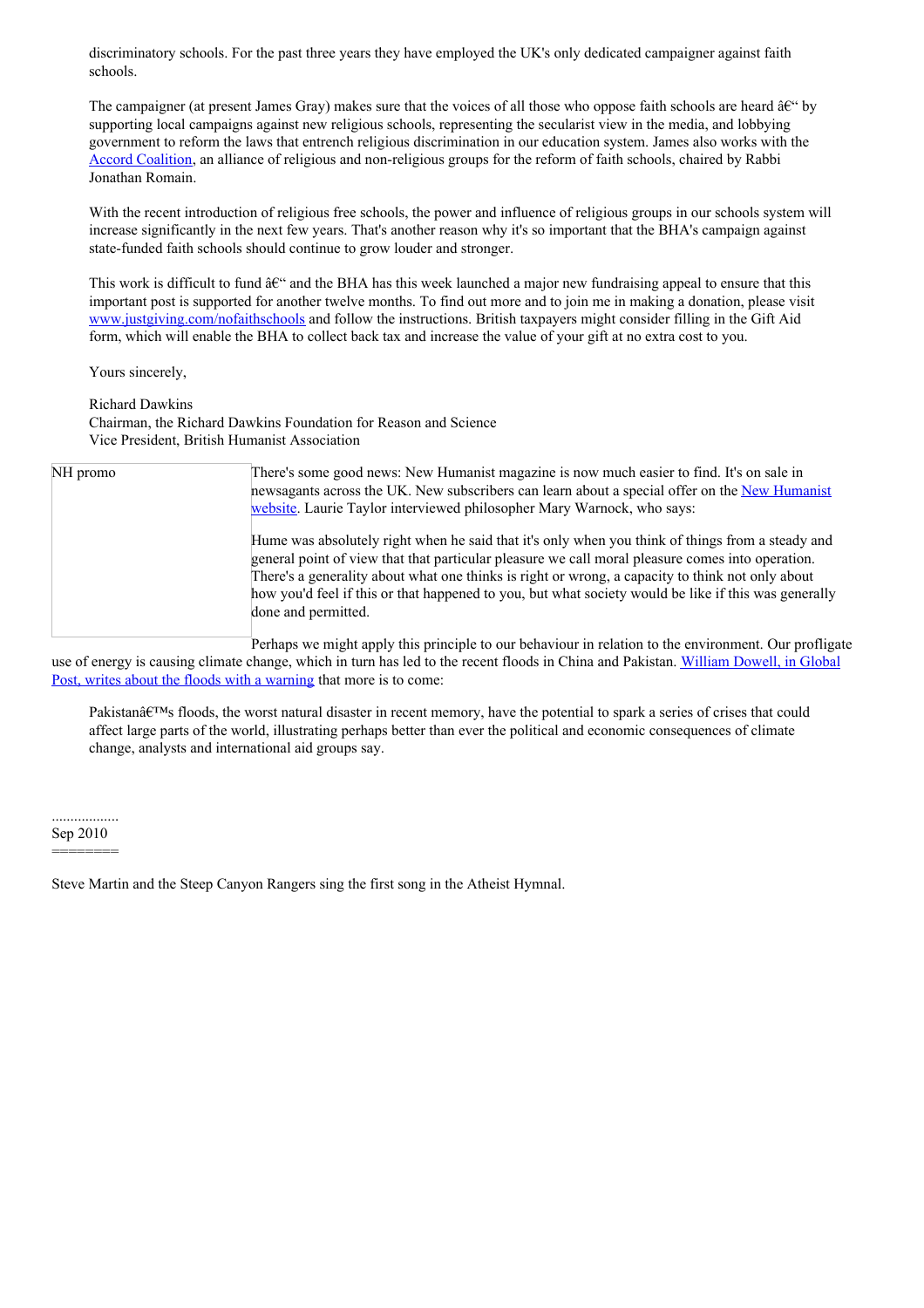#### .................. Sep 2010

========

Our latest newsletter is here for you to download with articles on the Pope's visit to the UK, an Indian Humanist's opinion of Mother Teresa, Skeptics in the Pub, and suffering. There's also news about our next meetings and Peter Tatchell's forthcoming TV programme.

This is from Denis Johnston's article on suffering:

We are alive during the first period in history where we $\hat{a} \in \mathbb{R}^N$  able to substantially control physical  $\text{painâ} \epsilon$ "and because we can do that we can also reduce the mental pain associated with having to endure watching the suffering of others.

The understanding that suffering is a consequence of natural and evolutionary processes must be very perplexing for religious people. For once it is recognised that suffering is not caused by supernatural forces it is obvious that it cannot be cured by appealing to the same. At a stroke, prayers and rituals for those who are suffering are rendered meaningless.

**Click here to <b>download** the **[newsletter](https://html2pdf.com/files/wqi16hzg0unp2tip/o_1dro0t3jpsekrotk0p7hq163av/%20http://www.suffolkhands.org.uk/files/1/2010%20SH&S%20News%20Sept.pdf)** (pdf). Why not print more than one copy, and give some to your friends?

.................. Sep 2010

========

Car [sticker](http://www.agoodlifewithoutreligion.com/)

Suffolk Humanists and Secularists members are receiving car stickers this month. They're printed with an easy-to-remember URL. Anyone who investigates will find it leads them to several sources of information about Humanism (click on the image to see where it takes you). An increasing number of people are either fed up with religion [altogether,](http://www.guardian.co.uk/world/2010/sep/10/religion-typical-briton-fuzzy-believer) they're indifferent towards it, or they're rather confused. Maybe some of them will be pleased to know that there are many others who feel as they do, and that it's not difficult to live a good life without religion.

Stickers are free to members or to anyone making a donation. Either click here to pay [online](http://www.suffolkhands.org.uk/membership), or here to download a [membership](http://www.suffolkhands.org.uk/files/1/Membership%20SO%20form%202010.pdf) form for you to post.

.................. Sep 2010 ========

If you missed Margaret Nelson on James Hazell's BBC Suffolk programme this morning, talking about the Pope's visit, you can listen again later online. Click here to go to the BBC [website](http://www.bbc.co.uk/programmes/p001d7yd). The item is at the beginning of the programme.

For an alternative view of the Pope's visit, see The Daily [Mash](http://www.thedailymash.co.uk/news/celebrity/queen-to-have-lunch-with-insane-criminal-201009163093/).

.................. Sep 2010 ========

I've written to the East [Anglian](http://www.eadt.co.uk/home) Daily Times, as follows:

Having just heard the Pope $\hat{\mathfrak{a}} \in \mathbb{M}^N$  speech on arrival in the UK, I $\hat{\mathfrak{a}} \in \mathbb{M}^N$  absolutely furious. It  $\hat{\mathfrak{a}} \in \mathbb{M}^N$  bad enough that we $\hat{\mathfrak{a}} \in \mathbb{M}^N$  re paying tens of thousands of  $\hat{A}$ £s for his promotional tour when the Government  $\hat{a} \in T^M$ s telling us we $\hat{a} \in T^M$ re broke, then one of his minions describes us as like a "Third World country†â€" ironically, the man's supposed to be a "diplomatâ€. Now those of us who don $\hat{\mathfrak{g}} \in \mathbb{R}^M$  have a religious faith are aligned with the Nazis. Coming from someone who was in the Hitler Youth, this is astonishing.

In his speech, Pope Benedict referred to "atheist extremism of the twentieth centuryâ€, meaning the Nazis. Nazism and atheism aren't synonymous, and the "extremism†was entirely Hitler's. Although Hitler seems to have been

|      |  | September newsletter |  |
|------|--|----------------------|--|
|      |  |                      |  |
|      |  |                      |  |
|      |  |                      |  |
| ical |  |                      |  |
|      |  |                      |  |
|      |  |                      |  |
|      |  |                      |  |
|      |  |                      |  |
|      |  |                      |  |
|      |  |                      |  |
|      |  |                      |  |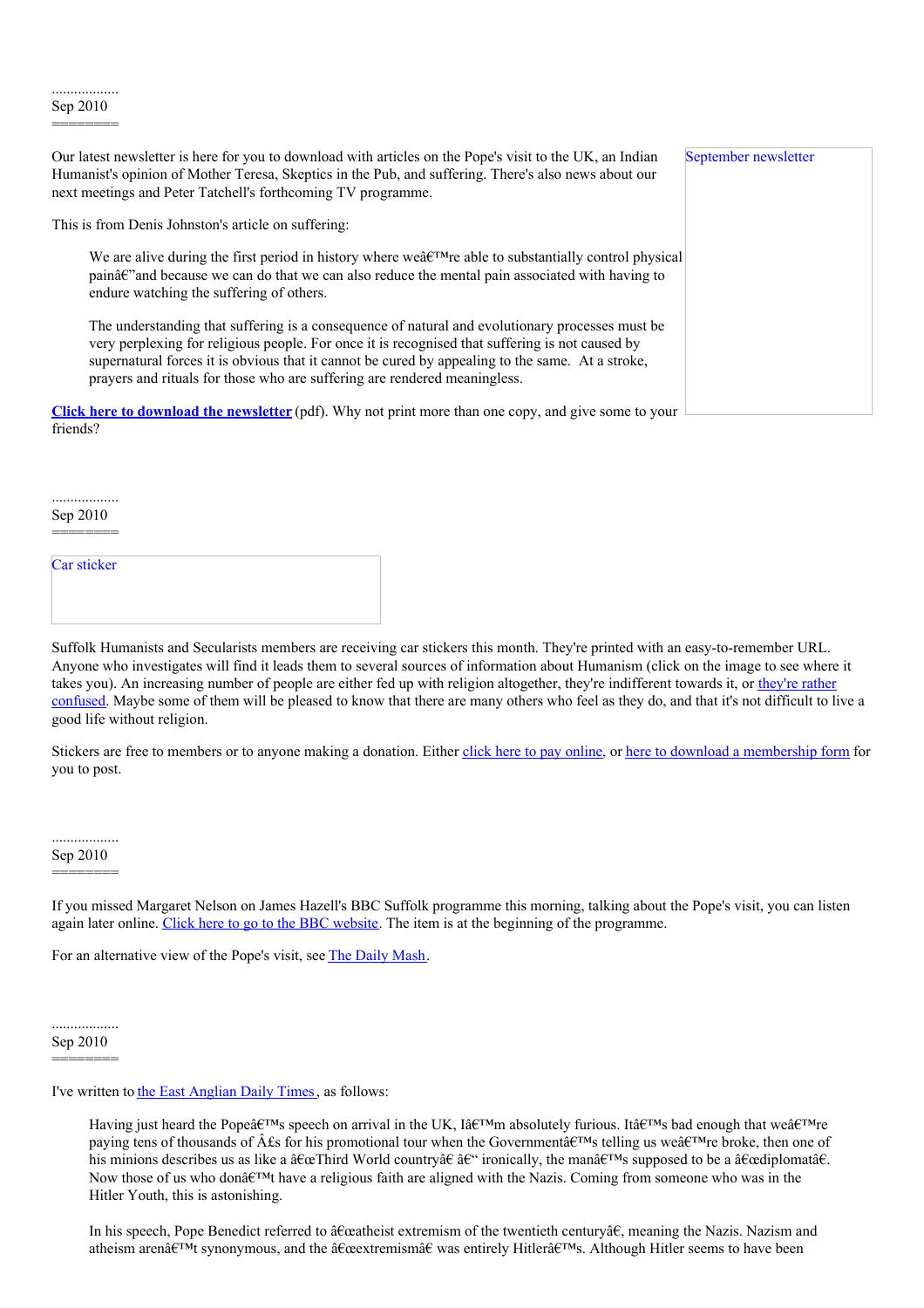confused about his religion  $\hat{a} \hat{\epsilon}$  he was raised a Catholic, but his views changed according to who he was talking to  $\hat{a} \hat{\epsilon}$  he wasn $\hat{a} \in T^M$ t an atheist. In a speech made in 1933, he said,  $\hat{a} \in \mathcal{C}$ The National Government ... regards Christianity as the foundation of our national morality, and the family as the basis of national life. $\hat{a}\hat{\epsilon}$ 

Pope Benedict isn $\hat{a}\in\mathbb{M}$ t welcome here. He $\hat{a}\in\mathbb{M}$ s presided over the Vatican $\hat{a}\in\mathbb{M}$ s attempts to keep a lid on child abuse accusations. Its record on human rights is appalling. Its attitude to 21st century liberal human values is medieval. And now he compares people like me with Nazis? We $\hat{a} \in T^M$ re owed an apology, and a refund of the taxes that paid for the Pope $\hat{a} \in T^M$ s visit.

If it's printed and anyone replies, please let me know. I don't get the paper these days - part of my economy drive.

### **Read the Pope's [speech](http://bengoldacre.posterous.com/nazi-youth-pope-aligns-atheists-with-nazis-bi) here**.

.................. Sep 2010 ========

### **Review: The New Atheism – Taking a stand for Science and Reason, by Victor J Stenger**. Prometheus Books NY. *Michael Imison*

Victor Stenger is an American particle physicist, now retired to Colorado University, where he is an adjunct professor of philosophy. This book is the latest of ten or more well-received popular polemics he has written exploring the interface between physics and religion.

In this work he takes as his starting point the series of best-sellers which started with *The End of Faith* by Sam Harris (2006) and continued with Dawkins' *The God Delusion*, Dennett's *Breaking the Spell*, and Christopher Hitchen's *God is not Great*. To this group Stenger himself contributed *God the failed Hypothesis* which reached the New York Times bestseller list in March 2007. It can be said that all these works have a self confident tone which more or less implies that science has settled forever that there is no God (which many of us believe). It should have been foreseen perhaps that this would promote a backlash from the religious and in particular religious scientists anxious to show this view mistaken.

Accordingly, rather than simply re-iterating the arguments of the New Atheists, Stenger concentrates on the books written to refute them. He takes all the significant arguments used to attack atheism and support the existence of God, particularly from scientists, and shows that they are not based on credible evidence and mostly rely on unsupported assertions. His own arguments, on the contrary, are massively bolstered by evidence and copious references to original research. In this sense the book is truly scholarly. But this does not prevent it being highly readable. Take the following succinct paragraph:

 $\hat{\mathbf{a}}$  EœIt seems rather obvious to me that as humans began to live closer to one another they were forced to develop codes of behaviour beyond those necessary in a family or tribal setting. Ancient life was violent enough and if everybody lied, robbed and killed with abandon, there would be few people left. Those who were left would have a highly dysfunctional society.â€

Stenger claims one original contribution to the debate. He takes the philosophical tenet (used to argue that the God hypothesis cannot be be disproved)  $\hat{a}\in\hat{c}$  absence of evidence is not evidence of absence $\hat{a}\in\hat{c}$  and turns it on its head to say  $\hat{a}\in\hat{c}$  absence of evidence where there ought to be evidence is evidence of absenceâ€. Accordingly if there were an all-powerful being who intervened in the Universe to answer prayer or to alleviate suffering there ought to be observable independent evidence of the fact and without it there is no need to posit such a being.

Reading this well argued and enjoyable book I felt it provided me with all the arguments to counter scientific supporters of religion and ample suggestions for further reading.

Though, there is one question that, it occurred to me, no-one has ever asked, which is why a God with the expertise in physics and medicine to create the Universe never revealed to his followers anything useful, such as how to build a steam engine or vaccinate against smallpox  $\hat{a}\hat{\epsilon}^{\prime\prime}$  his pronouncements being confined to imposing duties on his followers of precisely the sort that a priesthood seeking to establish its authority would want him to impose.

#### .................. Sep 2010

========

The cats can relax. Now that the Pope $\hat{a} \in T^M$ s gone home, I $\hat{a} \in T^M$ ve stopped shouting at the TV. Who does he think he is, coming over here and telling us we're "aggressive secularistsâ€, and why does he imagine that the thousands of people who live here quite happily without religion have no morals? As for all that rubbish about atheists and the Nazis  $\hat{a}\hat{\epsilon}^{\prime\prime}$  he obviously reads the wrong history books.

I've [complained](http://theanswers42.blogspot.com/2010/09/bbc-and-pope.html) to the BBC about the coverage â€" too much of it, too biased, too silly. I'm hoping that lots of other people did too, or they may not take much notice. They may not take much notice anyway. If that were the case, I might boycott BBC News, if it werenâ€<sup>™t</sup> for the lovely Gavin Esler.

I wasn $\hat{a} \in \mathbb{M}$ t at the grammatically incorrect  $\hat{a} \in \mathbb{M}$  Protest the Pope $\hat{a} \in \mathbb{M}$  demonstration, but lots of people I know were, so there $\hat{a} \in \mathbb{M}$ s loads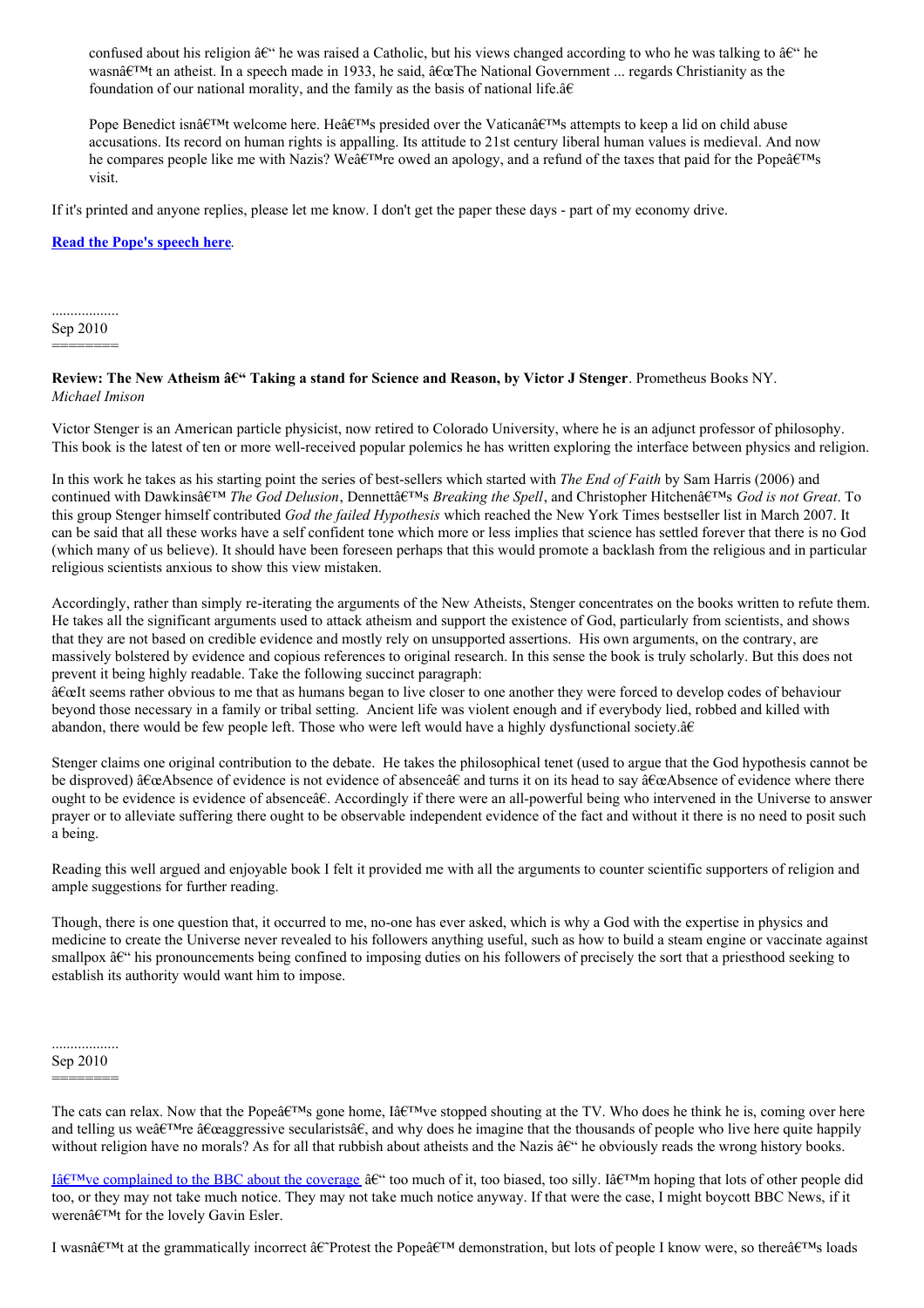of stuff about it on the Internet.

If you didn $\hat{a} \in T^M$ t find any of it, here $\hat{a} \in T^M$ s some that $\hat{a} \in T^M$ s worth reading...

This is what the Pope said when he [arrived](http://bengoldacre.posterous.com/nazi-youth-pope-aligns-atheists-with-nazis-bi), immediately insulting and upsetting a significant proportion of the UK population.

Dr Evan Harris, the former MP who campaigned for the scrapping of the blasphemy law, gave a lesson in [secularism](http://www.guardian.co.uk/commentisfree/belief/2010/sep/18/secularist-manifesto-secularism) for the ignorant.

The BHA's **Andrew West took lots of [photographs](http://www.facebook.com/album.php?aid=293721&id=26806660922)** of the Protest the Pope march and rally in London last Saturday. Just click on a picture to see it large.

The BHA's other [Andrew,](http://www.humanism.org.uk/news/view/655) Mr Copson, gave the first speech at the same rally.

The BHA's Bob Churchill answers some of the [protesters'](http://www.humanistlife.org.uk/2010/09/friends-roman-pontiffs-countrymen/) critics in Humanist Life.

Dr Ben Goldacre has something to say about the Pope and [AIDS](http://www.badscience.net/2010/09/the-pope-and-aids/).

I'm sure you can find lots more.

#### .................. Oct 2010

========

The [BHA](http://www.humanism.org.uk/campaigns/census-2011) and the [NSS](http://www.secularism.org.uk/census-will-ask-religion-questio.html) have both campaigned to have the next census, due in March 2011, changed to reflect a more accurate picture of religion in Britain, though their approach has differed.

The NSS says,

The information gained from the religion question  $\hat{a} \in \hat{C}$  widely thought to have been inaccurate and misleading  $\hat{a} \in \hat{C}$  is used by government departments when deciding about allocation of resources. Religious groups have used it to justify privileges.

A majority ticked 'Christian' in the last census, yet we know that hardly any nominal Christians go to church, belong to any organised religious group, or understand much about the theology of the religion they claim. Many mistakenly think that being Christian is synonymous with being good.

The 2011 census will be the first that we can complete online. Between now and then, secularists like us will be trying to persuade people to think about how they fill in their forms. If you don't want the church to continue to enjoy all the privileges it currently enjoys at public expense, don't give them the ammunition. You might begin by adding the link below to your email signature.

[www.agoodlifewithoutreligion.com](http://www.agoodlifewithoutreligion.com/)

**Click here for more about the Census [Campaign](http://www.humanistlife.org.uk/2010/10/ask-a-silly-question/)**.

.................. Oct 2010 ========

From a lunchtime seminar organised by the East of England Faiths Agency for Suffolk County Council Staff in Ipswich on 14 October 2010. The previous seminar was led by a local vicar and more seminars would be led by various faith representatives. My introduction *was followed by a Q & A session.*

 $I\hat{a}\in\mathbb{T}^{M}$ m a Humanist. Humanism is a descriptive word applied retrospectively (from about the late 19th century) to a certain set of beliefs and values, free from religion. These beliefs and values are at least as old as recorded history.

Humanists accept naturalism (rather than supernaturalism) and we value scientific method as a means to gain knowledge. We accept that this life is the only one we have, and we think that morality arises out of human nature and culture. These ideas are a  $\hat{a}\hat{\epsilon}$  permanent alternative $\hat{a} \in \mathbb{M}$  that recur throughout time and place. They $\hat{a} \in \mathbb{M}$  been evident in Europe from the 6th century BCE to about 6th century CE, in China from the 6th century BCE onwards (the followers of Confucius were humanists), in India from the 6th century onwards, in the Arab world from about the 12th century, and in the Western world from about the 17th century onwards.

Humanism isn $\hat{\mathcal{H}}^{\text{TM}}$ t a religion for atheists. It $\hat{\mathcal{H}}^{\text{TM}}$ s not equivalent to religion. It $\hat{\mathcal{H}}^{\text{TM}}$ s not a  $\hat{\mathcal{H}}^{\text{TM}}$  and  $\hat{\mathcal{H}}^{\text{TM}}$  means believing in something without evidence, which is anathema to a humanist. Humanists use reason to try to make sense of life and the world we live in, and if therea<sup> $\epsilon_{\text{TM}}$ </sup>s something we dona $\epsilon_{\text{TM}}$  know or understand wea $\epsilon_{\text{TM}}$  re content to admit that we dona $\epsilon_{\text{TM}}$  know.

Some people misunderstand the word  $\hat{\mathbf{a}} \in \mathbb{C}^{T}$  and think that it means an anthropocentric (meaning human-centred) view of the universe, as though we $\hat{a}\in\mathbb{M}$  are the most important species. We are important because we $\hat{a}\in\mathbb{M}$  re potentially the most dangerous species, but humanism $\hat{a} \in T^M$ s about being aware of this potential and of our responsibility to live in a way that will cause the least harm.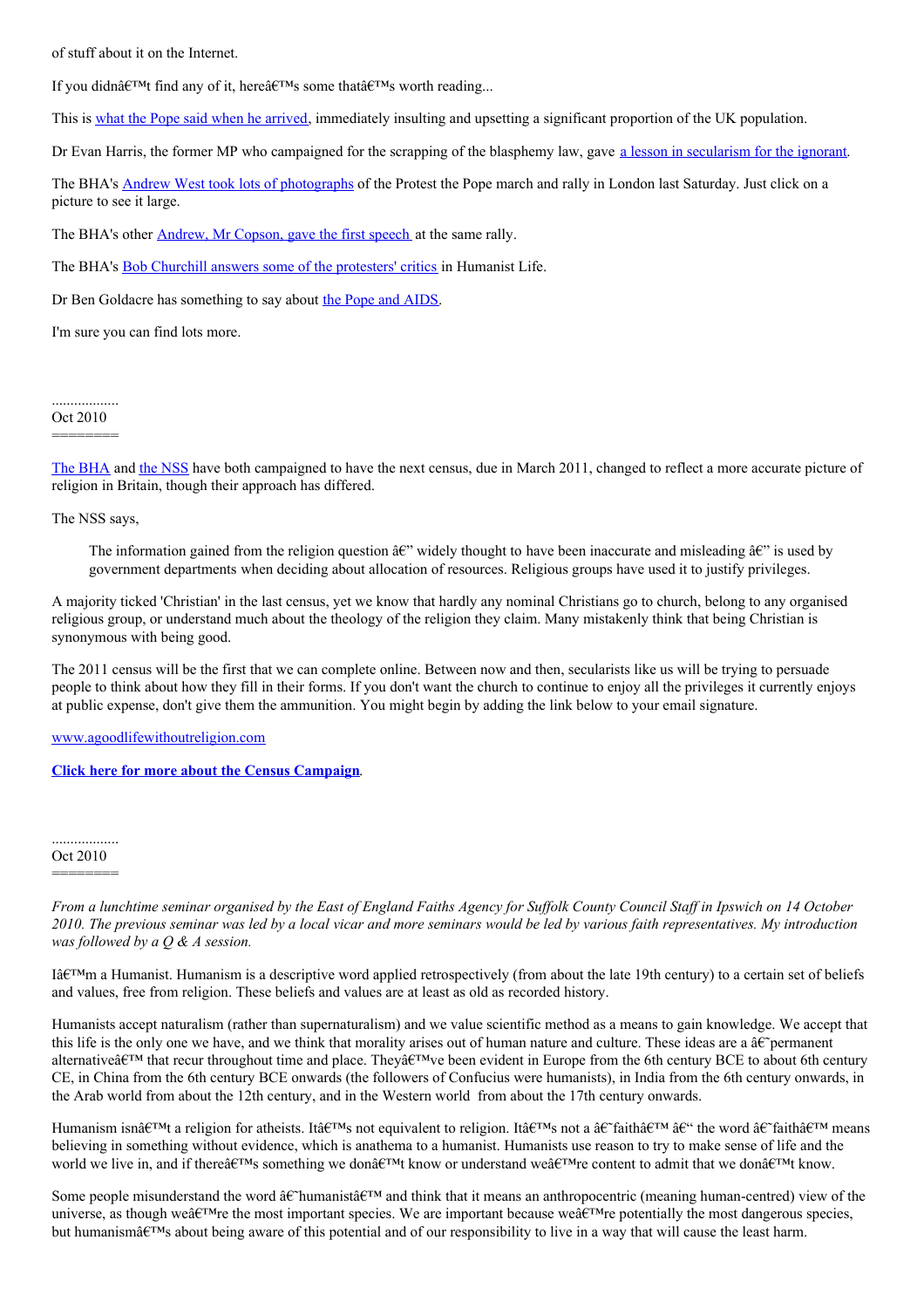Many humanists might describe themselves as atheists, or are willing to be described as atheists, but Iâ $\epsilon^{\text{TM}}$ m uncomfortable with the term, for several reasons. The word atheist comes from the Greek  $\hat{a}\in\hat{f}^{\text{in}}$  and  $\hat{a}\in\hat{f}^{\text{in}}$ , and  $\hat{a}\in\hat{f}^{\text{in}}$ , meaning god. I donâ $\in$ <sup>TM</sup>t care to be described in terms of something Iâ $\in$ <sup>TM</sup>m not or in relation to a belief I donâ $\in$ TMt share. I donâ $\in$ TMt believe in fairies either, but I donâ $\epsilon^{TM}$ t call myself â $\epsilon^T$ afairyistâ $\epsilon^{TM}$ . Some humanists might call themselves agnostics, a term invented by the 19th century naturalist Thomas Henry Huxley to mean  $\hat{\mathbf{a}} \in \mathcal{C}$  without knowledge $\hat{\mathbf{a}} \in \mathbb{R}^M$ , as Huxley said it $\hat{\mathbf{a}} \in \mathbb{R}^M$ s impossible to say whether or not God exists. Again, this would mean defining yourself in religious terms.

The notion of a God or gods is irrelevant to my life. So is religion. I live perfectly happily without any of it. If other people have faith, that $\hat{\mathbf{a}} \in \mathbb{R}^m$ s up to them, but I don $\hat{\mathbf{a}} \in \mathbb{R}^m$ t believe that they have any right to try to persuade me to accept their beliefs, or to impose their faith on me or anyone else. This is why  $I\hat{a}\in\mathbb{M}$ m a secularist. I reject the opinion expressed by Canon Jenkin last week that faith has a legitimate place in the public sphere. If wea<sup> $\epsilon$ TM</sup>re talking about institutionalised religion at public expense, it does not.

Just as the word  $\hat{\mathbf{a}} \in \text{Sumanist} \hat{\mathbf{a}} \in \text{M}$  has been misrepresented and misunderstood, so has the term  $\hat{\mathbf{a}} \in \text{Secular} \hat{\mathbf{a}} \in \text{M}$ , which was invented by an agnostic British writer called George Holyoake in 1846. He used it to describe the promotion of a social order separate from religion, without actively dismissing or criticising religious belief. Holyoake wrote,  $\hat{a}\epsilon\alpha$ Secularism is not an argument against Christianity, it is one independent of it. It does not question the pretensions of Christianity; it advances others. Secularism does not say there is no light or guidance elsewhere, but maintains that there is light and guidance in secular truth, whose conditions and sanctions exist independently, and act forever. Secular knowledge is manifestly that kind of knowledge which is founded in this life, which relates to the conduct of this life, conduces to the welfare of this life, and is capable of being tested by the experience of this life.â€ Holyoake referred to Christianity rather than religion in general because this was a culturally Christian country in pre-multiculturalism 1846.

A secular society is one where religion and the state are kept separate, where politics and religion don $\hat{a} \in T^M$ t mix, and where everyone is free to practice his or her religion, or not to have a religion, according to his or her own conscience, as long as he or she does no harm. There are many religious people who support this principle, as well as humanists like me. In religious states, such as Yemen and Iran, you arena<sup>eTM</sup>t free to practice any other religion but the state religion and it would be dangerous to assert that you dona<sup>eTM</sup>t believe in a god or gods. In some societies, it would be impossible for Canon Jenkin to assert his Christian beliefs in public.

There are secular states around the world; America, Canada, France, and Turkey (where secularism is under threat from Islamists) are just a few where secular principles are written in their constitutions. In Britain, wea<sup> $\epsilon$ TM</sup>re not a secular state because we have an established church, a legacy from King Henry VIII, who split with Rome when he had some difficulties over divorce, an heir, and alliances. The Queen is head of state and the church, and so we have a confused and confusing system. Letâ $\epsilon_{\text{TMs}}$  think about how faith in the public sphere works in practice. Itâ $\epsilon_{\text{TMs}}$  not about censoring people who want to talk about their faith in public, though soap-box preachers are generally ignored.

The Church of England, which has bishops sitting in the House of Lords despite its dwindling congregations and lack of accountability, tends to dominate all national and regional ceremonial, including remembrance events. We live in the only democratic country that has religious representatives in the legislature as of right. If you $\hat{a} \in T^M$ re a member of the judiciary, the military, or the government, you're expected to participate in Christian services on special occasions, whether you're a believer or not, whatever sort of belief you may have. This makes hypocrites of thousands. Iâ E<sup>TM</sup>m told that serving soldiers, sailors and airmen are not excused from church parade, regardless of their religion or lack of it. Religion, or faith, in this sense, is something that $\hat{a}\in\mathbb{R}^{M}$ s foisted on you, not something you choose. If religious authorities were confident that they were offering people something they wanted or needed, they would allow us to opt in, rather than making it difficult for us to opt out.

I, and many others like me, find it very annoying that whenever an ethical issue is being reported in the news, the media, particularly the broadcast media, invariably find a cleric to comment on the issue, as though the clergy were the only moral authority. Handing over the moral high ground to religious people gives the impression that they have a natural entitlement to it; they do not.

Whenever there $\hat{a}\in\mathbb{M}$ s a disaster of some sort, how is it commemorated? With a church service. Any event of this type excludes a significant proportion of the population because the religious terminology, the hymns and prayers, are meaningless to many of us. It was interesting, I thought, that the families and friends of the people killed by the bombs in London on 7th July 2005 organised their own memorial event in Regent $\hat{\mathbf{a}} \in \mathbb{R}^m$  Park a year later, and it was entirely secular so that it included everyone  $\hat{\mathbf{a}} \in \mathbb{C}^m$  of all faiths and none. That $\hat{a} \in \mathbb{M}$ s how all such public events should be, if they $\hat{a} \in \mathbb{M}$ re to be considered inclusive.

Then there $\hat{\mathfrak{a}} \in \mathbb{R}^m$  the difficult matter of multiculturalism, a concept that was promoted by Tony Blair, when he was Prime Minister, and his Communities Secretary, Hazel Blears. This has caused more problems than it pretends to solve. If you were as cynical as me, you might be inclined to blame it on the Iraq War, and a clumsy attempt to woo back the Muslim voters whoat abandoned the Labour Party. But even if you're not a cynic, you might recognise that it isn't fair or democratic to offer religious groups special channels of communication to local or national government, especially when those channels have been used by unelected, unaccountable selfappointed "leadersâ€, who presume to speak on behalf of British citizens who ostensibly share the same religion, but whose attitudes and values may vary enormously. The Conservatives rejected this approach to "consultation†as fraught with difficulties, saying that it's better to consult people directly. It's also presumptuous to talk about religious "communitiesâ€, when this assumes a commonality that may not exist. I recently met a young Egyptian Muslim who said that heâ $\epsilon^{TM}$ d visited a British mosque that was dominated by Pakistani Muslims, and that heâ $f^{TM}$ d never go again as he had nothing in common with them. In places like Oldham and Bradford, where there was rioting a few years ago, immigrant imams, who donat T<sup>M</sup>t speak English as a first language, impose their backward tribal values on young British people, and wonder why they $\hat{a} \in T^M$ re resented.

So, in many instances, faith in the public sphere is about people taking liberties by imposing their beliefs on other people, whether they like it or not  $\hat{a} \in \hat{a}$  a recipe for dissatisfaction.

I wasn't surprised, but I was irritated, to note from Canon Jenkin's summary that he linked atheism with "several of the most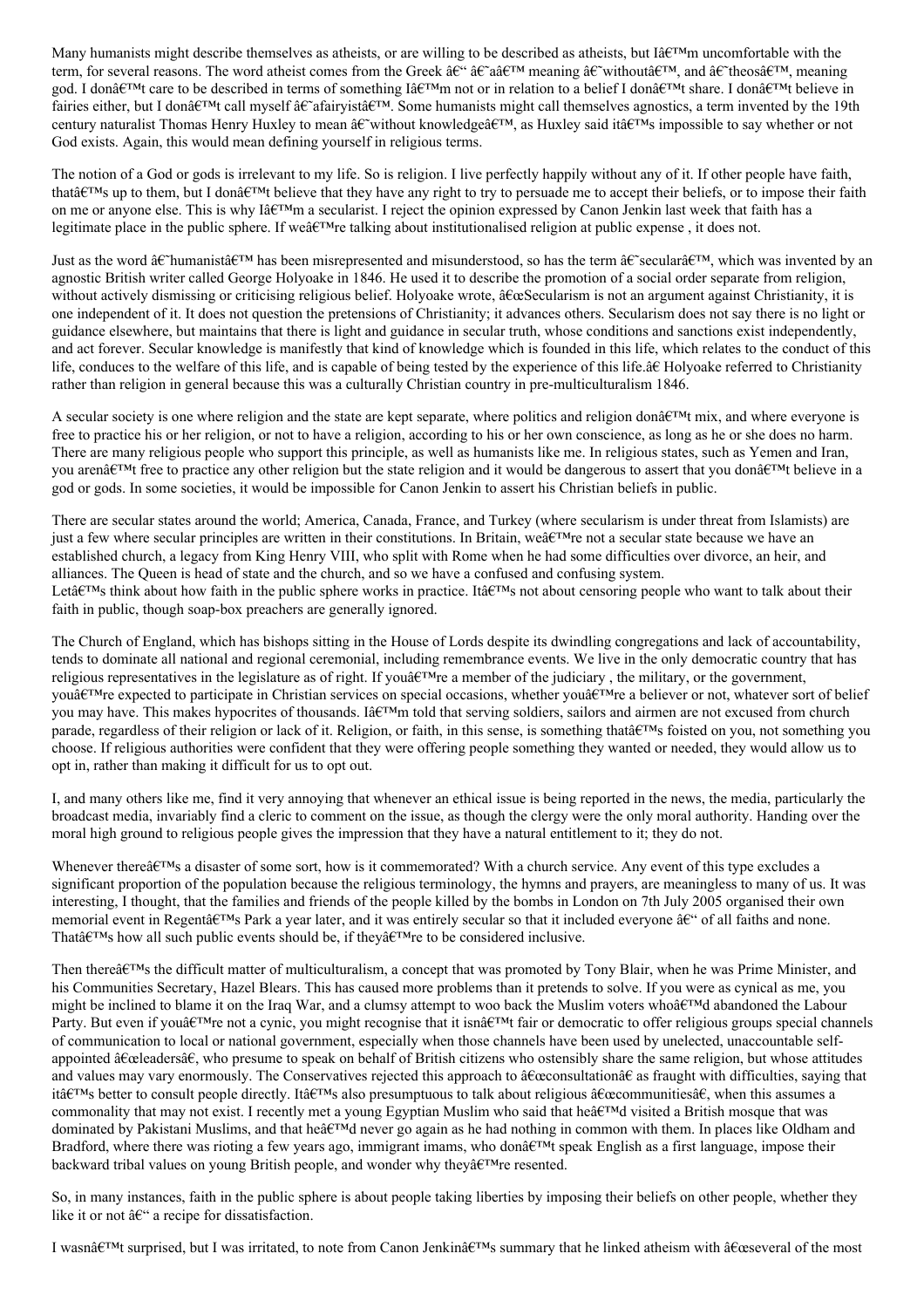destructive and vile regimes of the 20th centuryâ€. Within minutes of landing in Britain on his recent visit, the Pope mentioned atheism in connection with Nazism. The Pope should know, and probably does, that Hitler was raised a Catholic and although he may have lapsed, he wasn $\hat{\mathfrak{a}} \in \mathbb{R}^{n+1}$  an atheist. He developed a personal religious faith that seemed to have something to do with his Aryan ideals. Many Nazis were also Christians, and many Catholic priests openly collaborated with the Nazis in Germany and Italy. Like the other "destructive and vile regimes†Canon Jenkin might have been referring to, atheism didn't have anything to do with the ideologies concerned. As I mentioned earlier, atheism simply means "without godâ€. Describing someone as an atheist doesn't tell you any more than that; it doesn $\hat{\alpha} \in \mathbb{R}^N$  tell you anything about his or her values and attitudes. Conversely, saying that someone is religious doesnâ $\epsilon$ <sup>TM</sup>t necessarily mean that he or she is a good person. Whether you are good or bad, or mostly good or bad, doesnâ $\epsilon$ <sup>TM</sup>t depend on whether or not you believe in a god; it depends on how you behave.

Another fallacy that some religionists are fond of suggesting is that atheists never do anything charitable. This is nonsense. Most of the humanists and atheists I know have contributed or are contributing their voluntary efforts to good causes, but they do it without waving a banner in organisations like the Red Cross, Oxfam, UNICEF and so on, which donâ $\epsilon^{TM}$ t have a religious agenda but do include people of all faiths and none. They $\hat{a} \in T^M$ re also likely to be found supporting other people on a one to one basis, without making a fuss. I $\hat{a} \in T^M$ ve conducted about a thousand funerals for people who $\hat{a} \in \mathbb{N}$  ived without religion, and I $\hat{a} \in \mathbb{N}$  ve heard many stories of unselfish actions that have benefitted other people.

Finally, there is another reason why no religious organisation is entitled to claim a legitimate presence in the public sphere, and that $\hat{\mathbf{a}} \in \mathbb{R}^m$  because they don $\hat{\mathbf{a}} \in \mathbb{R}^m$  speak for a majority of those who have a religious faith. Only a minority of nominal Christians, the ones who tick the "Christian†box on the census form or hospital admission form, actually know or understand the theology of Christianity. A minority of British people subscribe to religions that never get a look in, because they a  $\mathbb{R}^n$ re barely recognised  $\hat{\mathbf{a}} \in \mathbb{R}^n$ though apparently the Druids have just been recognised as a religion. An increasing number of people will say that they do have a faith, or that they do believe in a god, but donâ $\epsilon^{TM}$ t subscribe to any form of organised religion. Theyâ $\epsilon^{TM}$ ve worked out their own personal set of beliefs, which can be a mixture of paganism, pantheism and pacifism, and they  $\mathbf{r}^{\text{M}}$  re happy to just try to live quietly by their own values, without coming into conflict with anyone. The conventions and rituals of organised monotheistic religions donâ $\epsilon^{TM}$  interest them. I seem to remember that there was a newspaper report about some research that demonstrated this not long ago, but I can $\hat{a}\in M$ t remember where it was. My own experience, having talked to people at Suffolk Inter-Faith Resource events, is that this is fairly common. My experience of young people, as a school visitor, is that most wouldn $\hat{a} \in T^M$ t describe themselves as religious, but they do feel very strongly about ethical issues.

So, my view is that a secular society is the best sort of society for everyone, because it allows you to freely practice whatever faith you choose, or to live without religion without interference, as the case may be, and that the representatives of organised religion have no right to claim a stake in the public sphere, because they speak for a small minority and it $\hat{\mathbf{a}} \in \mathbb{R}^M$ s presumptuous of them to do so. As a humanist celebrant with twenty years experience, I can confidently say that there $\hat{a}\in\mathbb{T}^{M}$ d be no problem providing ceremonial or other public events to suit any occasion that would include everyone.

### **Notes**:

[Funding](http://www.cofe.anglican.org/info/funding/) the Church of England: over  $\hat{A}t200$  million is given tax-efficiently each year through Gift Aid and a further  $\hat{A}t60$  million is recovered from the Inland Revenue in tax.

Church voluntary aided schools: the school is owned by the church, a majority of the governors are appointed by the Church, the teachers are appointed and employed by the governing body, the cost of repairs and capital projects is raised by the governing body with 90% grant from the DfES, religious education and worship are distinctively Anglican, the governing body is the admissions authority; Church voluntary controlled schools: the school is owned by the Church, the Church appoints governors, but there is no Church majority on the governing body, the teachers are employed by the Local Education Authority, the LEA funds repairs and capital projects, religious education follows the local agreed syllabus, the worship is Anglican;

Academies: some academies are designated as having Church of England character. Academies are independent schools, owned by their trustees, governors employ the staff and are the admissions authority. The church appoints a minority of governors, religious education and worship are distinctively Anglican, set up capital is provided partly by the trustees. Revenue, and continuing capital funding are provided by the DfES. No fees are charged. (Source: Church of [England](http://www.cofe.anglican.org/info/education/schools/))

In rural areas, the only local primary school is often owned by the church, so non-religious families don $\hat{\mathfrak{a}}$  extends the a choice. LEAS have provided free school transport for children attending religious schools outside their catchment area but an increasing number have had to cut this free provision for financial reasons, including Suffolk.

 $\hat{\alpha}$ EœThe NSS had undertaken research under the Freedom of Information Act to discover how much is spent on chaplains. The research revealed that  $\hat{A}$ £32 million was spent in the UK on wages alone. We estimated that when national insurance, pensions, administration, office space, prayer rooms and chapels were taken into account this was likely to be in the region of  $\hat{A}f40$  million. $\hat{a}\hat{\epsilon}$  (Source: The National Secular Society).

 $\hat{\mathbf{a}}$  EceIn a classic example of the distinct lack of separation between church and state in Britain, the start of the UK legal year was formally marked last week with a religious service in Westminster Abbey. The service was attended by judges, senior judicial officers, the Law Officers, Queen's Counsel (QC), Government ministers, lawyers, members of the European Court and other overseas judges and lawyers.â€ (Source: The [National](http://www.secularism.org.uk/religious-service-marks-the-star.html) Secular Society, 15 October 2010).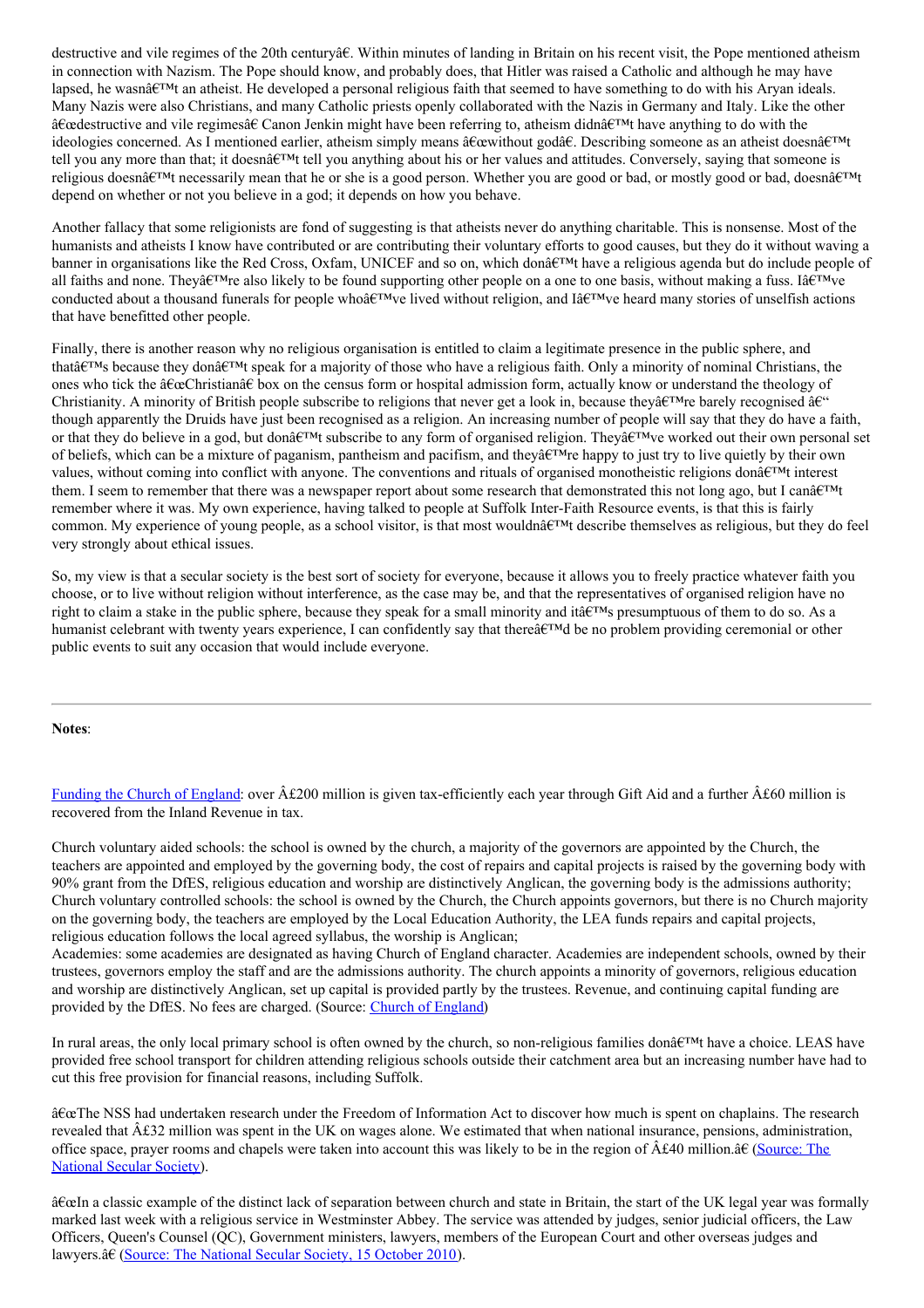My thanks to [Andrew](http://www.humanism.org.uk/about/people/staff) Copson of the BHA for the stuff about the history of Humanism, cribbed from his talk 'Objections to Humanism.

#### .................. Oct 2010

========

Claire Rayner Claire Rayner has died. A few Suffolk Humanists (including me) went to hear her speak at an Essex Humanists meeting in Chelmsford a few years ago, when her humour and warmth made a strong impression. I have good reason to identify with some of the things that Claire said, especially when she got cross about lazy journalists who wrote about people with cancer "losing their fight" - stuff and nonsense!

Anyhow, there are tributes aplenty on the web. Here are just three of them:

From the British Humanist [Association](http://www.humanism.org.uk/news/view/672)

From the [National](http://www.secularism.org.uk/nss-pay-tribute-to-honorary-asso.html) Secular Society

From [Baroness](http://www.dailymail.co.uk/femail/article-1319998/CLAIRE-RAYNER-Funny-brave-like-ship-sail-carrying-her.html) Helena Kennedy

And here's Claire in her own words:

Her [Humanist](http://www.humanistlife.org.uk/2010/07/humanist-heroes-miss-peach-by-claire-rayner/) Hero, Miss Peach

How she coped with [cancer](http://www.independent.co.uk/news/people/profiles/claire-rayner-how-i-coped-with-breast-cancer-675910.html)

.................. Oct 2010

========

Member Colleen Nunn will be talking about geology. She says:

How much do you know about the ground beneath your feet and what it can tell us about about the geological history of Suffolk? Did you know, for example, that our county once had a climate like the present day Caribbean or that the River Thames once flowed through Suffolk? I will be exploring the rocks found here and demonstrating how they can reveal all sorts of clues as to how the landscape and climate have evolved through time.

There will be pictures and samples to see.

Oct 2010

========

Following on from the film about the history of freethought in Europe shown at a previous meeting, a presentation about the history of the development of Humanism in the UK and in Suffolk, followed by a discussion about where we go next.

.................. Nov 2010 ========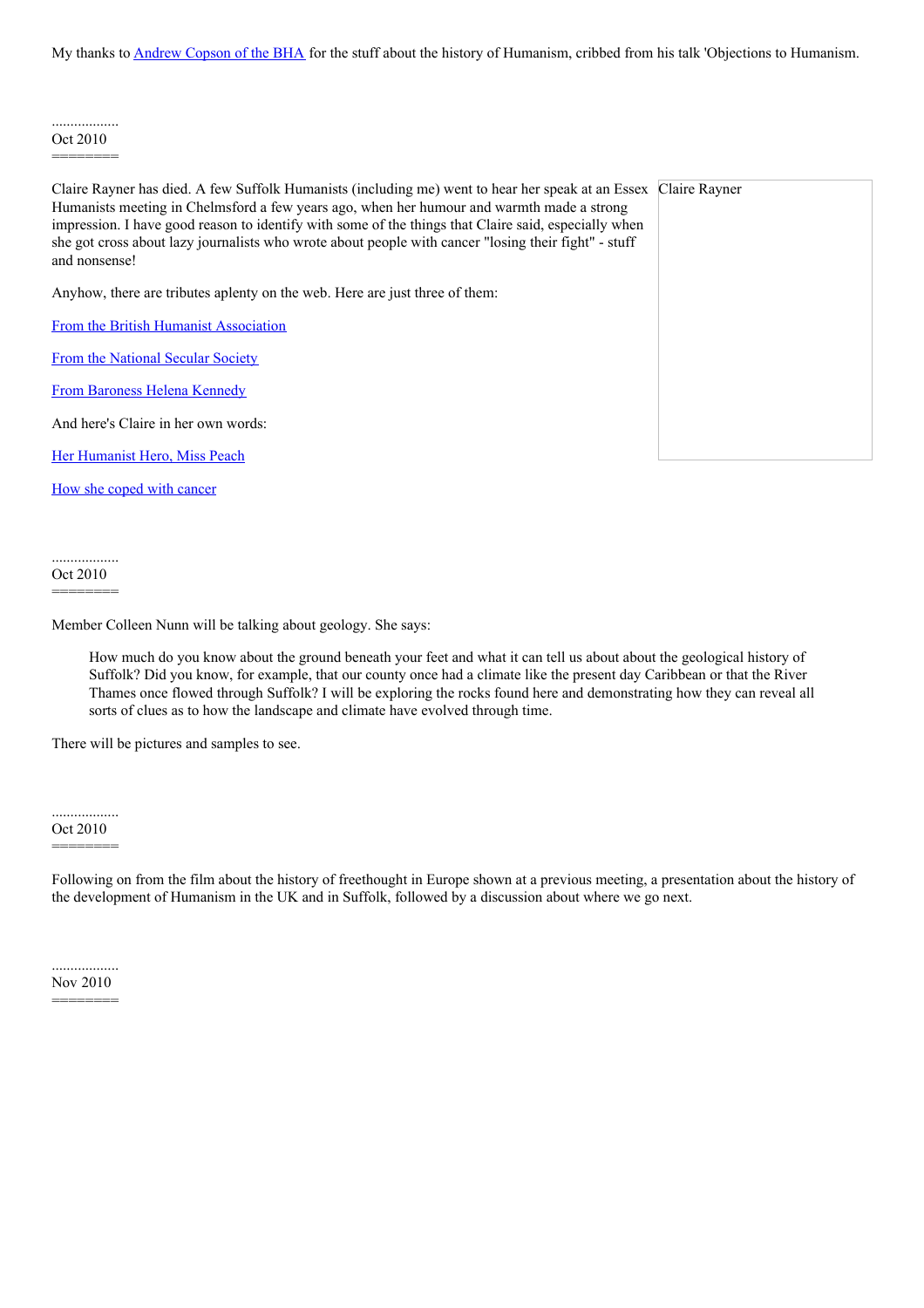Our November newsletter is here for you to download and print. Why not make several copies and hand them on to your friends?

SH&S News November 2010

In this month's issue:

- Suffolk Humanist Sue Hewlett on her involvement with a scheme to link the village school in Stutton, where she taught, with one in Yendi in Ghana.
- Details of this month's meeting, when we'll be electing a new chairperon and member  $\bullet$ Colleen Nunn will tell us about the geology of Suffolk.
- A list of books recommended by last month's speaker, Dr John Mellis, after his talk on theoretical physics.
- $\bullet$ Details of our activities through the East of England Faiths Agency and Suffolk Inter-Faith Resource.

[Click](http://www.suffolkhands.org.uk/files/1/2010%20SH&S%20News%20November.pdf) here or on the image for your copy.

[Click](http://www.suffolkhands.org.uk/node/40) here for help with pdf files.

.................. Nov 2010

========

| Whenever there's any mention of turning weapons into something useful, like tools, or beautiful, like art, Guns<br>someone will quote Isaiah II: "They shall beat their swords into ploughshares, and their spears into<br>pruning-hooks; nation shall not lift up sword against nation, neither shall they learn war any more." It's a<br>great idea, whether or not you believe it was God's. There've been two recent examples.                                                                                                                                                                                                                                                                                                                                     |  |
|------------------------------------------------------------------------------------------------------------------------------------------------------------------------------------------------------------------------------------------------------------------------------------------------------------------------------------------------------------------------------------------------------------------------------------------------------------------------------------------------------------------------------------------------------------------------------------------------------------------------------------------------------------------------------------------------------------------------------------------------------------------------|--|
| The first is from Mexico. You can read about it on the Inhabitat website:                                                                                                                                                                                                                                                                                                                                                                                                                                                                                                                                                                                                                                                                                              |  |
| The city of CuliacÂ <sub>i</sub> n, in western Mexico has the highest rate of gun deaths in the country. After<br>speaking with family members of victims of drug crimes in the city, artist Pedro Reyes decided to<br>use its prolific amount of firearms to help the local botanical garden. In the ultimate act of<br>recycling, Reyes and the garden started a campaign for residents to hand over their guns to the artist<br>in exchange for a coupon that they could use to buy electronics or household appliances. He<br>collected 1,527 guns for the project $\hat{a}\hat{\epsilon}$ " Palas por Pistolas $\hat{a}\hat{\epsilon}$ " had them melted down and<br>transformed into 1,527 shovel heads that are now being used to plant trees in the community. |  |
| The second is from the recent BBC series, A History of the World in a 100 Objects, the Throne of<br>Weapons:                                                                                                                                                                                                                                                                                                                                                                                                                                                                                                                                                                                                                                                           |  |

This sculpture is made out of decommissioned weapons from the Mozambique civil war (1977 - 92), which claimed almost 1 million lives and left 5 million people displaced. It represents both the tragedy of that war and the human triumph of those who achieved a lasting peace. It was made by the Mozambican artist Crist $\tilde{A}^3v\tilde{A}$  Canhavato (Kester) in 2001 for the Transforming Arms into Tools project, where some of the seven million guns left in the country are voluntarily exchanged for useful tools and hardware.

A good idea is a good idea, whoever you credit it with.

.................. Nov 2010 ========

From the National Secular Society, a report on the Church of England's [opportunism](http://www.secularism.org.uk/church-of-england-sees-the-big-s.html) as the Government promotes a "Big Society":

Terry Sanderson, President of the National Secular Society, said:  $\hat{a} \in \mathbb{C}$ This is the clearest indication that the Church has been in detailed consultation with the Government about implementing the Big Society idea. Very sensibly, the Church is wary of being used as a means of shoring up the social catastrophe that is coming through the cutting of welfare spending. At the same time, it cannot resist the opportunity to force itself into the lives of those who otherwise are utterly indifferent if not hostile to it.â€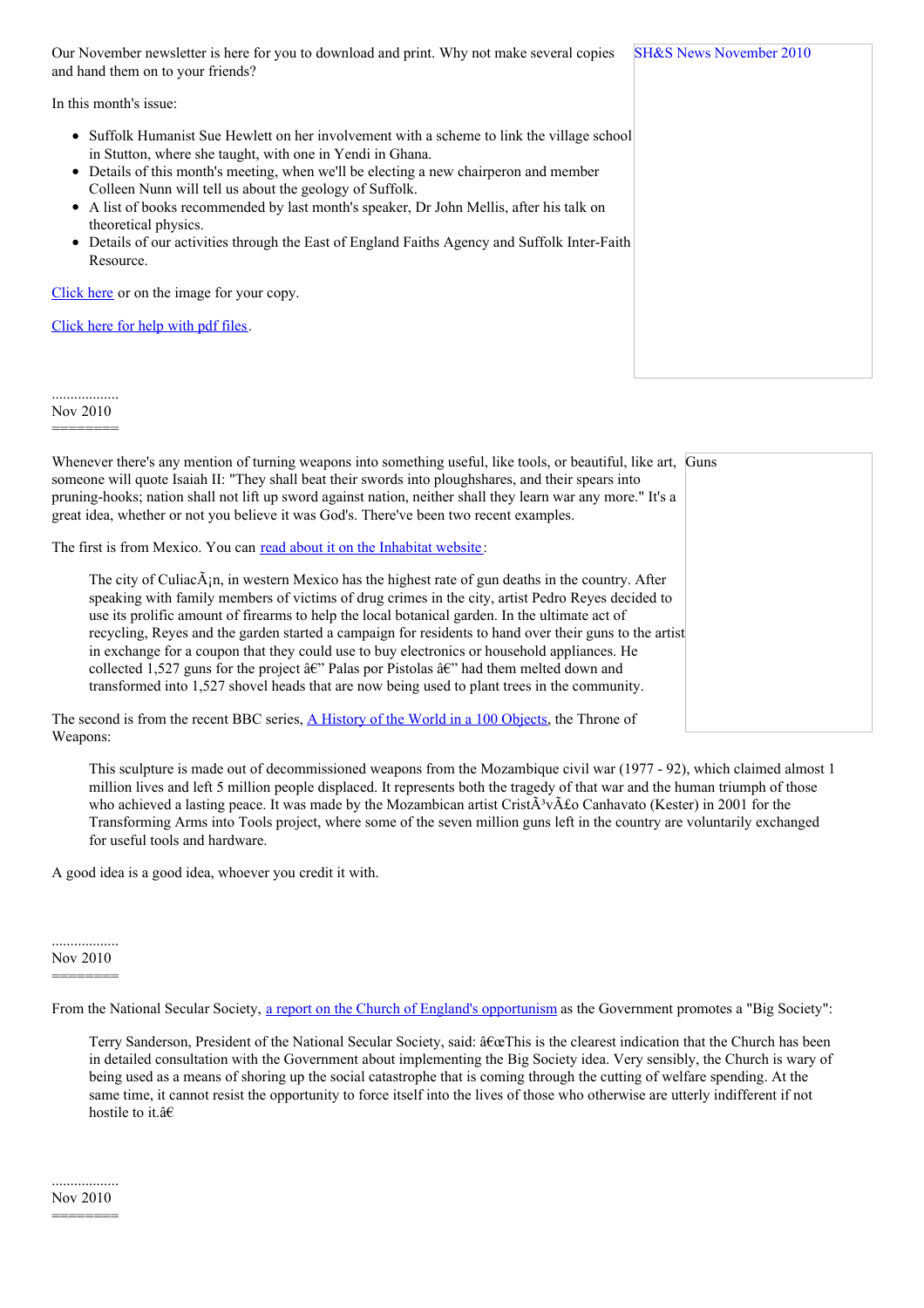[Equal](http://equallove.org.uk/) Love is about a legal bid to overturn the twin bans on same-sex civil marriages and opposite-sex civil partnerships in the United Kingdom. They say, why shouldn't heterosexual couples have civil partnerships, and homosexual couples get married?

Bad Faith Award

We heard about this via the BHA's regular e-bulletin. If you'd like to sign up for one in your inbox, [click](https://www.humanism.org.uk/register) here.

#### .................. Nov 2010

========

It's Armistice Day on Thursday, 11th November, when we remember British service personnel who've fought and died in the First World War and all the conflicts since. As usual, the contribution made by those who died without religion will largely be ignored at local remembrance ceremonies on Sunday, but this year it will be different in some British cities.

The UK Armed Forces Humanist [Association](http://www.armedforceshumanists.org.uk/index.html) has issued the following press release:

For the first time ever, Humanists will be included in the Remembrance Sunday service which will take place in Bedford, on the 14th November, and this year the wreath will be presented by David Brittain, who will not only be representing Humanists in Bedford, but also in his position as Humanist chaplain of the United Kingdom Armed Forces Humanist Association (UKAFHA).

 $\hat{\mathbf{a}}\in\mathbb{C}$  at is of vital importance to the families of many service people, that in a ceremony which is fundamentally religious in nature, that the one in eight who are of no religion should specifically be remembered also. Everyone who fought and died for their country should be honoured, whatever their religion.â€

The wreath will carry the inscription:  $\hat{a}\epsilon \alpha$  For those who gave their lives for us. We shall remember them. On behalf of Humanists in Bedfordshire and the United Kingdom armed Forces Humanist Association.â€ This is being repeated all over the UK, including capitals like Edinburgh and Belfast, and for the first time ever  $\hat{a}\hat{\epsilon}^{\prime\prime}$  but not in London...

David Brittain commented that it was  $\ldots$   $\hat{a} \in \mathbb{C}$  Disappointing indeed that the authorities have not vet agreed to let Humanists participate in London ...†he continued, "... Neither the bullet nor the bomb discriminates, so nor should our remembrance ceremony. We Humanists are not looking for the world, just a nod of recognition to the sacrifice made by those of no religion as well, is all we ask! $â€$ 

Footnote ... Of the major religions which are recognised and represented, there are 690 Hindus, 600 Muslims, 120 Sikhs and 80 Jews in the British armed forces. To compare with those figures, there are 23,770 service people recorded as of no religion.

.................. Nov 2010 ========

The nominees (from New [Humanist](http://newhumanist.org.uk/)) are...

- Hojatoleslam Kazem Sedighi
- Sheikh Maulana Abu Sayeed
- Baroness Warsi
- Cardinal Walter Kasper
- Lauren Booth
- Pastor Terry Jones
- Prince Charles
- Ann Widdecombe

**Click here to vote for this year's [leading](http://blog.newhumanist.org.uk/2010/11/bad-faith-awards-2010-vote-for-this.html) enemy of reason.**

Nov 2010

========

We're told:

In our last event before Christmas, the theme is Music. Mark Aaron will talk about online activism in the context of saving BBC 6 music, and John Benton will talk about common logical fallacies regarding hifi equipment.

You'll find ISP in the green room at the back of McGinty's.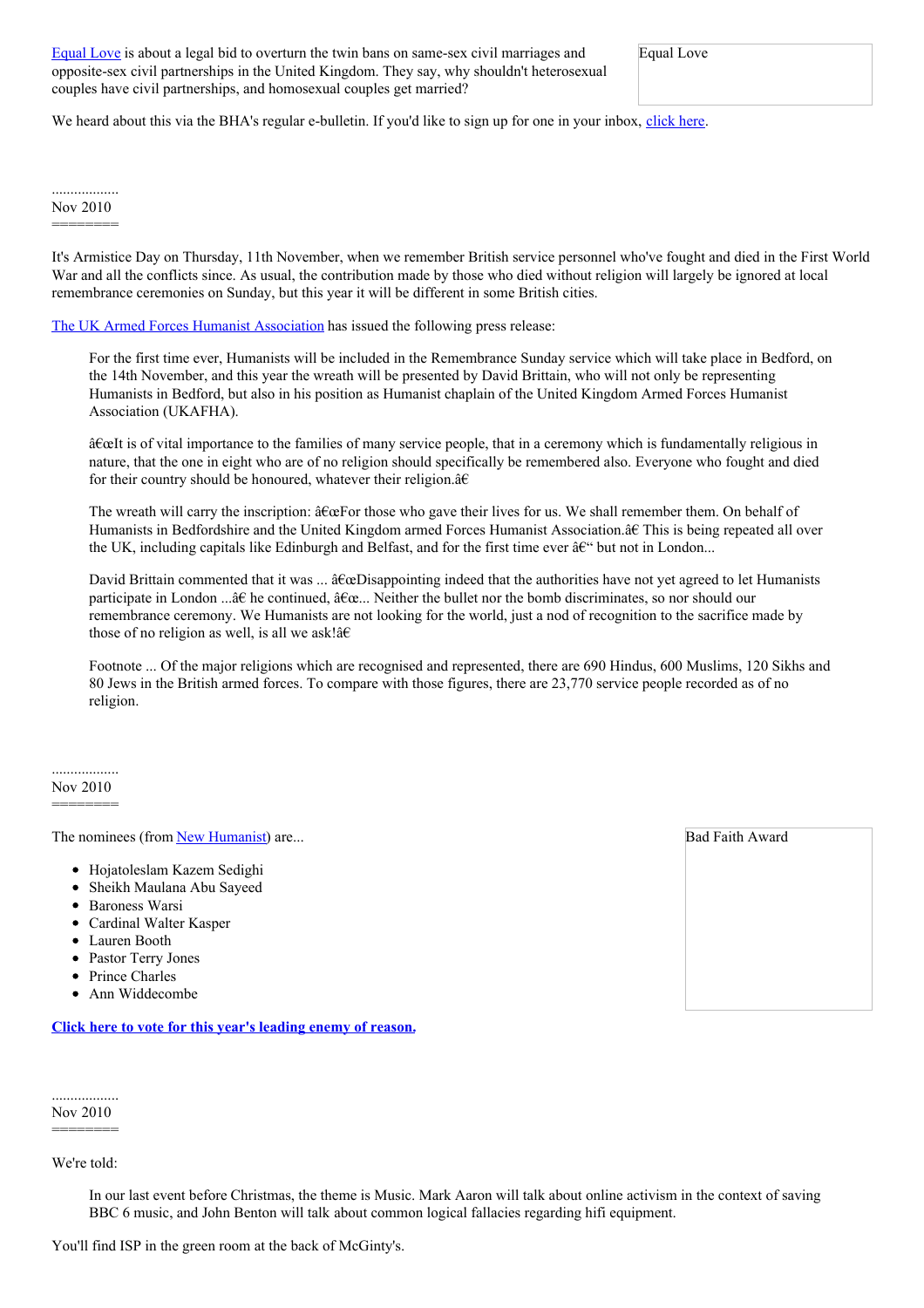#### .................. Nov 2010

========

European [parliamentarians](http://politicsreligion.eu/) have set up a new website as a platform for secularism in Europe. The European Parliament Platform for Secularism in Europe (EPPSP) is a forum for Members of the European Parliament and civil society. Sophie in  $\hat{a}\epsilon^+$ t Veld MEP, its chair, explains the purpose of the new website:

.................. Nov 2010 ========

Norfolk Fire Service's chief fire officer Nigel Williams has arranged a secular [Remembrance](http://www.bbc.co.uk/news/uk-england-norfolk-11733374) Day event this year, to avoid the exclusion of some staff members. This quote amused me:

The Ven Jan McFarlane, from the Diocese of Norwich, said: "We often hear that we're a 'secular society' - but attendance at Remembrance Services today and on Sunday, and the numbers who turn to the church at times of significant national events would suggest otherwise.

Could it be, Ven. McFarlane, that people attend Remembrance services and those held for "significant national events" because there's no alternative? A significant proportion of those who attend such services aren't believers but go through the motions because they want to share the commemoration of something important. Give people the choice of an inclusive event, and you may see even more people attending.

.................. Nov 2010

========

The Pope started his visit to Spain in much the same way that he greeted the UK; by blaming just about everything he disliked on atheists and rewriting Spanish history. Prime Minister Zapatero was more [forthright](http://www.secularism.org.uk/zapatero-tells-pope-spain-is-sec.html) in response, it seems, than our Prime Minister. The NSS reports,

The Spanish Prime Minister Zapatero reminded the Pope last week that Spain is a secular state after the pontiff attacked Government legislation on abortion, gay marriage and divorce.

.................. Nov 2010

========

With reference to my last post about the Pope and his repetition of the atheism=Nazism lie, here's Christopher Hitchens. He begins by saying, "Atheism is not a moral or political position of any kind," which of course it isn't. Yes, there are some nasty atheists, but Hitler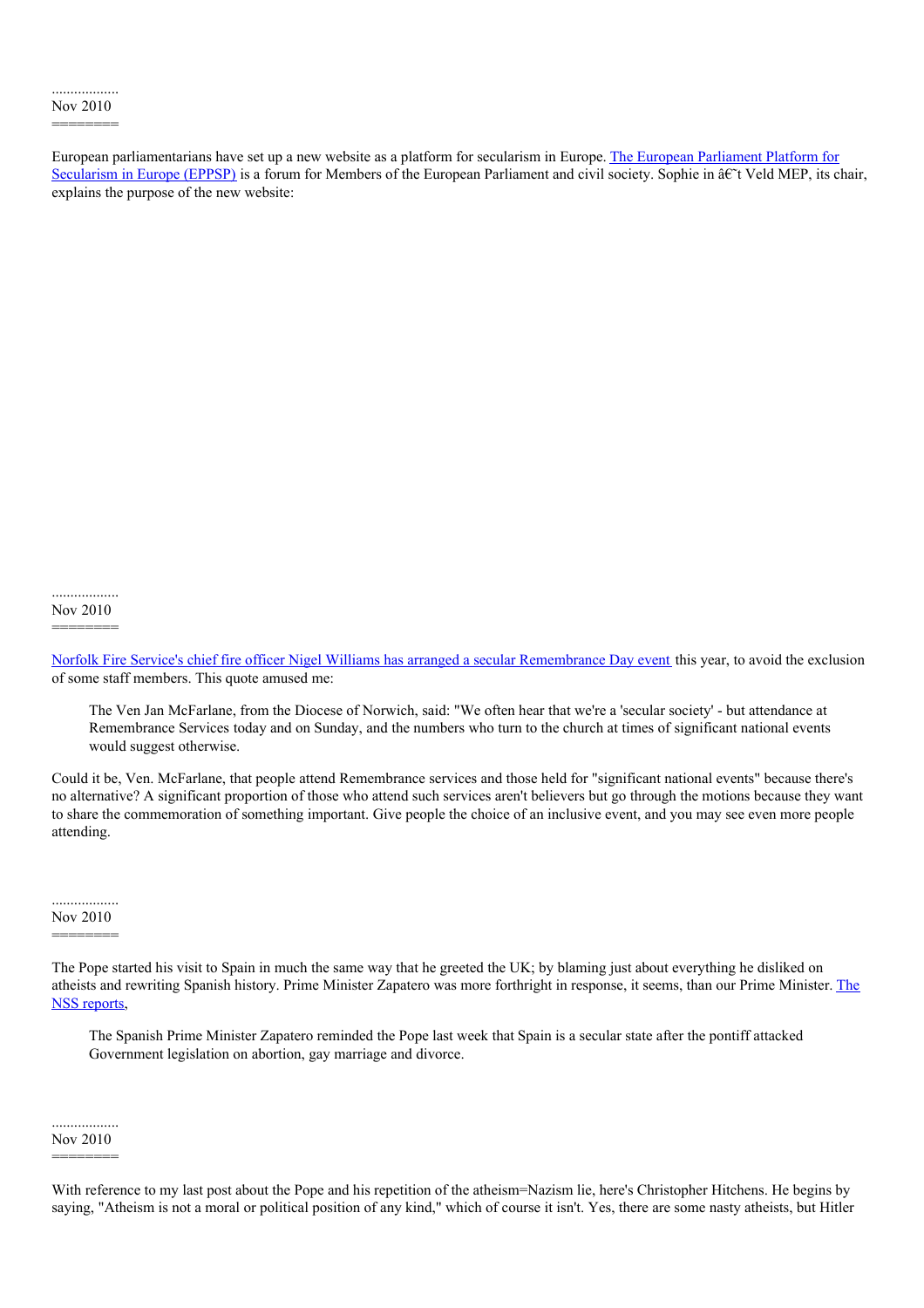wasn't one of them. He was just nasty.

#### .................. Nov 2010

# ========

The NSS [Council](http://www.secularism.org.uk/presidents-message-from-the-2010.html) has devised a new Secular Charter that seeks to be fair to everyone, to be achievable and to be benign. Seems good to me.

The Society promotes the separation of religion and state where law and the administration of justice are based on equality, respect for Human Rights and objective evidence without regard to religious doctrine or belief.

### **We campaign for the following constitutional principles:**

- 1. There shall be no established state religion.
- 2. The state shall not engage in, or fund, religious activities or practice.
- 3. All public and publicly-funded services must be non-discriminatory and non-religious [no proselytising or preaching or religious requirement to access services].
- 4. Publicly-funded schools shall be non-discriminatory in admissions and employment and there shall be no religious instruction or organised worship.
- 5. The state shall not have the right to amend religious doctrine nor interfere in religious hierarchies.The state or any emanation of the state shall not express any religious beliefs or preferences.
- 6. Religious beliefs, ideas, organisations and people shall not enjoy privileged protection from the right to freedom of expression.

#### .................. Nov 2010

# ========

Ekklesia reports on the results of a [YouGov](http://www.ekklesia.co.uk/node/13583) poll commissioned by ITV at around the time of the Pope's visit. They show that a school's religion doesn't necessarily come top of their priority list.

Factors such as performance of the school, how easy it is to get into, the area the school is in, curriculum (which may of course have a religious influence), class sizes and facilities all seem to have been more important for parents.

.................. Nov 2010

========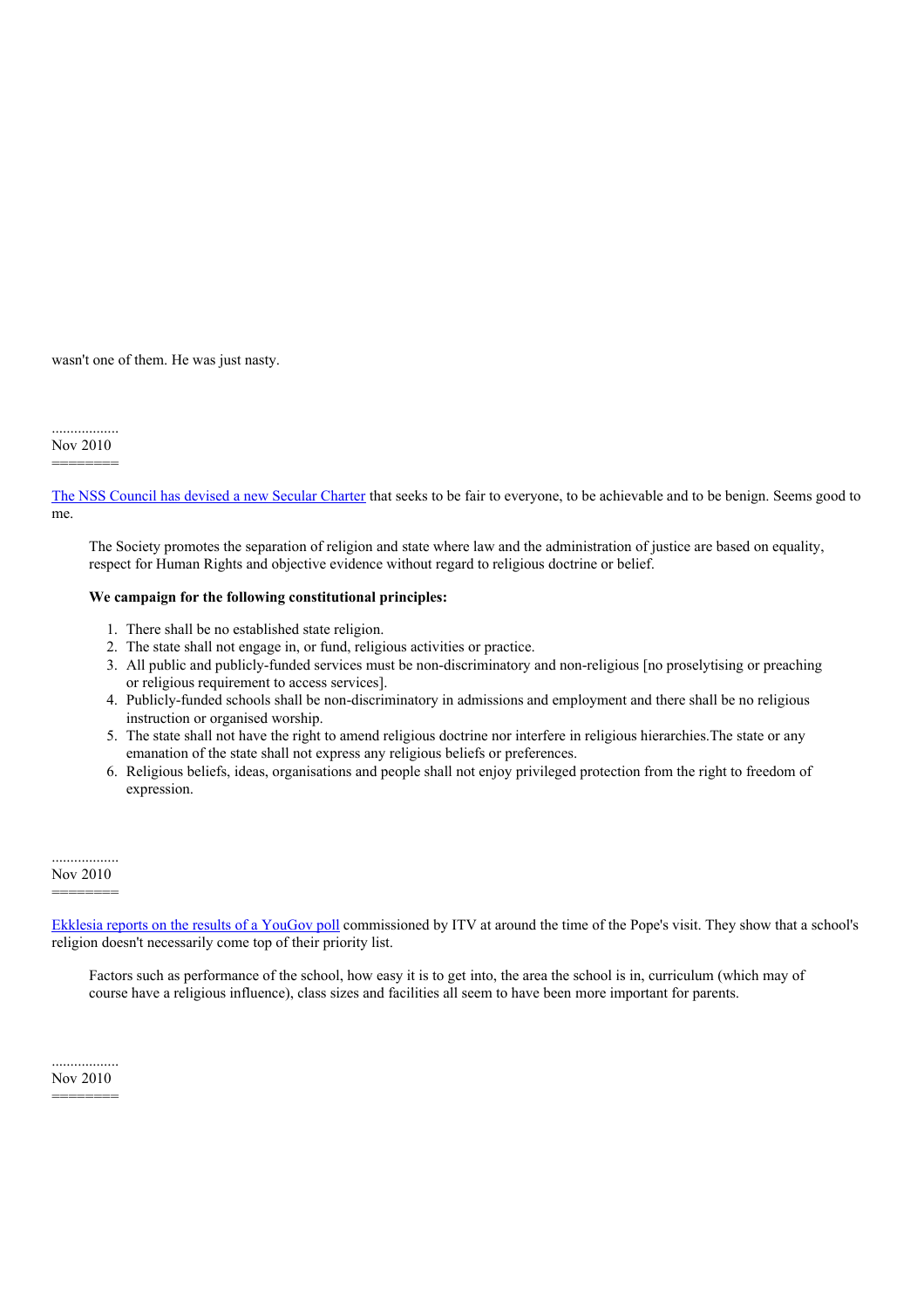Our new single-page website, A Good Life Without [Religion](http://www.agoodlifewithoutreligion.com/), went live at the beginning A good life without religion website of September to coincide with the distribution of our car [stickers](http://www.suffolkhands.org.uk/node/1233) to members and others. So far, it's been viewed 29,928 times. Many of the visitors may have come through search engines, some through our online publicity. The site is designed as an introduction to humanism for anyone who $\hat{a} \in T^{M}$ s disillusioned with religion, or simply looking for likeminded people. It should appeal to anyone, anywhere. The language is simple, designed to be accessible to people of all ages, from early teens upwards. There's a set of frequently asked questions, such as "What's the purpose of life, if you don't believe in an afterlife?". It was a Suffolk Humanists & Secularists' initiative, but it may lead to any humanist or secularist group, through the links. We suggest that you add the URL to your email signature and any other humanist and/or secularist publicity.

Our thanks to the generous group member who paid for the car stickers, and to our webmaster, Nathan Nelson, for putting it together.

.................. Dec 2010

========

Christians are saying that they're 'Not [Ashamed](http://www.humanism.org.uk/news/view/710)', apparently, and Eric Pickles has declared war on the war on [Christmas](http://www.humanistlife.org.uk/2010/12/eric-pickles-hasnt-ended-the-war-on-christmas-hes-started-it/). I didn't know anything about the Not Ashamed campaign when I came out of the shower this morning and answered the phone from BBC Radio Suffolk. Due to some crossed wires, I was expected to comment on air. Had to ask what I was supposed to be commenting about. So if it makes no sense, that's why.

Anyhow, for a few days you can listen again. I'm on about 40 minutes into James Hazell's [programme](http://www.bbc.co.uk/iplayer/episode/p00cbtdm/James_Hazell_Show_Christian_beliefs_threatened/). Incidentally, James says he's a Star Trek fan. Jolly good! Gene [Roddenberry](http://www.suffolkhands.org.uk/node/924), who wrote Star Trek, was a humanist.

#### .................. Dec 2010 ========

This was an article in a newsletter from 2008 by Sophie Lovejoy, when her children were young. It provides ideas for parents with limited budgets who'd like to keep their spending under control, yet still have a good time.

Christmas is invariably a challenge with small children, particularly if you aren't Christian. For the past few years, my halcyon days of totally ignoring Christmas have been entirely forgotten. I got away with not celebrating when Tess was one, but as she turned two, I couldn't hold out any longer. Once Toby came along, I had no choice but to rethink how I'd manage over the festive season. I work very hard in the run up to Christmas to keep the kids focused on the people they love, and who love them. Part of this is making almost all our gifts and cards, and I try to make something for each of the children too. I occasionally let the kids buy something very small, but usually my response when they ask is "Do you have any money? No? Well we'll have to make something then." Gifts have ranged from sponge-painted underpants (my particular favourite) to hand-painted flower pots with bags of compost and chilli pepper seeds inside them. We've given pine cone bird feeders, decorated oven gloves and lots of truffles, biscuits and cakes. Occasionally, I have to remind the kids to

| Xmas cooking |  |  |
|--------------|--|--|
|              |  |  |
|              |  |  |
|              |  |  |
|              |  |  |
|              |  |  |
|              |  |  |

think about what the recipient might like, rather than their own likes. (Toby recently made a Spiderman card for Nana's birthday). I do various things to keep consumerism down in my household, and to try and limit the number of toys the children have. Don't get me wrong - they have unlimited craft materials and access to creative toys like puppets and Lego. It's the nasty plastic rubbish I try to keep under control. My avoidance tactics are pretty stern; the children are allowed some TV, but it's almost always one of the BBC channels. On the rare occasions we watch commercial TV together they know I mute the adverts. Tess has even started muting them for me. Nevertheless, she knows exactly which brand of dolly she would like from Santa, after a brief exposure to TV ads at Daddy's house! One thing we never do is go shopping as a leisure activity; partly because I can't see the point, but also because children can't help but ask for almost every toy they see, even if they know the answer will be "No". There's no point in showing them all the things I won't let them buy for themselves or other people. We spend the festive season having fun. We eat every meal together round the table (often food we've all helped prepare). We sing carols and Christmas songs loudly and at every opportunity, sometimes with Tess playing them on the piano. We drive around in the dark with a flask of hot chocolate, looking for the most outrageous Christmas lights. Most of all we spend time together (and remarkably little money). It's during that time together that I talk about why Christmas is celebrated, and what it means to some people, while making it clear that it's not what I believe. We talk about which traditions pre-date Christianity, and why our friends are having a celebration on the shortest day. I stop short of explaining Santa wears red because of an highly effective Coca-Cola advertising campaign - that one, I'm keeping for when they're older.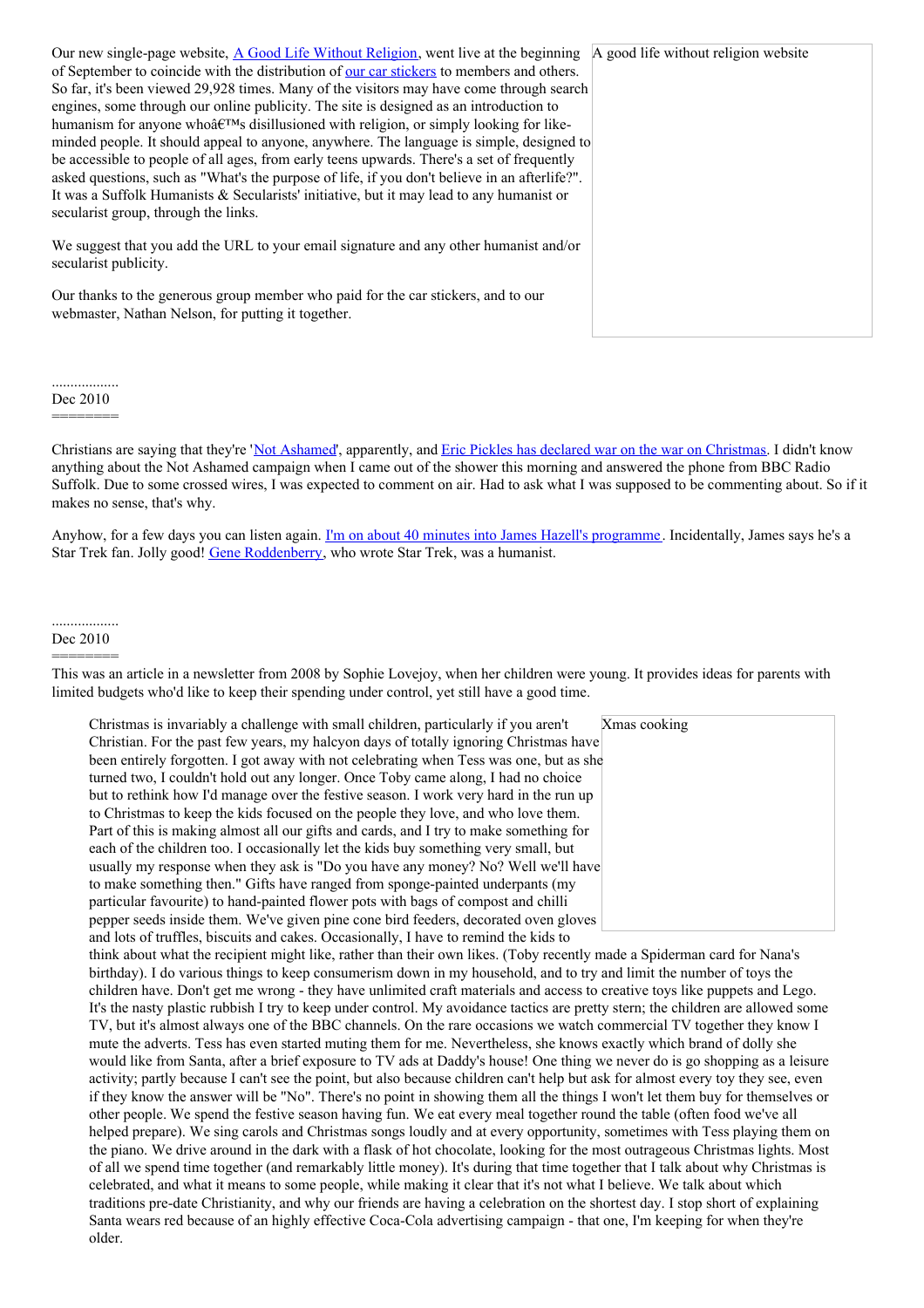For more on a Humanist approach to Christmas, including a grandmother's approach, see '[Humanists](http://suffolkhands.org.uk/christmas/) at Christmas'.

.................. Dec 2010

========

**A Humanist contribution to an inter-faith Celebration of Human Rights hosted by the Ipswich & District Bahá'í community at Ipswich Central Library, 10 December 2010. The theme was Article 26:2 of the Universal Declaration of Human Rights, "Spiritual Education": Education shall be directed to the full development of the human personality and to the strengthening of respect for human rights and fundamental freedoms. It shall promote understanding, tolerance and friendship among all nations, racial or religious groups, and shall further the activities of the United Nations for the maintenance of peace.**

-------------------

**UN logo**

The Article we're celebrating today refers to "Spiritual Education". I have a problem with this, because I don't know what "spiritual" means. I know what other people say it means, but there are several definitions, some of them religious, and I find them mostly too vague to agree with them. So, if you don't mind, I'll ignore that part of the Article and talk about the rest: about education, and about understanding and tolerance. These are things without which no civil society can function properly, and without which there is endless scope for disharmony and conflict.

I don't think that understanding, tolerance and friendship can be achieved by osmosis, while reciting lovely, cuddly sentiments about loving everyone. They must be learned, partly through example. Human beings have a natural tendency towards altruism. We're also inclined to favour the well-being of those closest to us, but we're not unique in this. Our cousins the apes set an example that many humans would do well to follow. However, it can be more difficult to behave well towards those who are different from us. I've observed just how easy it is for people to adopt a "Them and Us" position. It may be politically motivated, or religiously motivated, or atheistically motivated, or tribally motivated. Whatever the reasons, it happens a lot. The main consequence of such postures is that they dehumanise those who fall into the "them" category, while conferring a false sense of righteousness on those in the "us" category, completely ignoring the Golden Rule, which is not to do to others what you wouldn't like done to you.

Today I shall quote two leading thinkers; Professor Anthony Grayling, a Vice President of the British Humanist Association, and Baroness Mary Warnock. Firstly, Grayling, from an essay on education, which he defines much more widely than studying for academic or vocational qualifications. I'm sure we can all think of people who've been good at passing exams, but whose outlook in life is narrow and prejudiced. Grayling is describing what he terms "liberal education". He writes:

By "liberal education" is meant education that includes literature, history and appreciation of the arts, and gives them equal weight with scientific and practical subjects. Education in these pursuits opens the possibility for us to live more reflectively and knowledgeably, especially about the range of human experience and sentiment, as it exists in the now and here, and in the past and elsewhere. That, in turn, makes us better understand the interests, needs and desires of others, so that we can treat them with respect and sympathy, however different the choices they make or the experiences that have shaped their lives. When respect and sympathy is returned, rendering it mutual, the result is that the gaps which can promote friction between people, and even war in the end, come to be bridged or at least tolerated. The latter is enough.

The vision is utopian; no doubt there were SS officers who read Goethe and listened to Beethoven, and then went to work in the gas chambers; so liberal education does not automatically produce better people. But it does so far more than the stupidity and selfishness which arise from lack of knowledge and impoverishment of insight.

Baroness Warnock addressed a more basic question of how we might learn moral behaviour in an interview she gave to Laurie Taylor recently, for New Humanist magazine. She'd been asked where she derived her moral standpoint from. She said,

I think I derive my position almost entirely from my husband Geoffrey, who wrote a book called The Object of Morality. His account of origins of morality starts from the view that the world is pretty awful place filled with human beings who don't get on with another very well because they're always terribly greedy. This means that if society is to grow, then we all have to realise that other people are of the same importance as we are. Once you start realising that, you recognise that you can't do what you like as far as other people are concerned. That's the beginning of morality. So when you have a small child who's behaving badly, being nasty to another child, then what you have to get into his head is the simple point, "How would like it if you were the object of this?" Then you've got him on the road to morality. Hume was absolutely right when he said that it's only when you think of things from a steady and general point of view that that particular pleasure we call moral pleasure comes into operation. There's a generality about what one thinks is right or wrong, a capacity to think not only how you'd feel if this or that happened to you, but what society would be like if this was generally done and permitted.

Couldn't be more simple, could it? But it requires much more than a feeling of goodwill towards one's fellow human beings to behave well towards them. It can be extremely difficult.